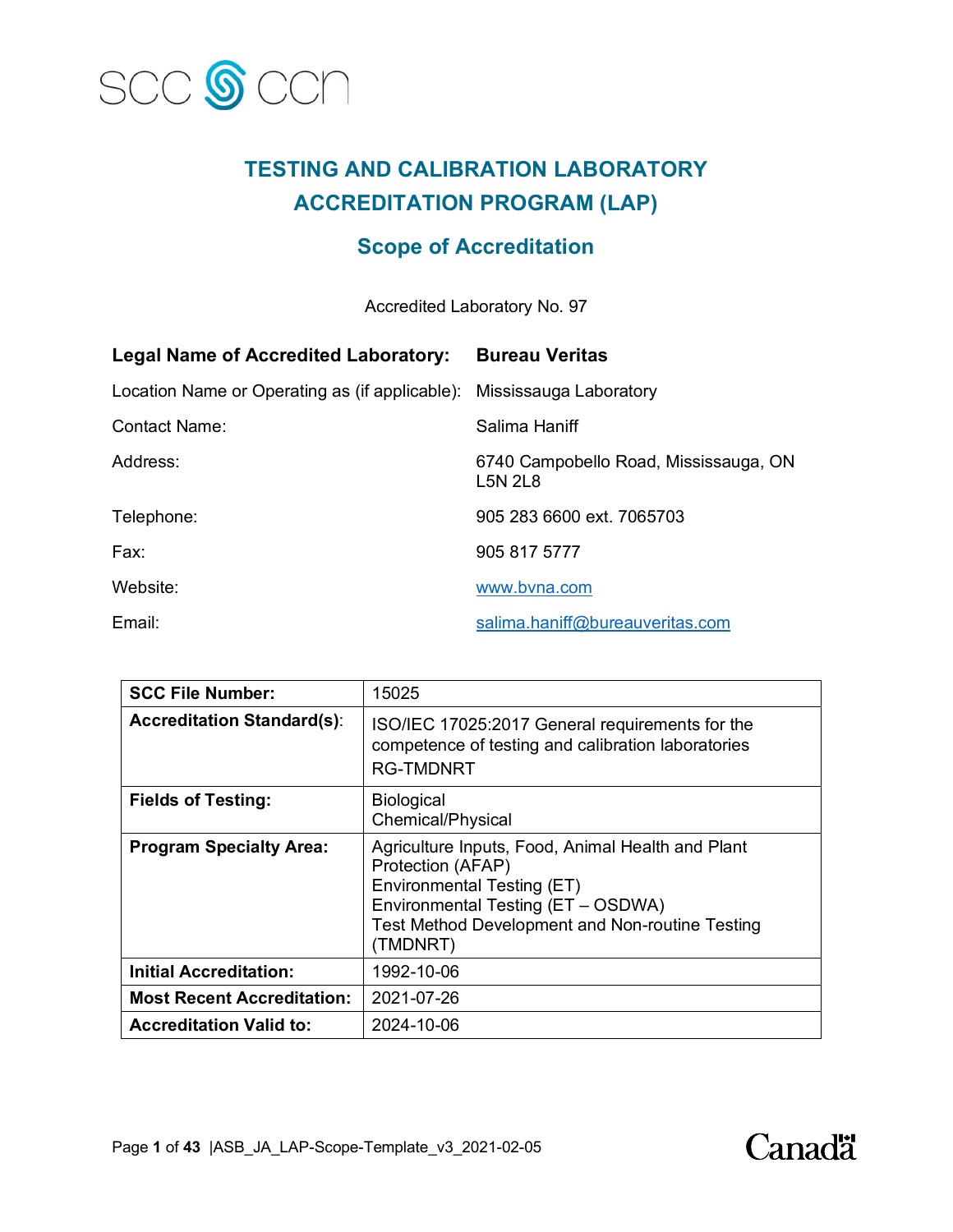

Food and Water Microbiology tests are performed at 6660 Campobello Road, Mississauga, ON L5N 2L9

Neutron Activation and Radiological analyses are conducted at 6790 Kitimat Road, Unit 4, Mississauga, Ontario L5N 5L9

Petroleum Refinery Products (including asphalt materials; petrochemicals; fuels and lubricants) are analyzed at the Bureau Veritas, PETROCHEMICAL LABORATORY 4141 Sladeview Crescent Unit 10, Mississauga, ON.

OSDWA environmental testing is carried out under MOECC Licence 2312, 2314, 2315.

## **SCC Group Accreditation:**

This laboratory is a part of a Group Accreditation with the following facility in accordance with SCC's policy on Group Accreditation documented in the Accreditation Services Accreditation Program Overview.

- Bureau Veritas North America, Lake Zurich Laboratory, 95 Oakwood Rd., Lake Zurich, IL, 60047, Accredited Laboratory No. 876 (SCC File no. 151068).

## **TEST METHOD DEVELOPMENT AND NON-ROUTINE TESTING**

Note: The laboratory accredited under this PSA has demonstrated that it meets ISO/IEC 17025 requirements for non-routine testing under the following product classification.

## **Chemical Analyses**

## **Activities under TMDNRT:**

1. Development and validation of new testing methodology for the screening and determination of chemical compounds in food, water and environmental samples.

2. Development of testing methods for the assessment and validation of commercially available test kits for the screening and determination of mycotoxins, allergens and histamines in food, water and environmental samples.

3. Development and validation of mass spectral techniques in food, water and environmental samples.

#### **Techniques under TMDNRT:**

1. GC, GC-MS, Triple Quad GC/MS and HRGC-HRMS

- 2. ICP-OES and ICP-MS
- 3. FIA
- 4. HPLC and LC-MS-MS
- 5. ELISA

## **Microbiology Analysis**

## **Activities under TMDNRT:**

1. Development and validation of analytical methods for detection, isolation, identification and characterization of microorganisms including bacteria, yeast and molds in food, water and environmental samples.

2. Development, evaluation and validation of new test kits including commercial test kits for the detection and/or enumeration of microorganisms in food, water and environmental samples.

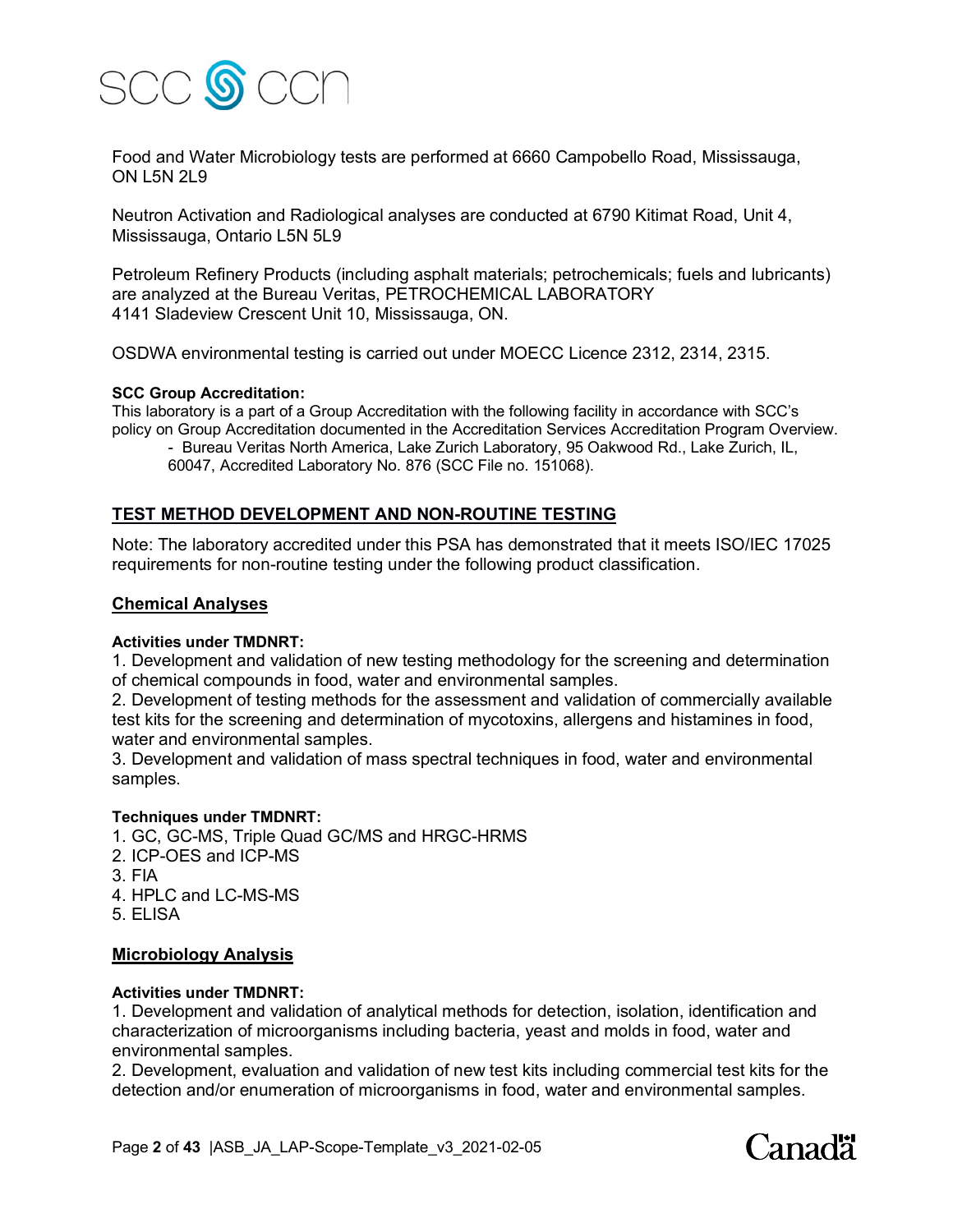

3. Modification, improvement and validation of published or existing methods for detection and/or enumeration of microorganisms in food, water and environmental samples. 4. Analysis of non-routine analytical methods for MPN in food borne pathogens; including but not limited to *Salmonella*, *Shigella*, *Listeria* species or *Listeria monocytogenes*, *E. coli* O157:H7, *Campylobacter* species or *Campylobacter jejuni*, *Vibrio* species or *Vibrio parahaemolyticus*, *Vibrio vulnificus*, *Vibrio cholera*, *Enterobacter sakazakii.*

## **Techniques under TMDNRT:**

1. Detection and/or enumeration of microorganisms by conventional and/or genetic microbiology techniques.

2. Identification/characterization of microorganisms by biochemical and/or immunological tests and/or protein profiling and/or genetic tests including PCR, RTPCR, molecular detection, VIDAS, and BAX.

## **ANIMAL AND PLANTS (AGRICULTURE)**

## **Foods and Edible Products (Human and Animal Consumption):**

#### **(Animal Tissue, Animal Derived Foods (Dairy, Honey, Eggs), Meat, Fish, Seafood, Fresh and Processed Fruit and Vegetables, Urine, Veal)**

| <b>CAM SOP-00332</b> | Determination of Chlorinated Phenols (CPHs) in Soil, Water and Tissue Samples |  |
|----------------------|-------------------------------------------------------------------------------|--|
|                      | Using Selected Ion Monitoring (SIM) GCMS                                      |  |
|                      |                                                                               |  |
| <b>CAM SOP 00408</b> | ICP OES-Metals in Air, Waters, Foods, Swabs, Solids, Paint and Sludge         |  |
| <b>CAM SOP 00440</b> |                                                                               |  |
|                      | Nitrate, Nitrite and TON in Waters, Solids, Sludge and Food by FIA            |  |
| <b>CAM SOP 00447</b> | ICPMS Metals in Waters, Foods, Solids, NHP, Biota                             |  |
|                      |                                                                               |  |
| <b>CAM SOP 00453</b> | Mercury in Liquids, Soils, Swabs, Paint, Oil, NHP and Food by CVAA.           |  |
| <b>CAM SOP-00756</b> | Perchlorate in Food by LCMSMS                                                 |  |
| <b>BRL SOP-00408</b> | PCB Congeners Analyses by HRGC/HRMS (modified EPA 1668A and 1668B)            |  |
|                      | PCB Congeners (209 analytes)                                                  |  |
| <b>BRL SOP-00410</b> | Dioxins/Furans in Water, Soil (EPA 1613), Food and Biota (modified EPA 1613)  |  |
|                      | by HRGC HRMS                                                                  |  |
|                      |                                                                               |  |
| <b>BRL SOP-00423</b> | PAH Compounds by HRGC/ HRMS /GCMSMS in Food Products, Sediment and            |  |
|                      | Water (modified EPA 3540C, CARB 429) - For Food Products only                 |  |
|                      |                                                                               |  |
| <b>CAM SOP-00338</b> | Per- and Polyfluoroalkyl Substances (PFAS) in Food by LC/MS/MS                |  |
| <b>CAM SOP 00408</b> | ICP OES-Metals in Air, Waters, Foods, Swabs, Solids, Paint and Sludge         |  |
|                      |                                                                               |  |
| <b>CAM SOP 00413</b> | Measurement of pH in Water, Soils and Food Samples                            |  |
| <b>CAM SOP 00423</b> | The Determination of Brookfield Viscosity in Food                             |  |
| <b>CAM SOP 00700</b> | Determination of Cholesterol in Foods, Feeds and Oils by GC/FID               |  |

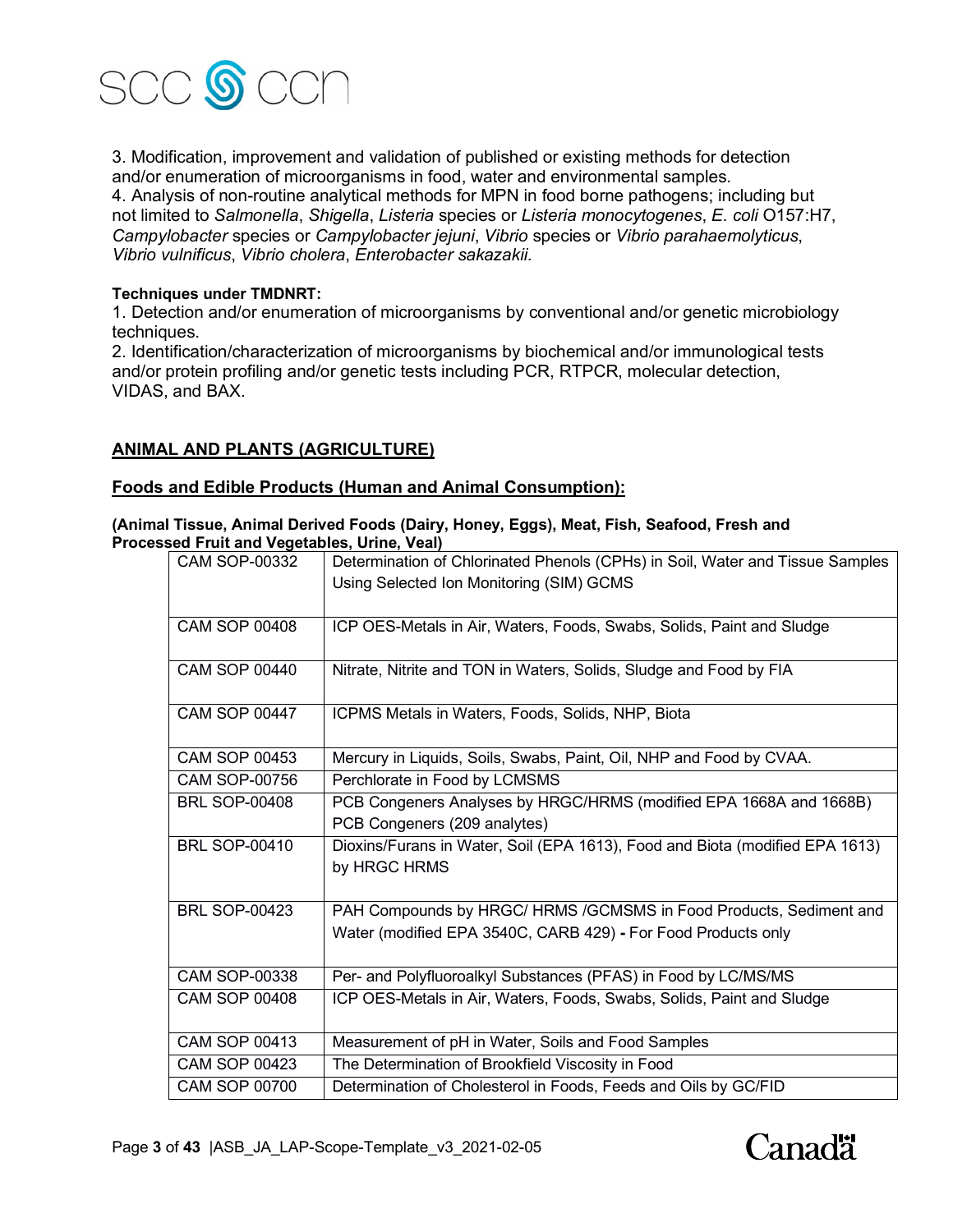

| <b>CAM SOP 00701</b> | Determination of Fat in Meat by Gravimetry                                      |  |
|----------------------|---------------------------------------------------------------------------------|--|
| <b>CAM SOP 00702</b> | Determination of Fatty Acids in Fats and Oils by GC/FID                         |  |
| <b>CAM SOP 00703</b> | Determination of Sodium Chloride in Food and Feed Products by Titration         |  |
| <b>CAM SOP 00705</b> | Determination of Fat in Foods using Soxhlet Extraction                          |  |
| <b>CAM SOP 00706</b> | Determination of Fat in Foods using Acid Hydrolysis                             |  |
| <b>CAM SOP 00707</b> | Total Dietary Fibre Soluble Fibre and Insoluble Fibre in Foods by Gravimetry    |  |
| <b>CAM SOP 00708</b> | Determination of Sugars in Foods by Refractive Index                            |  |
| <b>CAM SOP 00709</b> | Vitamin A and B-Carotene in Food by HPLC                                        |  |
| <b>CAM SOP 00710</b> | The Determination of Fat by the Modified Mojonnier Method in Milk, Cream,       |  |
|                      | Milkshake Mix and Confectionary Products                                        |  |
| <b>CAM SOP 00711</b> | Determination of Protein in Foods, Feeds and Edible Oils by Combustion          |  |
| <b>CAM SOP 00712</b> | Vitamin E in foods, feeds, milk, and other dairy products by Capillary Gas      |  |
|                      | Chromatography                                                                  |  |
| CAM SOP 00713        | Determination of Ash in Food and Food Products by Gravimetry                    |  |
| <b>CAM SOP 00714</b> | Determination of Acidity in Food and Food Products by Titration                 |  |
| <b>CAM SOP 00715</b> | Determination of Moisture and Total Solids in Food and Food Products by         |  |
|                      | Gravimetry                                                                      |  |
| <b>CAM SOP 00716</b> | Determination of Starch in Food by Spectrophotometry                            |  |
| <b>CAM SOP 00717</b> | Determination of Peroxide Value of Oils and Fats by Titration                   |  |
| <b>CAM SOP 00718</b> | Sulfites in Food and in Seafood by Gravimetry                                   |  |
| <b>CAM SOP 00719</b> | Determination of Vitamin D-3 (Cholecalciferol) in Food Products by HPLC         |  |
| <b>CAM SOP 00720</b> | Determination of Free Fatty Acids in Foods                                      |  |
| <b>CAM SOP-00721</b> | Determination of Crude Fibre in Petfood and Feed                                |  |
| <b>CAM SOP 00722</b> | The Determination of TBA Value in Foods by Spectrophotometry                    |  |
| <b>CAM SOP 00724</b> | Determination of Vitamin C in Complex Foodstuffs Using HPLC with                |  |
|                      | Electrochemical Detector (Modified QFCL-001-01)                                 |  |
| <b>CAM SOP 00732</b> | Determination of Water Activity in Food by Aqualab Water Activity Meter         |  |
| <b>CAM SOP 00734</b> | Allergens in Foods and Swabs, Mycotoxin in Food using ELISA                     |  |
| CAM SOP 00739        | Brix (Soluble Solids) in Foods, Juices and Honey by Refractometer               |  |
| <b>CAM SOP 00740</b> | Sorbic and Benzoic Acids by HPLC in Food and Beverages                          |  |
| <b>CAM SOP 00750</b> | Determination of Total Folates (Vitamin B9) in Foods by Microbiological Assay   |  |
| <b>CAM SOP 00751</b> | Determination of Niacin (Vitamin B3) in Food by Microbiological Assay           |  |
| <b>CAM SOP 00752</b> | Determination of Pantothenic Acid (Vitamin B5) in Food by Microbiological Assay |  |
| <b>CAM SOP 00754</b> | Determination of Cobalamin (Vitamin B12) in Food by Microbiological Assay       |  |
| <b>CAM SOP 00755</b> | Determination of Pyridoxine (Vitamin B6) in Foods by Microbiology Assay         |  |
| <b>CAM SOP 00762</b> | Determination of Furans in Various Food Matrices by Headspace GC/MS             |  |
|                      | Furan                                                                           |  |
| 2-Methylfuran        |                                                                                 |  |
|                      | 3-Methylfuran                                                                   |  |
| <b>CAM SOP 00874</b> | Analysis of Melamine and Cyanuric Acid in Food by LC/MS/MS                      |  |
| <b>CAM SOP 00882</b> | Determination of Thiamine (Vitamin B1) in Foods by Fluorometry                  |  |
| <b>CAM SOP 00884</b> | Determination of Riboflavin (Vitamin B2) in Foods by Fluorometry                |  |
| <b>CAM SOP 00885</b> | Analysis of Acrylamide in Food by LCMSMS                                        |  |

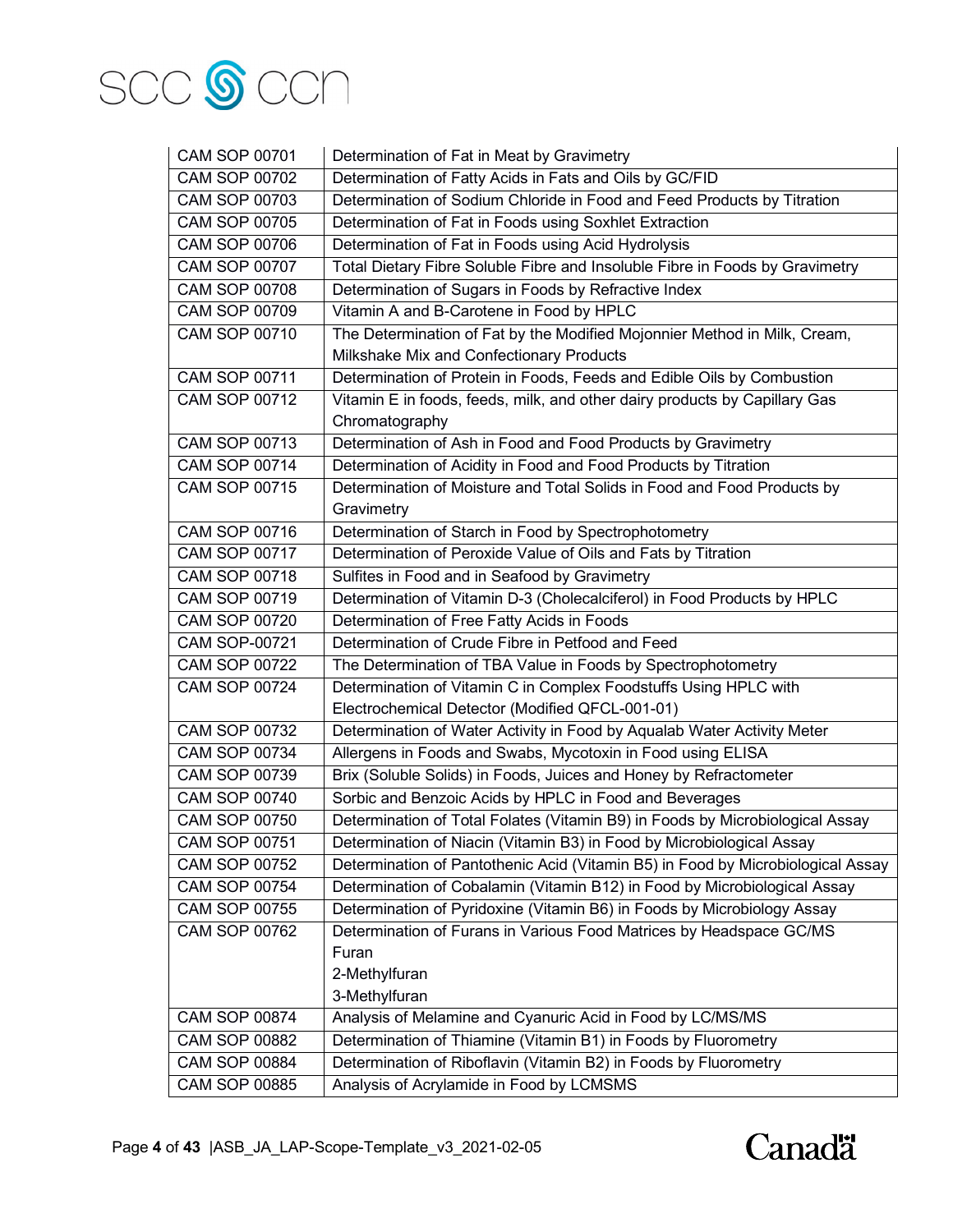

| <b>CAM SOP-00807</b> | Per- and Polyfluoroalkyl Substances in (PFAS) in Biota by LC/MS/MS |
|----------------------|--------------------------------------------------------------------|
| <b>CAM SOP-00901</b> | Determination of Ethanol in Food and Beverages by Headspace GCMS   |
| <b>CAM SOP-00926</b> | Determination of Amino Acids by HPLC                               |
| <b>CAM SOP-00927</b> | Determination of Choline in Foods by Enzymatic Method              |
| <b>CAM SOP-00932</b> | Nitrite and Nitrate in Meat and Food Products by HPLC              |
| <b>CAM SOP-00964</b> | Biotin (Vitamin B7) in Food by Microbiological Assay               |

# **(Microbiological)**

| AOAC 2014.05         | Enumeration of Yeast and Moulds in Food using 3M™ Petrifilm™ Rapid Yeast        |  |  |
|----------------------|---------------------------------------------------------------------------------|--|--|
|                      | and Mold Count (RYM) Plate                                                      |  |  |
| Assurance GDS®       | BioControl Assurance GDS ® MPX Top 7 STEC                                       |  |  |
| <b>MPX Top7 STEC</b> |                                                                                 |  |  |
| Assay                |                                                                                 |  |  |
| COR1SOP-00019        | Enumeration of Coliforms, Faecal Coliforms and E. Coli in foods using the MPN   |  |  |
|                      | Method (Modified MFHPB-19; option of standard 3-tube and 10-tube MPN            |  |  |
|                      | method)                                                                         |  |  |
| FDA BAM              | Isolation and Identification of Salmonella in Food and Environmental Samples    |  |  |
|                      | Following the FDA-BAM Method                                                    |  |  |
| MFHPB-10             | Isolation of Escherichia coli O157:H7/NM from foods and environmental surface   |  |  |
|                      | samples                                                                         |  |  |
| MFHPB-18             | Determination of the Aerobic Colony Count in Foods                              |  |  |
| MFHPB-19             | Enumeration of Coliforms, Faecal Coliforms and of E. coli in Foods by using the |  |  |
|                      | <b>MPN Method</b>                                                               |  |  |
| MFHPB-20             | Isolation and Identification of Salmonella from Foods and Environmental         |  |  |
|                      | Samples                                                                         |  |  |
| MFHPB-21             | Enumeration of Staphylococcus aureus in Foods                                   |  |  |
| MFHPB-22             | Enumeration of Yeasts and Molds in Foods                                        |  |  |
| MFHPB-23             | Enumeration of Clostridium perfringens in Foods                                 |  |  |
| MFHPB-29             | Detection of Listeria spp. in foods and environmental samples by the VIDAS      |  |  |
|                      | Listeria <sup>™</sup> Method                                                    |  |  |
| MFHPB-30             | Isolation of Listeria monocytogenes and Listeria spp from foods and             |  |  |
|                      | environmental samples                                                           |  |  |
| MFHPB-31             | Determination of Coliforms in Foods Using Violet Red Bile Agar                  |  |  |
| MFHPB-33             | Enumeration of Total Aerobic Bacteria in Food Products and Food Ingredients     |  |  |
|                      | Using 3M™ Petrifilm™ Aerobic Count Plates                                       |  |  |
| MFHPB-34             | Enumeration of E. coli and Coliforms in Food Products and Food Ingredients      |  |  |
|                      | Using 3M™ Petrifilm™ E. coli Count Plates                                       |  |  |
| MFHPB-35             | Enumeration of Coliforms in Food Products and Food Ingredients Using 3M™        |  |  |
|                      | Petrifilm™ Coliform Count Plates                                                |  |  |
| MFLP-16              | Detection of Escherichia coli O157:H7 in foods - Assurance GDS® for E. coli     |  |  |
|                      | O157:H7 Tq Gene Detection System                                                |  |  |

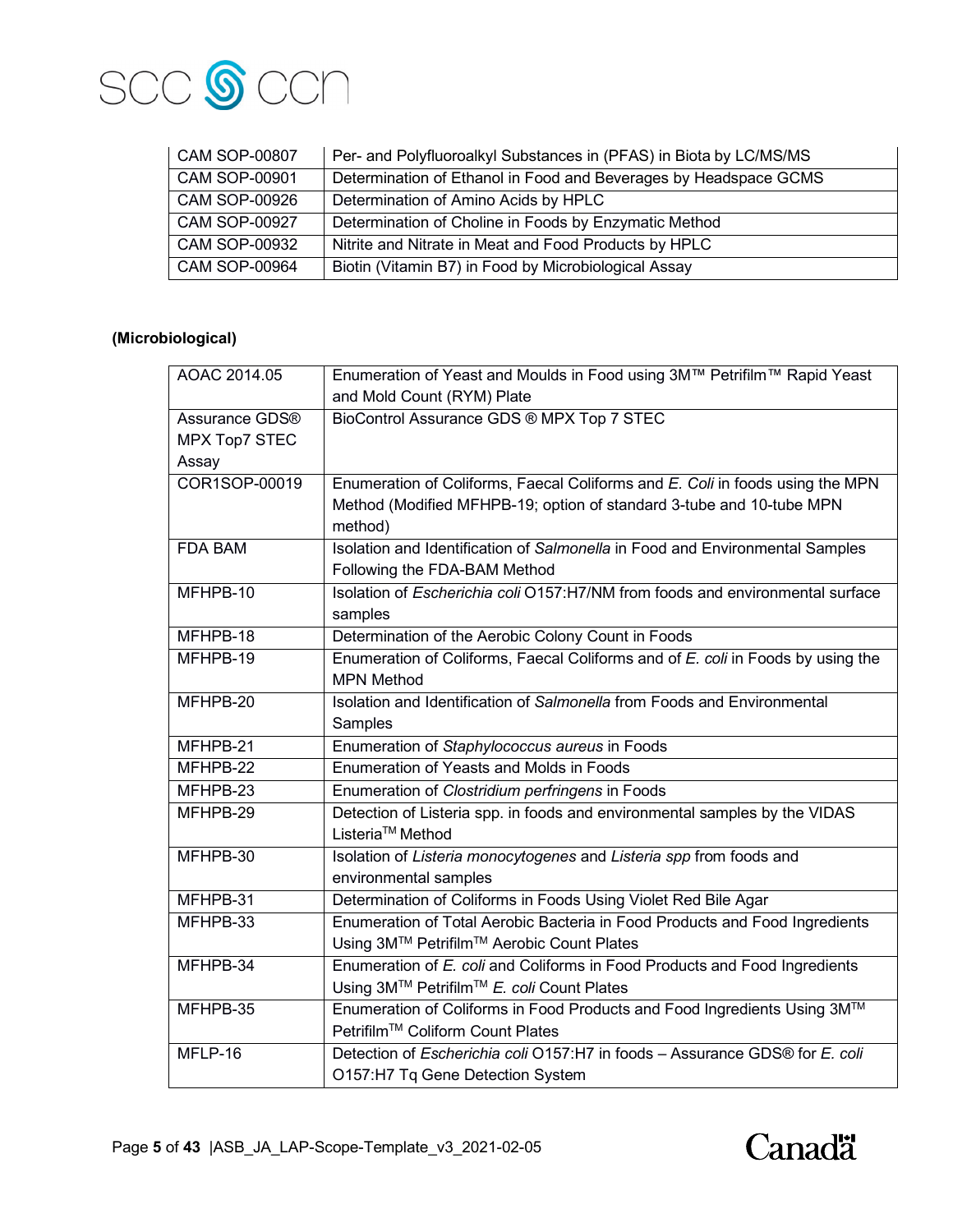

| MFLP-21         | Enumeration of Staphylococcus aureus in Foods and Environmental Samples          |  |  |
|-----------------|----------------------------------------------------------------------------------|--|--|
|                 | Using 3M™ Petrifilm™ Staph Express Count (STX) Plates                            |  |  |
| MFLP-25         | Isolation and Identification of Shigella spp. from Food                          |  |  |
| MFLP-27         | The Dupont Qualicon Bax® System Method for the Detection of Enterobacter         |  |  |
|                 | Sakazakii in Selected Foods                                                      |  |  |
| MFLP-28         | The Qualicon Bax® System Method for the Detection of Listeria Monocytogenes      |  |  |
|                 | in a Variety of Food                                                             |  |  |
| MFLP-29         | The Qualicon Bax® System Method for the Detection of Salmonella in Foods         |  |  |
|                 | and Environmental Surface Samples                                                |  |  |
| MFLP-30         | Detection of E. coli O157:H7 in select foods using the Bax® system E. coli       |  |  |
|                 | O157:H7 MP                                                                       |  |  |
| MFLP-33         | Detection of Listeria monocytogenes in foods by the VIDAS LMO 2™method           |  |  |
| MFLP-36         | Detection of Salmonella in Food and Environmental Surface Samples-               |  |  |
|                 | Assurance GDS ® for Salmonella Tq Genetic Detection System                       |  |  |
| MFLP-37         | Part 1: Detection of Halophilic Vibrio Species in Seafood                        |  |  |
|                 | Part 2: Detection of Vibrio Cholerae                                             |  |  |
| MFLP-38         | Detection of Salmonella spp. from All Foods and Selected Environmental           |  |  |
|                 | Surfaces using IQ-Check™ Salmonella Real-time PCR Test Kit                       |  |  |
| MFLP-39         | Detection of Listeria spp. from Environmental Surfaces and heat processed RTE    |  |  |
|                 | Meat and Poultry Using iQ-CheckTM Listeria spp. Real-Time PCR Test Kit           |  |  |
| MFLP-42         | Isolation and Enumeration of Bacillus cereus group in Foods                      |  |  |
| MFLP-44         | Determination of Aerobic and Anaerobic sporeformers                              |  |  |
| MFLP-46         | Isolation of Thermophilic Campylobacter from Food                                |  |  |
| MFLP-49         | Detection of Salmonella spp. in Food Products and Environmental Surfaces by      |  |  |
|                 | the VIDAS <sup>®</sup> UP Salmonella (SPT) Method                                |  |  |
| MFLP-54         | Detection of Listeria monocytogenes from selected foods using iQ-Check™          |  |  |
|                 | Listeria monocytogenes Real-Time PCR Test Kit                                    |  |  |
| MFLP-59         | Detection of Listeria spp. in food products and environmental surface samples    |  |  |
|                 | with VIDAS® UP Listeria (LPT)                                                    |  |  |
| MFLP-65         | Detection of Staphylococcal enterotoxins in food products using the Vidas®       |  |  |
|                 | staph enterotoxin ii (set2), an elfa (enzyme linked fluorescent assay) technique |  |  |
| MFLP-74         | Enumeration of Listeria monocytogenes in Foods                                   |  |  |
| MFLP-76         | The DuPont Qualicon BAX® System real time method for the detection of E. coli    |  |  |
|                 | O157:H7 in raw beef trim and raw ground beef                                     |  |  |
| MFLP-77         | Detection of Listeria monocytogenes and other Listeria spp. in food products and |  |  |
|                 | environmental samples by the VIDAS® Listeria species Xpress (LSX) method         |  |  |
| MFLP-79         | Detection of Listeria spp. in Environmental Surface Samples Using the BAX®       |  |  |
|                 | System Real-Time PCR Assay for Listeria Genus                                    |  |  |
| MFLP-86         | Identification of vt1 and vt2 genes from Verotoxigenic Escherichia coli by       |  |  |
|                 | polymerase chain reaction                                                        |  |  |
| <b>MFLP-101</b> | Detection of Listeria spp. in Environmental Surface Samples Using the 3M™        |  |  |
|                 | Molecular Detection System Test Kit Version 2                                    |  |  |

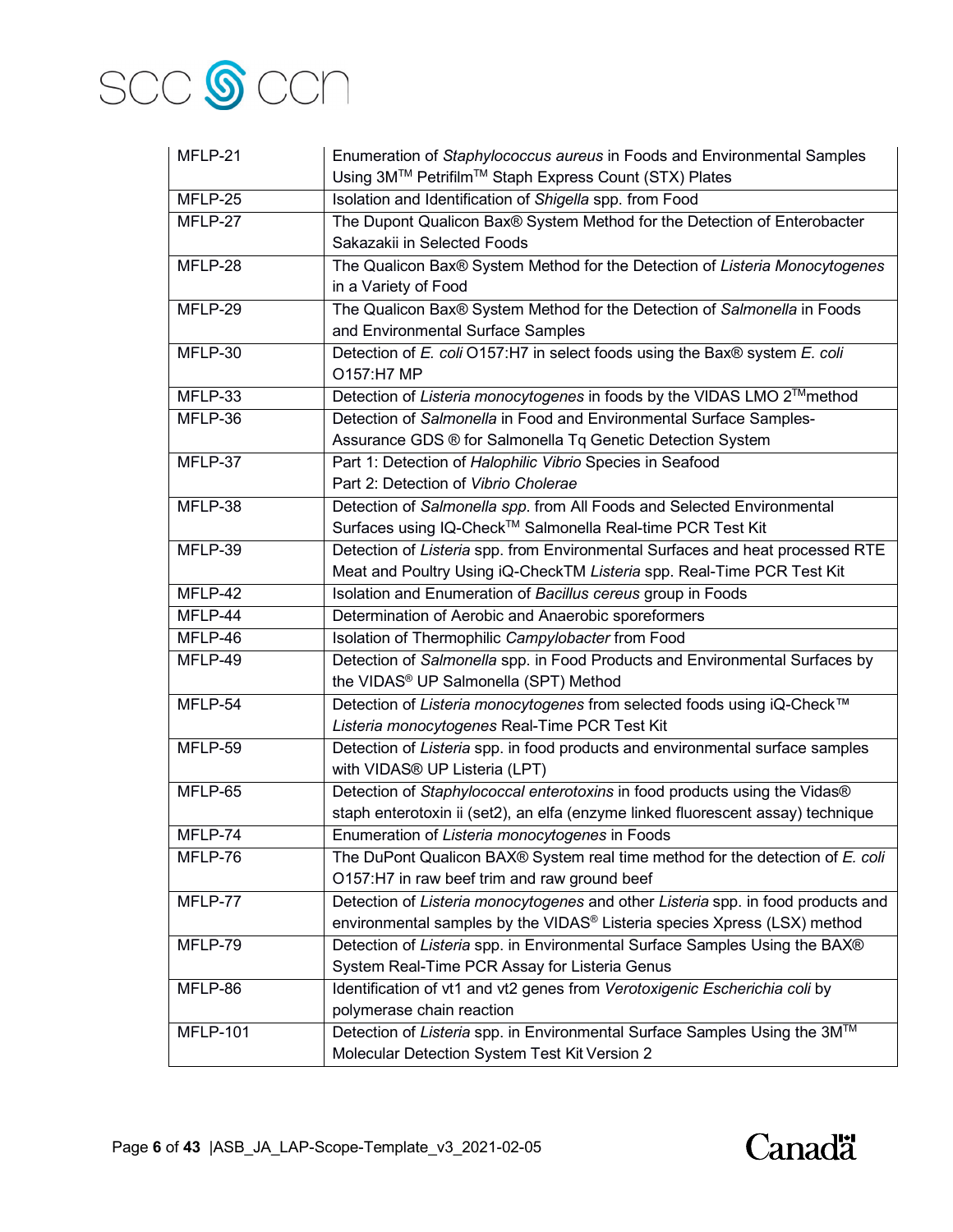

| MFLP-9 | Enumeration of Enterobacteriaceae Species in Food and Environmental                |
|--------|------------------------------------------------------------------------------------|
|        | Samples Using 3M™ Petrifilm™ Enterobacteriaceae Count Plates                       |
| MLG 4  | Isolation and Identification of Salmonella from Meat, Poultry, Pasteurized egg     |
|        | and Siluriformes (Fish) products and Carcass and Environmental Sponges             |
| MLG41  | Isolation, Identification of Campylobacter jejuni/coli/lari from Poultry Rinse and |
|        | Sponge and Raw Product Samples                                                     |
| MLG5C  | Detection, Isolation and Identification of Top Seven Shiga Toxin-Producing         |
|        | Escherichia coli (STECs) from Meat Products and Carcass and Environmental          |
|        | Sponges                                                                            |

#### **Beverages, Spirits and Vinegar**

| CAM SOP-00739   | Brix (Soluble Solids) in Foods, Juices and Honey by Refractometer |
|-----------------|-------------------------------------------------------------------|
| I CAM SOP-00740 | Sorbic and Benzoic Acids by HPLC in Food and Beverages            |

#### **Dairy Products**

See also Animal Tissue, Animal Derived Foods (Dairy, Honey, Eggs), Meat, Fish, Seafood, Fresh and Processed Fruit and Vegetables, Urine, Veal

| CAM SOP-00736        | Determination of Undenatured Whey Protein Nitrogen in Non-Fat Dry Milk by |  |
|----------------------|---------------------------------------------------------------------------|--|
|                      | Spectrophotometry                                                         |  |
| <b>CAM SOP-00737</b> | Determination of Solubility Index by Volumetric Analysis                  |  |
| <b>CAM SOP-00738</b> | Determination of Scorched Particles Using Water Disc Method               |  |

## **Edible Fruits and Nuts**

See Fresh and Processed Fruit and Vegetables

#### **Edible Vegetables and Certain Roots and Tubers**

See Fresh and Processed Fruit and Vegetables

#### **Meat and Edible Meat Offal**

See Animal Tissue, Animal Derived Foods (Dairy, Honey, Eggs), Meat, Fish, Seafood, Fresh and Processed Fruit and Vegetables, Urine, Veal

#### **(Natural Health Products)**

| <b>CAM SOP-00408</b> | Minerals by ICP in Natural Health Products          |               |                 |           |
|----------------------|-----------------------------------------------------|---------------|-----------------|-----------|
|                      | Mg, Zn, Na, Ca, Cu, Fe, P, K, Mn, Mo, B, Ca, Cr, Se |               |                 |           |
| <b>CAM SOP-00447</b> | Heavy Metals by ICPMS in Natural Health Products    |               |                 |           |
|                      | Arsenic                                             | <b>Barium</b> | <b>Boron</b>    | Cadmium   |
|                      | Calcium                                             | Chromium      | Cobalt          | Copper    |
|                      | <b>Iron</b>                                         | Lead          | Magnesium       | Manganese |
|                      | Mercury                                             | <b>Nickel</b> | Phosphorus      | Potassium |
|                      | <b>Rubidium</b>                                     | Sodium        | <b>Selenium</b> | Strontium |
|                      | <b>Uranium</b>                                      | Vanadium      | Zinc            |           |
| <b>CAM SOP-00453</b> | Mercury by Cold Vapour in Natural Health Products   |               |                 |           |
| <b>CAM SOP-00709</b> | Vitamin A by HPLC in Natural Health Products        |               |                 |           |
| <b>CAM SOP-00712</b> | Vitamin E in Natural Health Products                |               |                 |           |

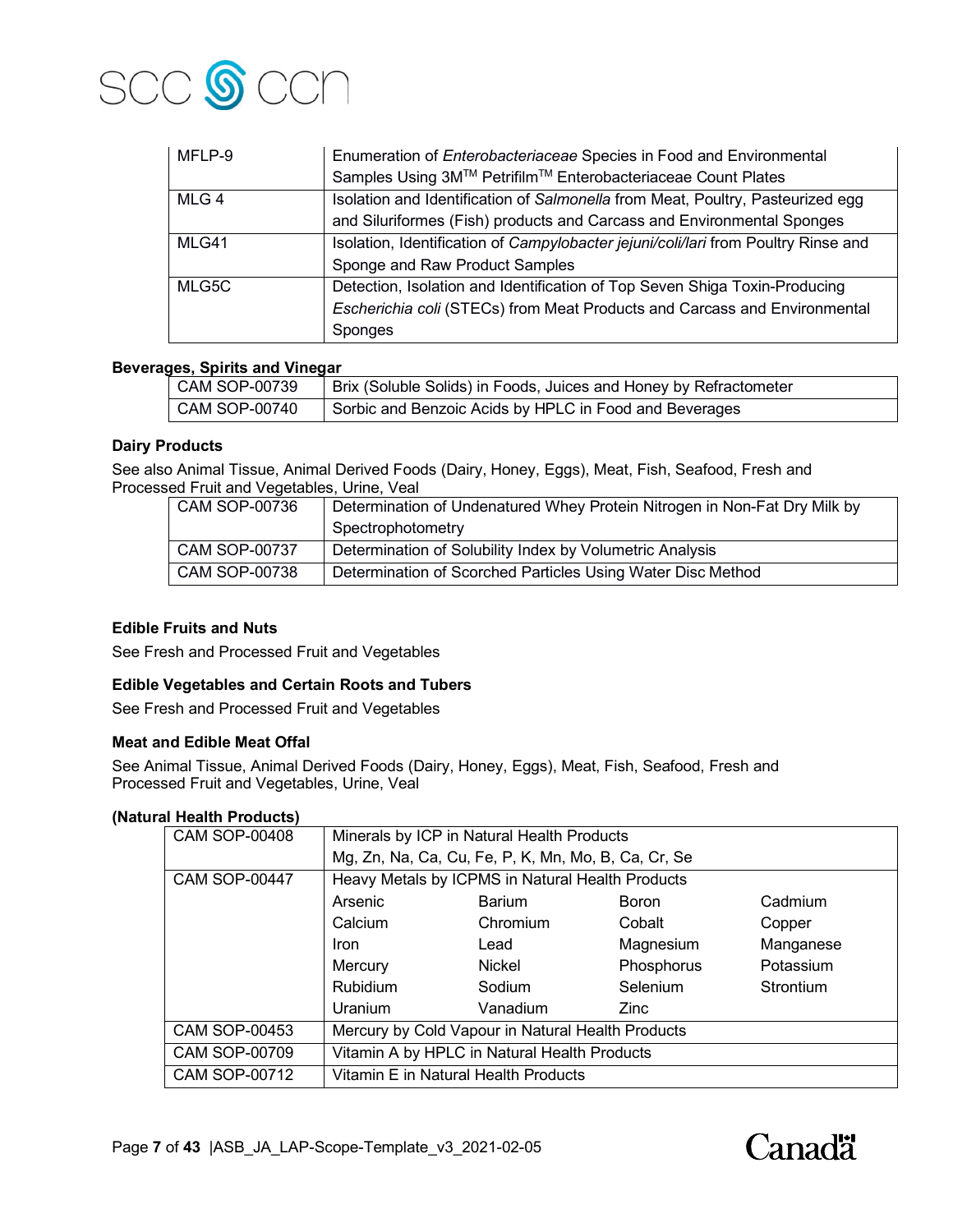

| CAM SOP-00719        | Vitamin D in Natural Health Products                                          |
|----------------------|-------------------------------------------------------------------------------|
| CAM SOP-00724        | Vitamin C in Natural Health Products                                          |
| CAM SOP-00750        | Vitamin B9 by Microbiological Assay in Natural Health Products                |
| CAM SOP-00751        | Vitamin B3 by Microbiological Assay in Natural Health Products                |
| CAM SOP-00752        | Vitamin B5 by Microbiological Assay in Natural Health Products                |
| <b>CAM SOP-00754</b> | Vitamin B12 by Microbiological Assay in Natural Health Products               |
| CAM SOP-00755        | Vitamin B6 by Microbiological Assay in Natural Health Products                |
| CAM SOP-00758        | Vitamin Bs by HPLC in Natural Health Products                                 |
| CAM SOP-00766        | Solvents by GC (FID detector) (VOC Class I and II) in Natural Health Products |
| CAM SOP-00882        | Vitamin B1 by Microbiological Assay in Natural Health Products                |
| CAM SOP-00884        | Vitamin B2 by Microbiological Assay in Natural Health Products                |
| <b>CAM SOP-00926</b> | Amino Acids in Natural Health Products                                        |
| CAM SOP-00702        | <b>Fatty Acids in Natural Health Products</b>                                 |

## **ENVIRONMENTAL AND OCCUPATIONAL HEALTH AND SAFETY**

## **Environmental:**

**Radio Chemistry (Soil, sediment, water, air, chemicals and chemical products, elastomers and protective coatings, medical products, non-metallic minerals and products, textiles and fibrous materials, wood products, foods and edible products)**

| <b>BQL SOP-00001</b> | <b>Neutron Activation</b> |                                                |                                                                            |                 |  |  |
|----------------------|---------------------------|------------------------------------------------|----------------------------------------------------------------------------|-----------------|--|--|
|                      |                           | Long Lived Isotopes of:                        |                                                                            |                 |  |  |
|                      | Antimony                  | Arsenic                                        | <b>Barium</b>                                                              | Cerium          |  |  |
|                      | Cesium                    | Chromium                                       | Cobalt                                                                     | Europium        |  |  |
|                      | Gold                      | Hafnium                                        | Iron                                                                       | Lanthanum       |  |  |
|                      | Lutetium                  | Molybdenum                                     | Neodymium                                                                  | Nickel          |  |  |
|                      | Rubidium                  | Samarium                                       | Scandium                                                                   | Selenium        |  |  |
|                      | Silver                    | Sodium                                         | Tantalum                                                                   | Terbium         |  |  |
|                      | Thorium                   | Titanium                                       | Tungsten                                                                   | Uranium         |  |  |
|                      | Ytterbium                 | Zinc                                           | Zirconium                                                                  |                 |  |  |
| <b>BQL SOP-00002</b> | <b>Neutron Activation</b> |                                                |                                                                            |                 |  |  |
|                      |                           |                                                | Platinum Group Elements with Nickel-Sulphide Fire Assay Pre-Concentration: |                 |  |  |
|                      | <b>Os</b>                 | Ir                                             | Pd                                                                         | Pt              |  |  |
|                      | Rh                        | Ru                                             |                                                                            |                 |  |  |
| <b>BQL SOP-00004</b> | <b>Neutron Activation</b> |                                                |                                                                            |                 |  |  |
|                      | Short-Lived Isotopes of:  |                                                |                                                                            |                 |  |  |
|                      | <b>Aluminum</b>           | <b>Barium</b>                                  | <b>Bromine</b>                                                             | Calcium         |  |  |
|                      | Chlorine                  | Dysprosium                                     | Europium                                                                   | <b>Fluorine</b> |  |  |
|                      | Indium                    | lodine                                         | Magnesium                                                                  | Manganese       |  |  |
|                      | Potassium                 | Samarium                                       | Sodium                                                                     | Strontium       |  |  |
|                      | Titanium                  | Vanadium                                       |                                                                            |                 |  |  |
| <b>BQL SOP-00005</b> |                           | Delayed Neutron Counting for Uranium and U-235 |                                                                            |                 |  |  |

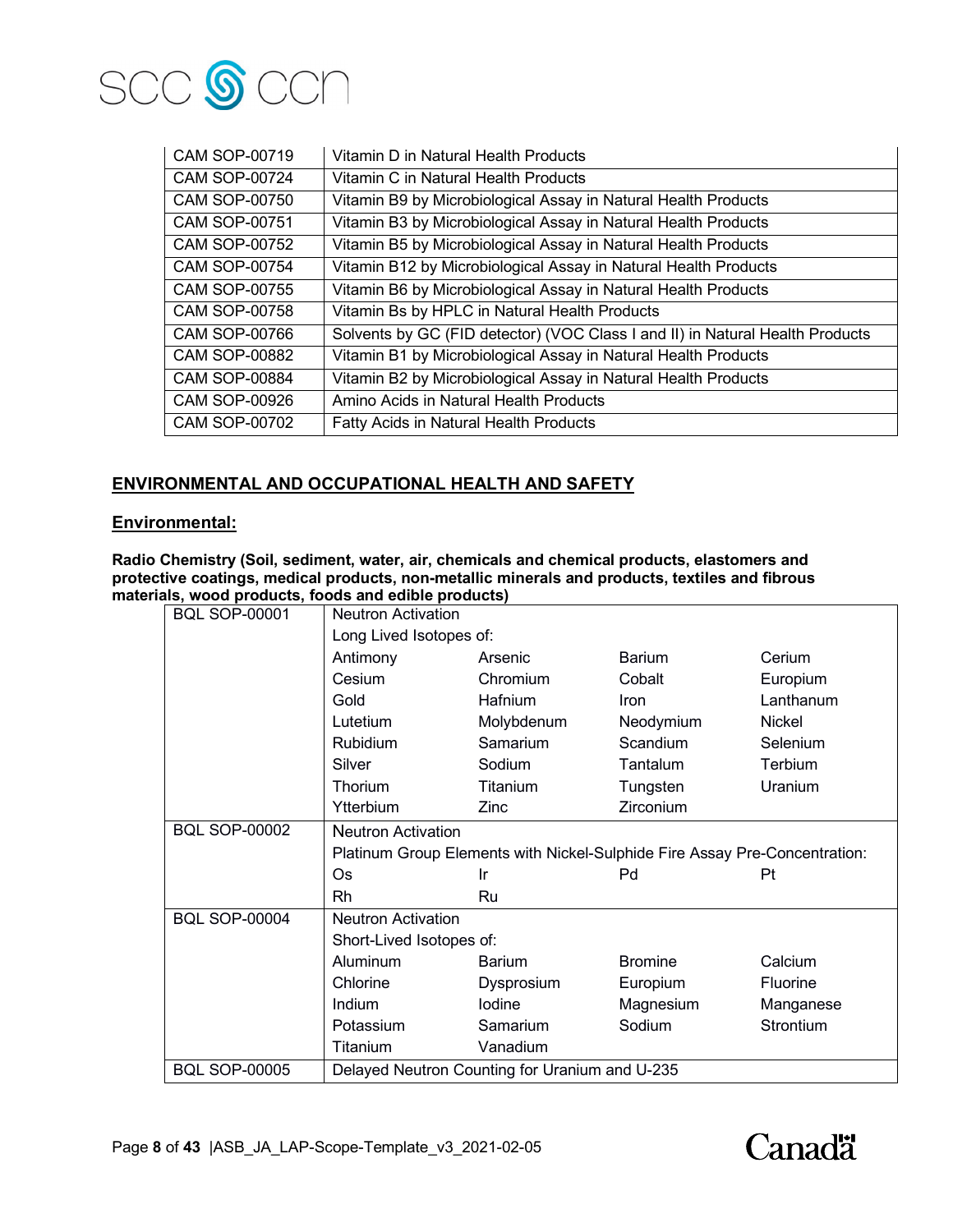

## **Radio Chemistry (Soil, Sediment, Water, Air)**

| <b>BQL SOP-00006</b> | Alpha Spectrometry                    |                                                |                             |             |
|----------------------|---------------------------------------|------------------------------------------------|-----------------------------|-------------|
|                      | Polonium-210                          | Radium-224                                     | Radium-226 (OSDWA)          |             |
|                      | Thorium-228                           | Thorium-230                                    | Thorium-232                 | Uranium-234 |
|                      | Uranium-235                           | Uranium-238                                    |                             |             |
| <b>BQL SOP-00007</b> | <b>Gamma Spectrometry</b>             |                                                |                             |             |
|                      | Natural decay chain isotopes of:      |                                                |                             |             |
|                      | Th-234                                | Th-230                                         | Ra-226                      | Pb-210      |
|                      | $U-235$                               | Th-227                                         | Ra-223                      | Ac-228      |
|                      | Ra-228 <b>(OSDWA)</b>                 | Rn-222 (OSDWA)                                 | Pb-212                      | Pb-214      |
|                      | Bi-214                                | TI-208                                         |                             |             |
|                      | Synthetic isotopes of:                |                                                |                             |             |
|                      | $Cs-137$                              | $Cs-134$                                       | $1 - 131$                   | Zn-65       |
|                      | $Co-60$                               | Mn-54                                          | Am-241                      |             |
| <b>BQL SOP-00008</b> | <b>Gas Flow Proportional Counting</b> |                                                |                             |             |
|                      | Gross Alpha Activity (OSDWA)          |                                                | Gross Beta Activity (OSDWA) |             |
|                      | Other radionuclides:                  |                                                |                             |             |
|                      | Pb-210 (OSDWA)                        |                                                | Ra-228(OSDWA)               |             |
|                      | <b>Sr-90</b>                          |                                                |                             |             |
| <b>BQL SOP-00009</b> | <b>Liquid Scintillation Counting</b>  |                                                |                             |             |
|                      | Carbon-14                             |                                                |                             |             |
|                      | Tritium (OSDWA)                       |                                                |                             |             |
| <b>BQL-SOP-00010</b> |                                       | Electret Ion Chamber Measurement for Radon-222 |                             |             |
|                      | In: Air                               |                                                |                             |             |

## **(Chemistry - Soil, Sediment, Biota, Water, Air)**

| <b>BRL SOP-00103</b> |                                  |                                                | Metals by ICP/MS in Water, Soil, Air and Biota (Modified NIOSH 7300, 6009) |             |
|----------------------|----------------------------------|------------------------------------------------|----------------------------------------------------------------------------|-------------|
|                      | Antimony                         | Arsenic                                        | Barium                                                                     | Beryllium   |
|                      | <b>Bismuth</b>                   | Boron                                          | Cadmium                                                                    | Calcium     |
|                      | Chromium                         | Cobalt                                         | Copper                                                                     | <b>Iron</b> |
|                      | Lead                             | Lithium                                        | Magnesium                                                                  | Manganese   |
|                      | Molybdenum                       | Nickel                                         | Phosphorus                                                                 | Potassium   |
|                      | Selenium                         | Silicon                                        | Silver                                                                     | Sodium      |
|                      | <b>Strontium</b>                 | <b>Thallium</b>                                | Tin                                                                        | Titanium    |
|                      | Tungsten                         | Vanadium                                       | Zinc                                                                       | Uranium     |
| <b>BRL SOP-00104</b> |                                  | Mercury by CVAAS in Water, Soil, Air and Biota |                                                                            |             |
|                      | Mercury (Hg)                     |                                                |                                                                            |             |
| <b>BRL SOP-00105</b> | Anions by IC in Water and Air    |                                                |                                                                            |             |
|                      | Bromide                          | Chloride                                       | Fluoride                                                                   | Nitrite     |
|                      | Phosphate                        | Sulfate                                        |                                                                            |             |
| <b>BRL SOP-00106</b> | Hexavalent Chromium by IC in Air |                                                |                                                                            |             |
|                      | Chromium VI                      |                                                |                                                                            |             |
| <b>BRL SOP-00107</b> |                                  | Ammonia in Air by IC (Based on EPA CTM-027)    |                                                                            |             |
|                      |                                  |                                                |                                                                            |             |

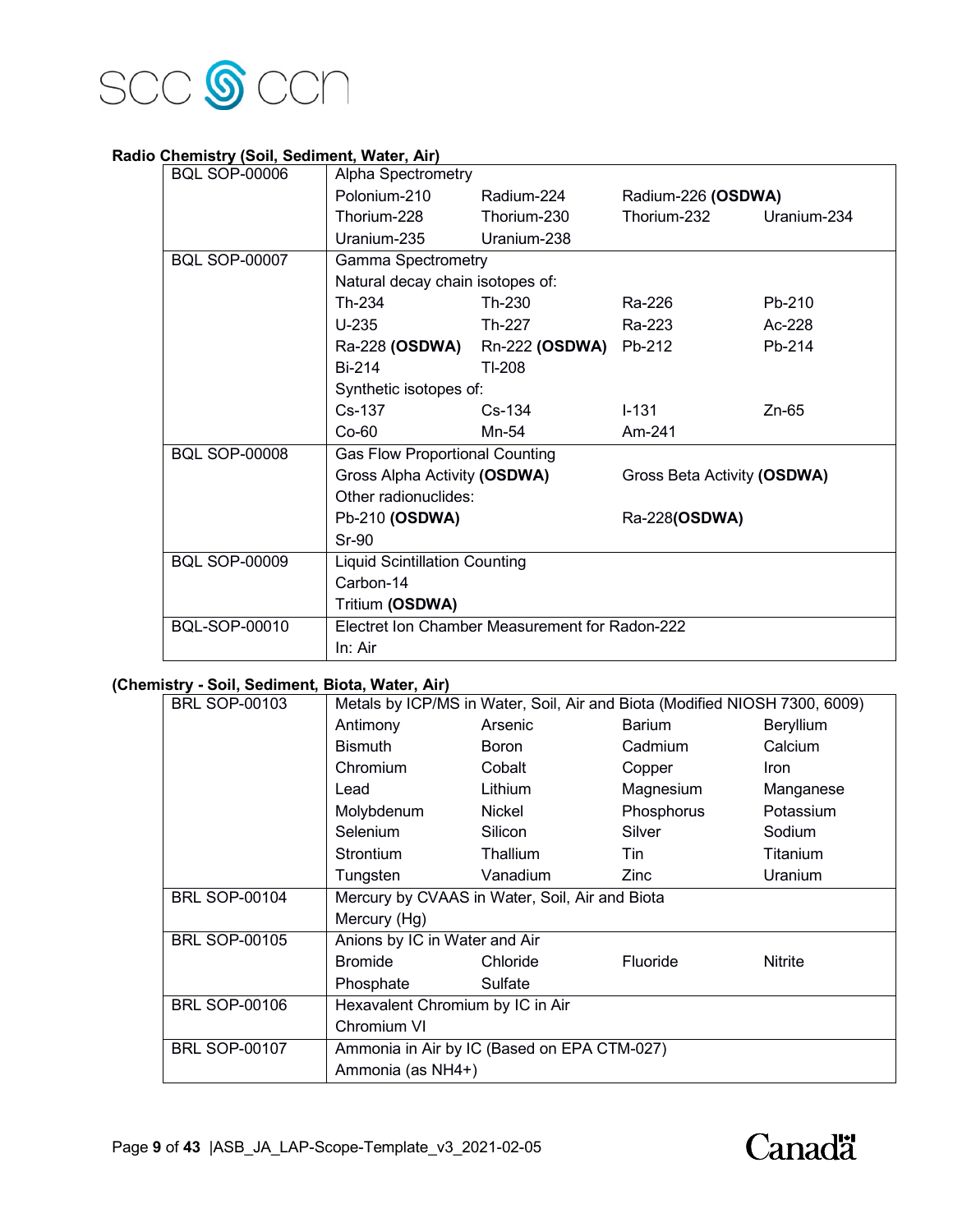

| <b>BRL SOP-00108</b> | Anions from Emission Sampling Trains by IC (Modified EPA 26/26A, EPA |                                                                                  |                                                     |               |  |
|----------------------|----------------------------------------------------------------------|----------------------------------------------------------------------------------|-----------------------------------------------------|---------------|--|
|                      | SW846 9057)                                                          |                                                                                  |                                                     |               |  |
|                      | <b>Bromine</b>                                                       | Chlorine                                                                         | Fluorine                                            | Hydrogen      |  |
|                      | <b>Bromide</b>                                                       |                                                                                  | Hydrogen Chloride Hydrogen Fluoride Hydrogen Iodide |               |  |
|                      | lodine                                                               |                                                                                  |                                                     |               |  |
| <b>BRL SOP-00109</b> |                                                                      | Gravimetric Determination of PM Emission from Stationary Sources and Air         |                                                     |               |  |
|                      | Particulates of Filters, Gravimetric                                 |                                                                                  |                                                     |               |  |
| <b>BRL SOP-00121</b> |                                                                      | Analysis of Dustfall Samples for Particulates and Metals                         |                                                     |               |  |
|                      |                                                                      | For: Determination of total insoluable particulates, total insoluable metals and |                                                     |               |  |
|                      | <b>ICPMS</b>                                                         | analysis of heavy metals (following CAM SOP-00447) on filters and filtrates by   |                                                     |               |  |
|                      | Aluminum                                                             | Antimony                                                                         | Arsenic                                             | <b>Barium</b> |  |
|                      | Beryllium                                                            | <b>Bismuth</b>                                                                   | <b>Boron</b>                                        | Cadmium       |  |
|                      | Calcium                                                              | Chromium                                                                         | Cobalt                                              | Copper        |  |
|                      | Iron                                                                 | Lead                                                                             | Magnesium                                           | Manganese     |  |
|                      | Molybdenum                                                           | Nickel                                                                           | Potassium                                           | Selenium      |  |
|                      | Silver                                                               | Sodium                                                                           | Strontium                                           | Thallium      |  |
|                      | Tin                                                                  | Titanium                                                                         | Uranium                                             | Vanadium      |  |
|                      | Zinc                                                                 |                                                                                  |                                                     |               |  |
| <b>BRL SOP-00200</b> | Semivolatiles Full Scan by GCMS in Water, Soil and Stack Gas Samples |                                                                                  |                                                     |               |  |
|                      |                                                                      | (Modified EPA SW846 8270C, 3510C, 3540C, 3640A, 0010)                            |                                                     |               |  |
|                      | 1,2,4-Trichlorobenzene                                               |                                                                                  | 1,2-Dichlorobenzene                                 |               |  |
|                      | 1,3-Dichlorobenzene                                                  |                                                                                  | 1,4-Dichlorobenzene                                 |               |  |
|                      | 1-Chloronaphthalene                                                  |                                                                                  | 1-Methylnaphthalene                                 |               |  |
|                      | 2,3,4,5-Tetrachlorophenol                                            |                                                                                  | 2,3,4,6-Tetrachlorophenol                           |               |  |
|                      | 2,3,4-Trichlorophenol                                                |                                                                                  | 2,3,5,6-Tetrachlorophenol                           |               |  |
|                      | 2,3,5-Trichlorophenol                                                |                                                                                  | 2,4,5-Trichlorophenol                               |               |  |
|                      | 2,4,6-Trichlorophenol                                                |                                                                                  | 2,4-Dichlorophenol                                  |               |  |
|                      | 2,4-Dimethylphenol                                                   |                                                                                  | 2,4-Dinitrophenol                                   |               |  |
|                      | 2,4-Dinitrotoluene                                                   |                                                                                  | 2,6-Dichlorophenol                                  |               |  |
|                      | 2,6-Dinitrotoluene                                                   |                                                                                  | 2-Chloronaphthalene                                 |               |  |
|                      | 2-Chlorophenol                                                       |                                                                                  | 2-Methylnaphthalene                                 |               |  |
|                      | 2-Methylphenol (o-Cresol)                                            |                                                                                  | 2-Nitroaniline                                      |               |  |
|                      | 2-Nitrophenol                                                        |                                                                                  | 3,3'-Dichlorobenzidine                              |               |  |
|                      | 3+4 Methylphenol (m+p-Cresol)                                        |                                                                                  | 3-Nitroaniline                                      |               |  |
|                      | 4,6-Dinitro-2-methylphenol                                           |                                                                                  | 4-Bromophenyl Phenyl Ether                          |               |  |
|                      | 4-Chloro-3-Methylphenol                                              |                                                                                  | 4-Chloroaniline                                     |               |  |
|                      | 4-Chlorophenyl Phenyl Ether<br>4-Nitrophenol                         |                                                                                  | 4-Nitroaniline                                      |               |  |
|                      | Acenaphthene                                                         |                                                                                  | 5-Nitroancenphthene<br>Acenaphthylene               |               |  |
|                      | Aniline                                                              |                                                                                  | Anthracene                                          |               |  |
|                      | Benzo (a) anthracene                                                 |                                                                                  | Benzo (a) pyrene                                    |               |  |
|                      | Benzo (b) fluoranthene                                               |                                                                                  | Benzo (g,h,i) perylene                              |               |  |
|                      | Benzo (k) fluoranthene                                               |                                                                                  | <b>Benzoic Acid</b>                                 |               |  |
|                      |                                                                      |                                                                                  |                                                     |               |  |

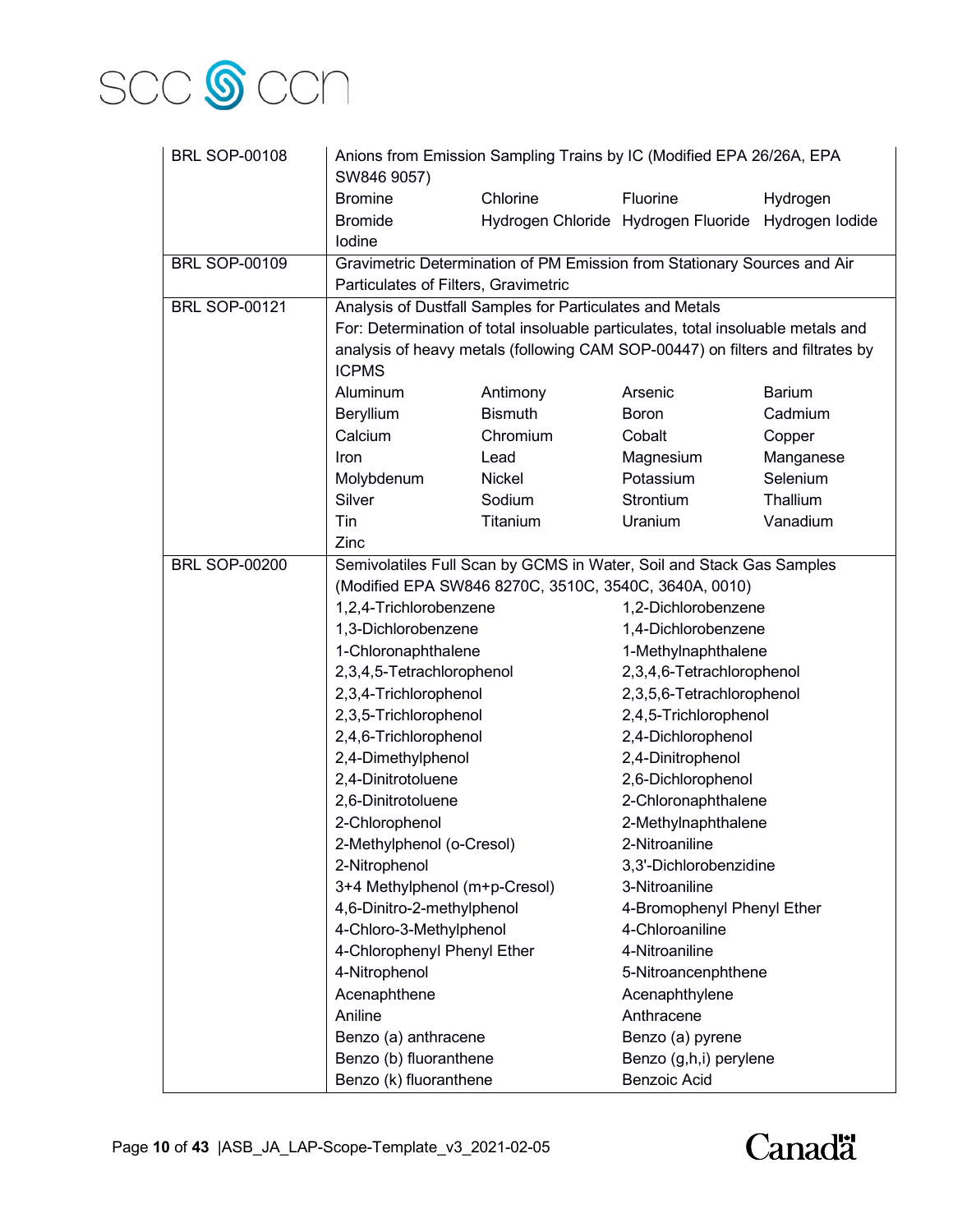

|                      | <b>Benzyl Alcohol</b>                                                | <b>Benzyl Butyl Phthalate</b> |
|----------------------|----------------------------------------------------------------------|-------------------------------|
|                      | Biphenyl                                                             | Bis (2-chloroethoxy) Methane  |
|                      | Bis (2-chloroethyl) Ether                                            | Bis (2-chloroisopropyl) Ether |
|                      | Bis (2-ethylhexyl) Phthalate                                         | Camphene                      |
|                      | Carbozole                                                            | Chrysene                      |
|                      | Dibenzo (a,h) anthracene                                             | Dibenzofuran                  |
|                      | Diethyl Phthalate                                                    | Dimethyl Phthalate            |
|                      | Di-n-Butylphthalate                                                  | Di-n-Octylphthalate           |
|                      | Diphenylether                                                        | Fluoranthene                  |
|                      | Fluorene                                                             | Hexachlorobenzene             |
|                      | Hexachlorobutadiene                                                  | Hexachlorocyclopentadiene     |
|                      | Hexachloroethane                                                     | Indeno (1,2,3-cd) pyrene      |
|                      | Indole                                                               | Isophorone                    |
|                      | Naphthalene                                                          | Nitrobenzene                  |
|                      | N-Nitrosodimethylamine (NDMA)                                        | N-Nitroso-di-N-Propylamine    |
|                      | N-Nitrosodiphenylamine                                               | Pentachlorophenol             |
|                      | Perylene                                                             | Phenanthrene                  |
|                      | Phenol                                                               | Pyrene                        |
| <b>BRL SOP-00201</b> | PAHs by SIM GCMS in Water, Soil and Air (Modified CARB 429)          |                               |
|                      | 2-Methylnaphthalene                                                  | Acenaphthene                  |
|                      | Acenaphthylene                                                       | Anthracene                    |
|                      | Benzo (a) anthracene                                                 | Benzo (a) pyrene              |
|                      | Benzo (e) pyrene                                                     | Benzo (g,h,i) perylene        |
|                      | Benzo (k) fluoranthene                                               | Benzo (b) fluoranthene        |
|                      | Chrysene                                                             | Dibenzo (a,h) anthracene      |
|                      | Fluoranthene                                                         | Fluorene                      |
|                      | Indeno (1,2,3 cd) pyrene                                             | Naphthalene                   |
|                      | Perylene                                                             | Phenanthrene                  |
|                      | Pyrene                                                               |                               |
| <b>BRL SOP-00304</b> | Volatiles in Summa Canisters by GCMS (Modified EPA TO-14A AND TO-15) |                               |
|                      | 1,1,1-Trichloroethane                                                | 1,1,1,2-tetrachloroethane     |
|                      | 1,1,2,2-Tetrachloroethane                                            | 1,1,2-Trichloroethane         |
|                      | 1,1-Dichloroethane                                                   | 1,1-Dichloroethene            |
|                      | 1,2,3-Trimethylbenzene                                               | 1,2,4-Trichlorobenzene        |
|                      | 1,2,4-Trimethylbenzene                                               | 1,2-Dichlorobezene            |
|                      | 1,2-Dichloroethane                                                   | 1,2-Dichloropropane           |
|                      | 1,3,5-Trimethylbenzene                                               | 1,3-Butadiene                 |
|                      | 1,3-Dichlorobenzene                                                  | 1,4-Dichlorobenzene           |
|                      | 1,4-Dioxane                                                          | 2,2,4-Trimethypentane         |
|                      | <b>Butane</b>                                                        | 2-Butanone (MEK)              |
|                      | 2-Hexanone                                                           | 2-Propanol                    |
|                      | 4-Ethyltoluene                                                       | 4-Methyl-2-Pentanone          |
|                      | Acetone                                                              | Allyl Chloride                |
|                      | Benzene                                                              | Benzyl chloride               |
|                      |                                                                      |                               |

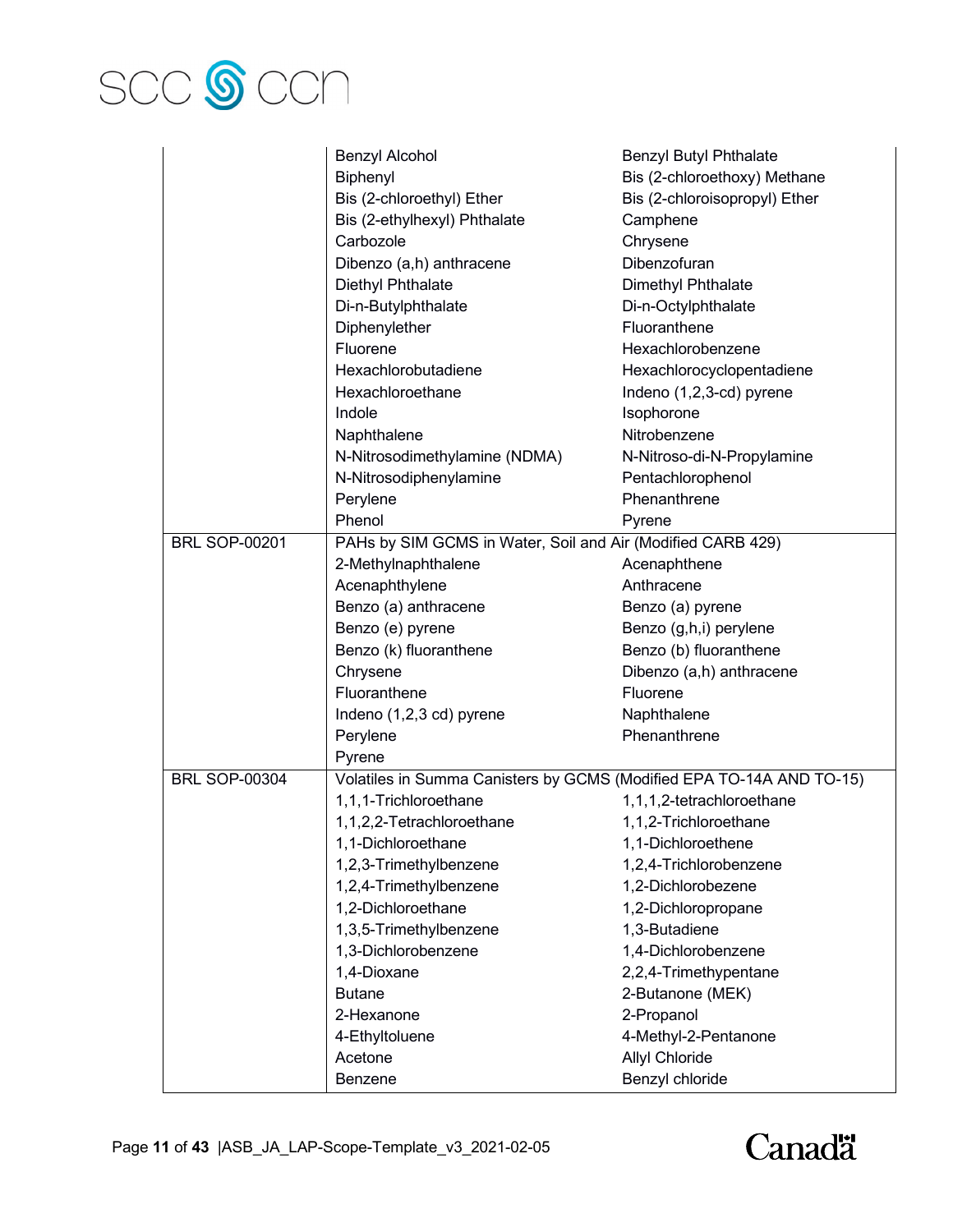

|                      | Bis (2-Chloroethyl) Ether | Bromobenzene                                                              |
|----------------------|---------------------------|---------------------------------------------------------------------------|
|                      | Bromodichloromethane      | <b>Bromoform</b>                                                          |
|                      | <b>Bromomethane</b>       | <b>Carbon Disulfide</b>                                                   |
|                      | Carbon Tetrachloride      | Chlorobenzene                                                             |
|                      | Chloroethane              | Chloroform                                                                |
|                      | Chloromethane             | cis-1,2-Dichloroethene                                                    |
|                      | cis-1,3-Dichloropropene   | Cyclohexane                                                               |
|                      | Decane                    | Dibromochloromethane                                                      |
|                      | Dibromomethane            | Dichlorodifluoromethane                                                   |
|                      | Ethanol                   | <b>Ethyl Acetate</b>                                                      |
|                      | Ethyl acrylate            | <b>Ethyl Benzene</b>                                                      |
|                      | <b>Ethyl Bromide</b>      | Ethylene Dibromide                                                        |
|                      | Halocarbon 113            | Halocarbon 114                                                            |
|                      | Heptane                   | Hexachlorobutadiene                                                       |
|                      | Hexane                    | Isopropyl benzene (Cumene)                                                |
|                      | Methyl Cyclohexane        | Methyl Methacrylate                                                       |
|                      | Methyl Tertbutyl Ether    | Methylene Chloride                                                        |
|                      | m-xylene                  | o-xylene                                                                  |
|                      | Propene                   | p-xylene                                                                  |
|                      | Styrene                   | Tetrachloroethene                                                         |
|                      | Tetrahydrofuran           | Toluene                                                                   |
|                      | trans 1,2-Dichloroethene  | trans 1,3-Dichloropropene                                                 |
|                      | trans-1,2-Dichloropropene | Trichloroethene                                                           |
|                      | Trichlorofluoromethane    | <b>Vinyl Acetate</b>                                                      |
|                      | Vinyl Bromide             | Vinyl Chloride                                                            |
|                      | Xylenes (total)           |                                                                           |
| <b>BRL SOP-00408</b> |                           | PCB Congener (209 Analytes) by HRGC HRMS in Water, Soil and Air (Modified |
|                      | EPA 1668A/B/C)            |                                                                           |

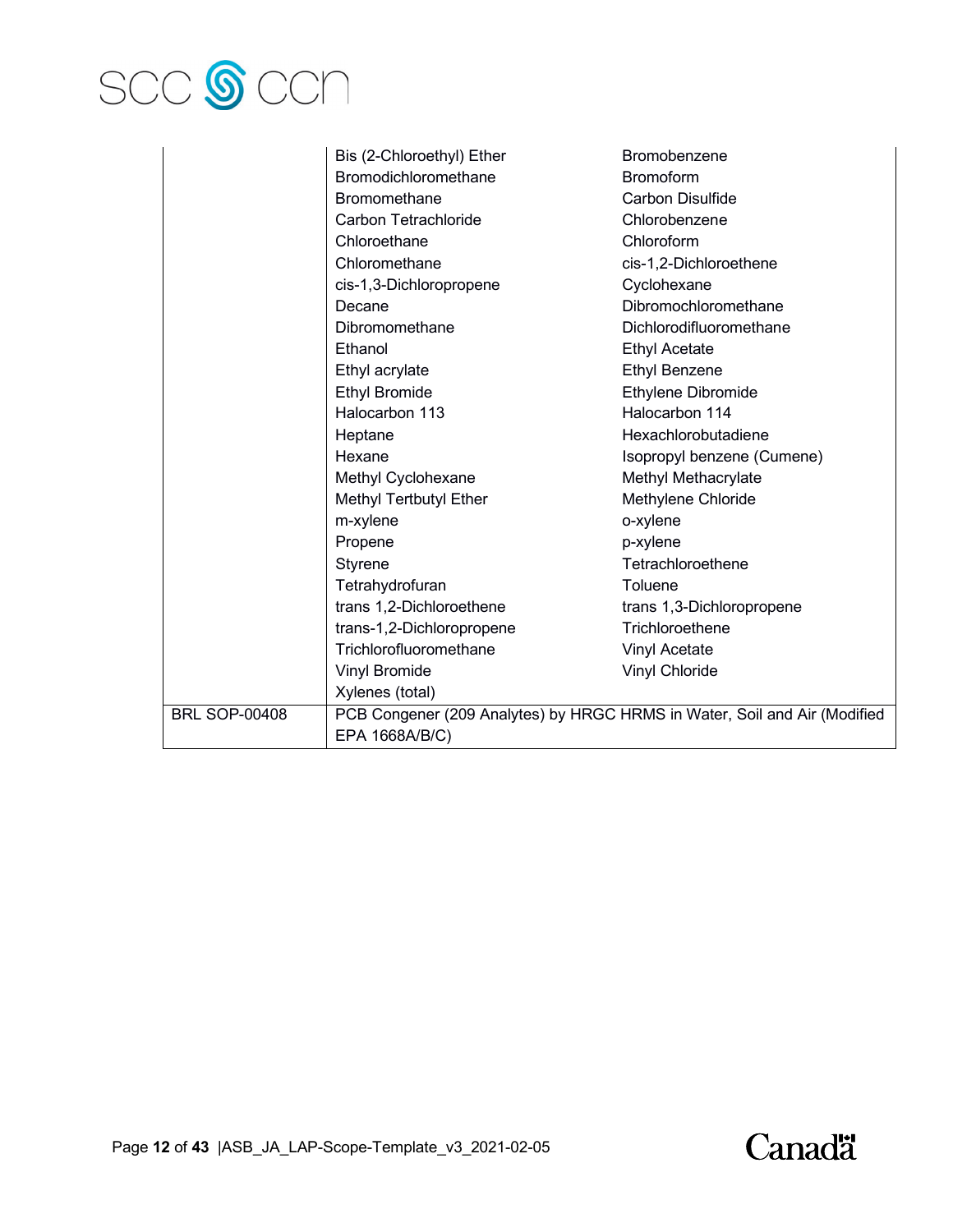

## **(Chemistry - Air PCDD/PCDF)**

| <b>BRL SOP-00404</b> | Dioxins and Furans by HRGC HRMS in Air Samples (Modified EPA 40CFR |                                      |  |  |  |
|----------------------|--------------------------------------------------------------------|--------------------------------------|--|--|--|
|                      | PART 60 APP. A METHOD 23/23A)                                      |                                      |  |  |  |
|                      | 1,2,3,4,6,7,8,9-C18-Dibenzofuran                                   | 1,2,3,4,6,7,8,9-C18-Dibenzo-p-dioxin |  |  |  |
|                      | 1,2,3,4,6,7,8-C17-Dibenzofuran                                     | 1,2,3,4,6,7,8-C17-Dibenzo-p-dioxin   |  |  |  |
|                      | 1,2,3,4,7,8,9-C17-Dibenzofuran                                     | 1,2,3,4,7,8-C16-Dibenzofuran         |  |  |  |
|                      | 1,2,3,4,7,8-C16-Dibenzo-p-dioxin                                   | 1,2,3,6,7,8-C16-Dibenzofuran         |  |  |  |
|                      | 1,2,3,6,7,8-C16-Dibenzo-p-dioxin                                   | 1,2,3,7,8,9-C16-Dibenzofuran         |  |  |  |
|                      | 1,2,3,7,8,9-C16-Dibenzo-p-dioxin                                   | 1,2,3,7,8-C15-Dibenzofuran           |  |  |  |
|                      | 1,2,3,7,8-C15-Dibenzo-p-dioxin                                     | 2,3,4,6,7,8-C16-Dibenzofuran         |  |  |  |
|                      | 2,3,4,7,8-C15-Dibenzofuran                                         | 2,3,7,8-C14-Dibenzofuran             |  |  |  |
|                      | 2,3,7,8-C14-Dibenzo-p-dioxin                                       | H6CDD                                |  |  |  |
|                      | H6CDF                                                              | H7CDD                                |  |  |  |
|                      | H7CDF                                                              | O8CDD                                |  |  |  |
|                      | O8CDF                                                              | P5CDD                                |  |  |  |
|                      | P <sub>5</sub> CDF                                                 | PCDD/PCDF                            |  |  |  |
|                      | T4CDD                                                              | T4CDF                                |  |  |  |
| : A: \/_ __: __\     |                                                                    |                                      |  |  |  |

## **(Chemistry Air - Volatiles)**

| <b>BRL SOP-00302</b> | VOST Analyses by GCMS in Air (Modified EPA SW846 5041 A, 8260C) |                            |  |
|----------------------|-----------------------------------------------------------------|----------------------------|--|
|                      | 1,1,1-Trichloroethane                                           | 1,1,2,2-Tetrachloroethane  |  |
|                      | 1,1,2-Trichloroethane                                           | 1,1-Dichloroethane         |  |
|                      | 1,2,3-Trichloropropane                                          | 1,2-Dichlorobenzene        |  |
|                      | 1,2-Dichloroethane                                              | 1,2-Dichloropropane        |  |
|                      | 1,3-Dichlorobenzene                                             | 1,4-Difluorobenzene        |  |
|                      | 2-Butanone                                                      | 2-Hexanone                 |  |
|                      | 4-Methyl-2-Pentanone                                            | Acetone                    |  |
|                      | Benzene                                                         | Bromodichloromethane       |  |
|                      | <b>Bromoform</b>                                                | <b>Bromomethane</b>        |  |
|                      | Carbon Disulfide                                                | Carbon Tetrachloride       |  |
|                      | Chlorobenzene                                                   | Chlorodibromomethane       |  |
|                      | Chloroethane                                                    | Chloroform                 |  |
|                      | Chloromethane                                                   | cis-1,2-Dichloroethylene   |  |
|                      | cis-1,3-Dichloropropene                                         | Dichlorodifluoromethane    |  |
|                      | <b>Ethyl Benzene</b>                                            | Ethylene Dibromide         |  |
|                      | lodomethane                                                     | Methylene Chloride         |  |
|                      | Styrene                                                         | Tetrachloroethene          |  |
|                      | Toluene                                                         | Trans-1,2-Dichloroethylene |  |
|                      | Trans-1,3-Dichloropropene                                       | Trichloroethene            |  |
|                      | Trichlorofluoromethane                                          | Vinyl Chloride             |  |
|                      | Xylenes                                                         |                            |  |

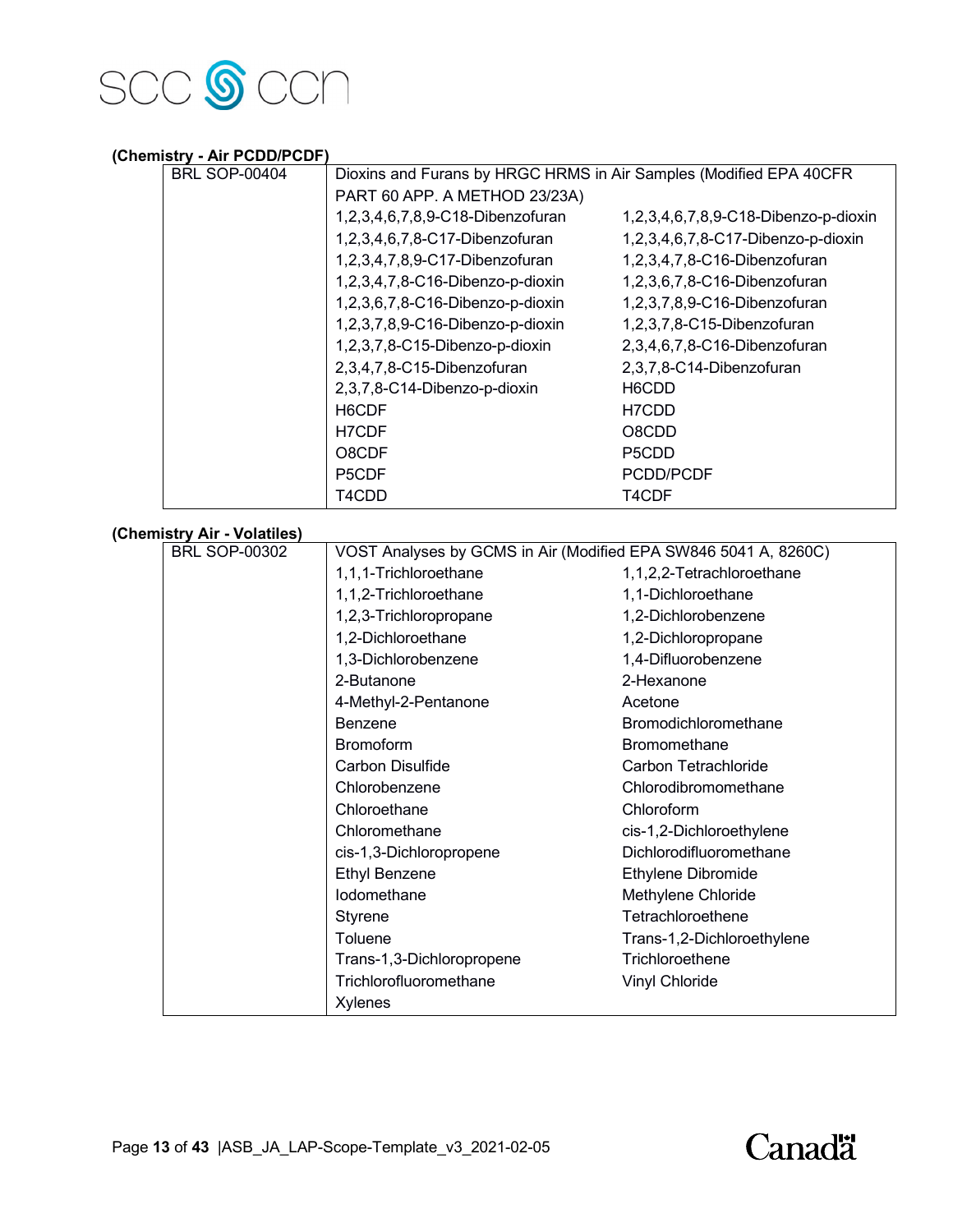

# **(Chemistry - Air Filter)**

| <b>CAM SOP-00408</b> |                                                                       | ICP OES-Metals in Air, Waters, Foods, Swabs, Solids, Paint and Sludge |               |           |  |  |
|----------------------|-----------------------------------------------------------------------|-----------------------------------------------------------------------|---------------|-----------|--|--|
|                      | Antimony                                                              | Arsenic                                                               | <b>Barium</b> | Beryllium |  |  |
|                      | <b>Bismuth</b>                                                        | <b>Boron</b>                                                          | Cadmium       | Calcium   |  |  |
|                      | Chromium                                                              | Cobalt                                                                | Copper        | Iron      |  |  |
|                      | Lead                                                                  | Lithium                                                               | Magnesium     | Manganese |  |  |
|                      | Molybdenum                                                            | <b>Nickel</b>                                                         | Phosphorus    | Potassium |  |  |
|                      | Selenium                                                              | Silicon                                                               | Silver        | Sodium    |  |  |
|                      | Strontium                                                             | Tin                                                                   | Titanium      | Tungsten  |  |  |
|                      | Vanadium                                                              | Zinc                                                                  |               |           |  |  |
| <b>CAM SOP-00942</b> | Gravimetric Analysis of Filter-Collected Suspended Particulate Matter |                                                                       |               |           |  |  |

# **(Chemistry – Oil, Paint)**

| <b>CAM SOP-00328</b> |                 |                  | Polychlorinated Biphenyls in Oil Samples (PCBs) by GC/ECD             |                  |
|----------------------|-----------------|------------------|-----------------------------------------------------------------------|------------------|
|                      | Only for: Oil   |                  |                                                                       |                  |
|                      | Aroclor-1016    | Aroclor-1221     | Aroclor-1232                                                          | Aroclor-1242     |
|                      | Aroclor-1248    | Aroclor-1254     | Aroclor-1260                                                          | Aroclor-1262     |
|                      | Aroclor-1268    | <b>Total PCB</b> |                                                                       |                  |
| <b>CAM SOP-00453</b> |                 |                  | Mercury in Liquids, Soils, Swabs, Paint, Oil, NHP and Food by CVAA.   |                  |
| <b>CAM SOP 00408</b> |                 |                  | ICP OES-Metals in Air, Waters, Foods, Swabs, Solids, Paint and Sludge |                  |
|                      | <b>Aluminum</b> | Arsenic          | <b>Barium</b>                                                         | <b>Beryllium</b> |
|                      | <b>Bismuth</b>  | Cadmium          | Calcium                                                               | Chromium         |
|                      | Cobalt          | Copper           | Lead                                                                  | Magnesium        |
|                      | Manganese       | <b>Nickel</b>    | Potassium                                                             | Sodium           |
|                      | Strontium       | Sulfur           | Vanadium                                                              | <b>Zinc</b>      |
| <b>CAM SOP-00453</b> |                 |                  | Mercury in Liquids, Soils, Swabs, Paint, Oil, NHP and Food by CVAA.   |                  |

## **(Chemistry - Soil, Sediment, other environmental solids)**

| <b>BRL SOP-00012</b> | Nitrosamines Analysis in water, soil by GC/Triple Quadrupole Mass         |              |                            |                 |
|----------------------|---------------------------------------------------------------------------|--------------|----------------------------|-----------------|
|                      | Spectrometer                                                              |              |                            |                 |
|                      | N-Nitrosodimethylamine                                                    |              | N-Nitrosoethylmethylamine  |                 |
|                      | N-Nitrosodiethylamine                                                     |              | N-Nitroso-di-n-propylamine |                 |
|                      | N-Nitrosomorpholine                                                       |              | N-Nitrosopyrolidine        |                 |
|                      | N-Nitrosopiperidine                                                       |              | N-Nitroso-di-n-butylamine  |                 |
| <b>BRL SOP-00014</b> | Determination of Organochlorine in Water and Soil by Gas                  |              |                            |                 |
|                      | Chromatography/Triple Quadruple Mass Spectrometry (GC/MS/MS)              |              |                            |                 |
|                      | Hexachlorobenzene                                                         | a-BHC        | g-BHC                      | b-BHC           |
|                      | heptachlor                                                                | d-BHC        | Aldrin                     | Oxychlorodane   |
|                      | Heptachlor epoxide                                                        | g-Chlordane  | op-DDE                     | Trans-Nonachlor |
|                      | a-Chlordane                                                               | a-Endosulfan | pp-DDE                     | <b>Dieldrin</b> |
|                      | op-DDD                                                                    | Endrin       | op-DDT                     | cis-Nonachlor   |
|                      | pp-DDT                                                                    | b-Endosulfan | pp-DDD                     | Endrin aldehyde |
|                      | Endosulfan sulfate                                                        | Methoxychlor | Endrin ketone              | Mirex           |
| <b>BRL SOP-00015</b> | Determination of Toxaphene in Water and Soil by Gas Chromatography/Triple |              |                            |                 |
|                      | Quadruple Mass Spectrometry (GC/MS/MS)                                    |              |                            |                 |

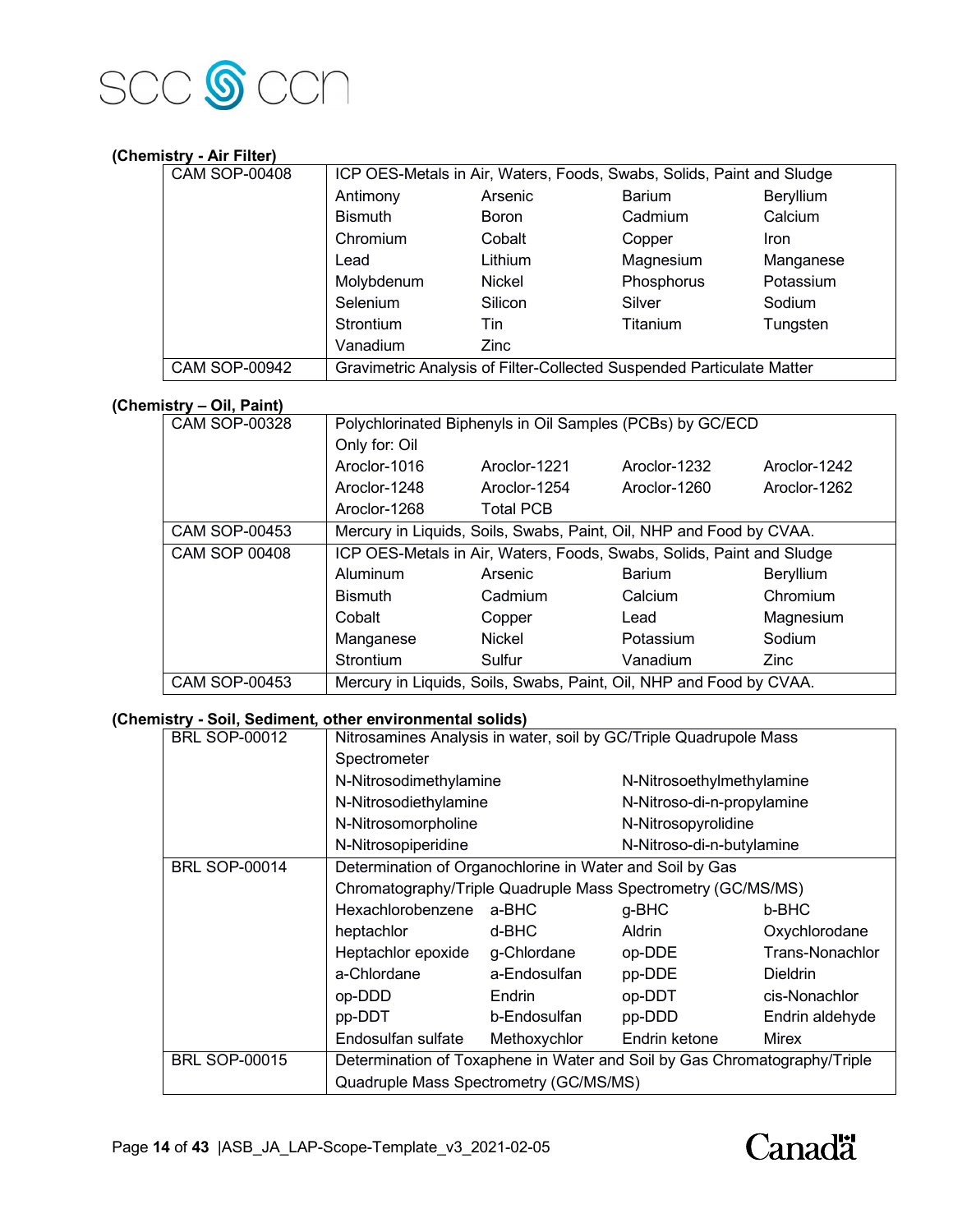

|                      | Hx-Sed                                                                         | Hp-Sed                                                                   | Parlar 26                  | Parlar 41                                                                    |  |  |
|----------------------|--------------------------------------------------------------------------------|--------------------------------------------------------------------------|----------------------------|------------------------------------------------------------------------------|--|--|
|                      | Parlar 40                                                                      | Parlar 44                                                                | Parlar 50                  | Parlar <sub>62</sub>                                                         |  |  |
|                      | <b>Total Toxaphene</b>                                                         |                                                                          |                            |                                                                              |  |  |
| <b>BRL SOP-00217</b> | 1,4 Dioxane in Water and Soil using Isotope Dilution by GCMS                   |                                                                          |                            |                                                                              |  |  |
| <b>BRL SOP-00406</b> | Dioxins and Furans by HRGC HRMS in Water and Soil (Modified EPA SW846<br>8290) |                                                                          |                            |                                                                              |  |  |
|                      |                                                                                | 1,2,3,4,6,7,8,9-C18-Dibenzo-p-dioxin<br>1,2,3,4,6,7,8,9-C18-Dibenzofuran |                            |                                                                              |  |  |
|                      | 1,2,3,4,6,7,8-C17-Dibenzofuran                                                 |                                                                          |                            | 1,2,3,4,6,7,8-C17-Dibenzo-p-dioxin                                           |  |  |
|                      | 1,2,3,4,7,8,9-C17-Dibenzofuran                                                 |                                                                          |                            | 1,2,3,4,7,8-C16-Dibenzofuran                                                 |  |  |
|                      | 1,2,3,4,7,8-C16-Dibenzo-p-dioxin                                               |                                                                          |                            | 1,2,3,6,7,8-C16-Dibenzofuran                                                 |  |  |
|                      | 1,2,3,6,7,8-C16-Dibenzo-p-dioxin                                               |                                                                          |                            | 1,2,3,7,8,9-C16-Dibenzofuran                                                 |  |  |
|                      | 1,2,3,7,8,9-C16-Dibenzo-p-dioxin                                               |                                                                          | 1,2,3,7,8-C15-Dibenzofuran |                                                                              |  |  |
|                      | 1,2,3,7,8-C15-Dibenzo-p-dioxin                                                 |                                                                          |                            | 2,3,4,6,7,8-C16-Dibenzofuran                                                 |  |  |
|                      | 2,3,4,7,8-C15-Dibenzofuran                                                     |                                                                          | 2,3,7,8-C14-Dibenzofuran   |                                                                              |  |  |
|                      | 2,3,7,8-C14-Dibenzo-p-dioxin                                                   |                                                                          | H6CDD                      |                                                                              |  |  |
|                      | H6CDF                                                                          |                                                                          | H7CDD                      |                                                                              |  |  |
|                      | H7CDF                                                                          |                                                                          | O8CDD                      |                                                                              |  |  |
|                      | O8CDF                                                                          |                                                                          | P5CDD                      |                                                                              |  |  |
|                      | P5CDF                                                                          |                                                                          | <b>PCDD</b>                |                                                                              |  |  |
|                      | <b>PCDF</b>                                                                    |                                                                          | T4CDD                      |                                                                              |  |  |
|                      | T4CDF                                                                          |                                                                          |                            |                                                                              |  |  |
| <b>BRL SOP-00408</b> |                                                                                |                                                                          |                            | PCB Congener (209 Analytes) by HRGC HRMS in Water, Soil and Air (Modified    |  |  |
|                      | EPA 1668A/B/C)                                                                 |                                                                          |                            |                                                                              |  |  |
| <b>CAM SOP-00460</b> | Determination of Nitrogen in Soil/Sediment by Combustion                       |                                                                          |                            |                                                                              |  |  |
| CAM SOP 00307,       |                                                                                |                                                                          |                            | Organochlorine Pesticides and PCBs in Solids, Water and Biological Materials |  |  |
| CAM SOP 00317,       |                                                                                |                                                                          |                            | by GC-ECD, Polychlorinated Biphenyls (PCBs) as Aroclors in Solid, Water, and |  |  |
| <b>CAM SOP 00309</b> |                                                                                |                                                                          |                            | Biological Samples by GC-ECD, and Neutral Chlorinated Hydrocarbons in Solid  |  |  |
|                      | and Water by GC/ECD                                                            |                                                                          |                            |                                                                              |  |  |
|                      | 1,2,3,4-Tetrachlorobenzene                                                     |                                                                          | 1,2,3,5-Tetrachlorobenzene |                                                                              |  |  |
|                      | 1,2,4,5-Tetrachlorobenzene                                                     |                                                                          | 1,2,4-Trichlorobenzene     |                                                                              |  |  |
|                      | 1,3,5-Trichlorobenzene                                                         |                                                                          | 2,4,5-Trichlorotoluene     |                                                                              |  |  |
|                      | a-BHC                                                                          |                                                                          | a-Chlordane                |                                                                              |  |  |
|                      | Aldrin                                                                         |                                                                          | Aroclor 1016               |                                                                              |  |  |
|                      | Aroclor 1221                                                                   |                                                                          | Aroclor 1232               |                                                                              |  |  |
|                      | Aroclor 1242                                                                   |                                                                          | Aroclor 1248               |                                                                              |  |  |
|                      | Aroclor 1254                                                                   |                                                                          | Aroclor 1260               |                                                                              |  |  |
|                      | Aroclor 1262                                                                   |                                                                          | Aroclor 1268               |                                                                              |  |  |
|                      | b-BHC                                                                          |                                                                          | d-BHC                      |                                                                              |  |  |
|                      | <b>Dieldrin</b>                                                                |                                                                          | Endosulfan I               |                                                                              |  |  |
|                      | Endosulfan II                                                                  |                                                                          | <b>Endosulfan Sulfate</b>  |                                                                              |  |  |
|                      | Endrin                                                                         |                                                                          | g-Chlordane                |                                                                              |  |  |
|                      | Heptachlor                                                                     |                                                                          | Heptachlor Epoxide         |                                                                              |  |  |
|                      | Hexachlorobenzene                                                              |                                                                          | Hexachlorobutadiene        |                                                                              |  |  |
|                      | Hexachlorocyclopentadiene                                                      |                                                                          | Hexachloroethane           |                                                                              |  |  |

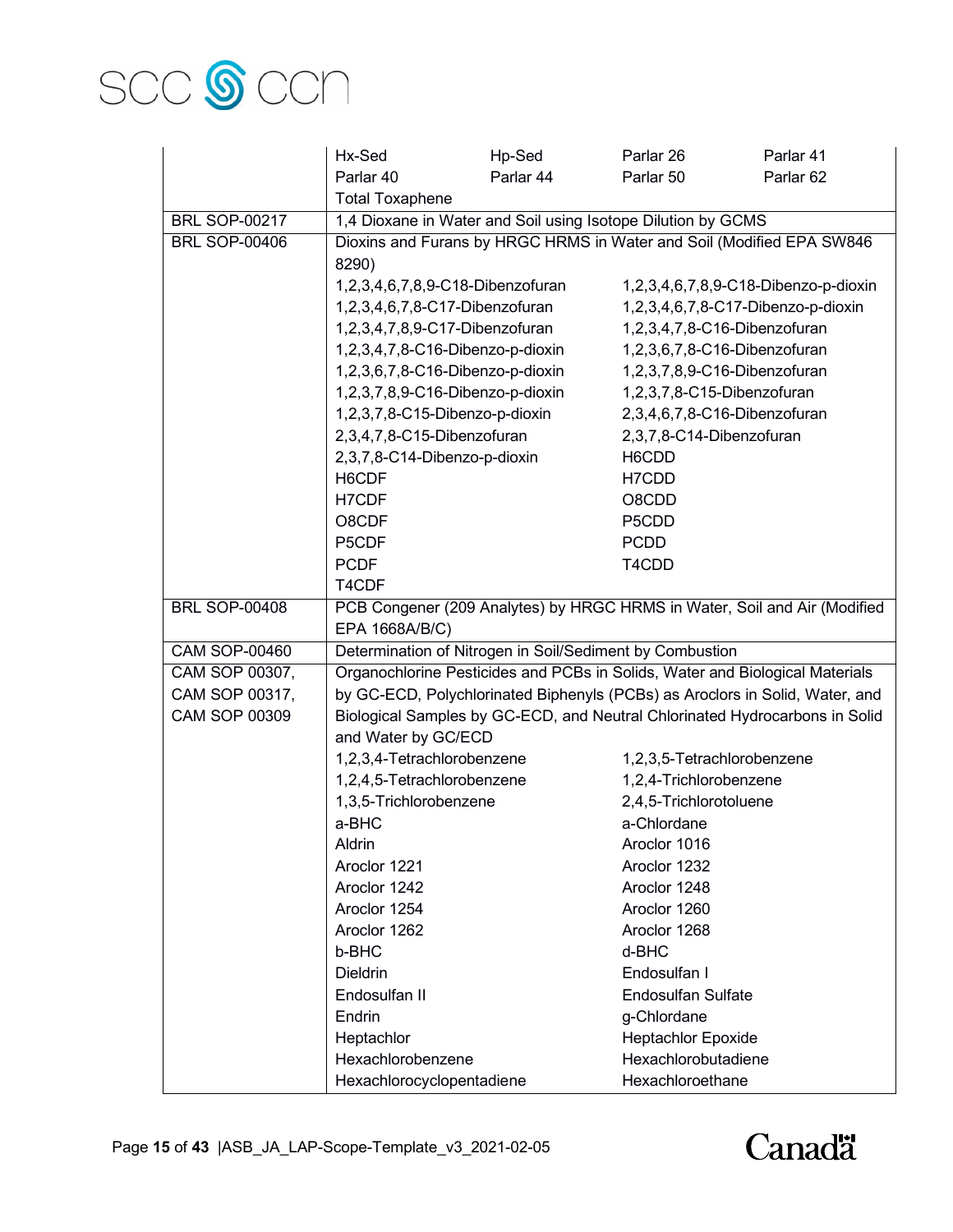

|                      | Lindane                                                                | Methoxychlor              |
|----------------------|------------------------------------------------------------------------|---------------------------|
|                      | <b>Mirex</b>                                                           | o,p' DDD                  |
|                      | o,p' DDE                                                               | o,p'-DDT                  |
|                      | Octachlorostyrene                                                      | Oxychlordane              |
|                      | p,p'-DDD                                                               | p,p'-DDE                  |
|                      | p,p'-DDT                                                               | Pentachlorobenzene        |
|                      | <b>Total PCB</b>                                                       | Toxaphene                 |
| CAM SOP 00310        | The Determination of Formaldehyde in Water and Soil by HPLC            |                           |
| <b>CAM SOP 00449</b> | Fluoride in Waters, Soil, Air, and Vegetation, by ISE                  |                           |
| <b>CAM SOP 00463</b> | Determination of Chloride in Water and Soil by MicroColourimetry       |                           |
| <b>CAM SOP 00464</b> | Sulphate Determination in Water and Soils by Automated Turbidimetry    |                           |
| <b>CAM SOP-00226</b> | Volatile Organic Compounds by Purge and Trap GC/MS in Water, Leachates |                           |
|                      | and Soil                                                               |                           |
|                      | 1,1,1,2-Tetrachloroethane                                              | 1,1,1-Trichloroethane     |
|                      | 1,1,2,2-Tetrachloroethane                                              | 1,1,2-Trichloroethane     |
|                      | 1,1-dichloroethane                                                     | 1,1-Dichloroethene        |
|                      | 1,2-Dibromoethane                                                      | 1,2-Dichlorobenzene       |
|                      | 1,2-Dichloroethane                                                     | 1,2-Dichloropropane       |
|                      | 1,3-Dichlorobenzene                                                    | 1,4-Dichlorobenzene       |
|                      | 2-Hexanone                                                             | Acetone                   |
|                      | <b>Benzene</b>                                                         | Bromodichloromethane      |
|                      | <b>Bromoform</b>                                                       | Bromomethane              |
|                      | Carbon Tetrachloride                                                   | Chlorobenzene             |
|                      | Chloroethane                                                           | Chloroform                |
|                      | Chloromethane                                                          | cis-1,2-Dichloroethene    |
|                      | cis-1,3-Dichloropropene                                                | Dibromochloromethane      |
|                      | Dichlorodifluoromethane                                                | Dichloroethane            |
|                      | Ethylbenzene                                                           | Hexane                    |
|                      | m/p-xylene                                                             | Methyl Ethyl Ketone       |
|                      | Methyl Isobutyl Ketone                                                 | Methyl Tertbutyl Ether    |
|                      | o-xylene                                                               | Styrene                   |
|                      | Tetrachloroethene                                                      | Toluene                   |
|                      | trans-1,2-Dichloroethene                                               | trans-1,3-Dichloropropene |
|                      | Trichloroethene                                                        | Trichlorofluoromethane    |
|                      | Vinyl Chloride                                                         |                           |
| <b>CAM SOP-00228</b> | Volatile Organic Compounds by Headspace GC/MS in Water and Soil        |                           |
|                      | 1,1,1,2-Tetrachloroethane                                              | 1,1,1-Trichloroethane     |
|                      | 1,1,2,2-Tetrachloroethane                                              | 1,1,2-Trichloroethane     |
|                      | 1,1-Dichloroethane                                                     | 1,1-Dichloroethene        |
|                      | 1,2-Dibromoethane                                                      | 1,2-Dichlorobenzene       |
|                      | 1,2-Dichloroethane                                                     | 1,2-Dichloropropane       |
|                      | 1,3-Dichlorobenzene                                                    | 2-Hexanone                |
|                      | 3-Dichlorobenzene                                                      | Acetone                   |
|                      | Benzene                                                                | Bromodichloromethane      |

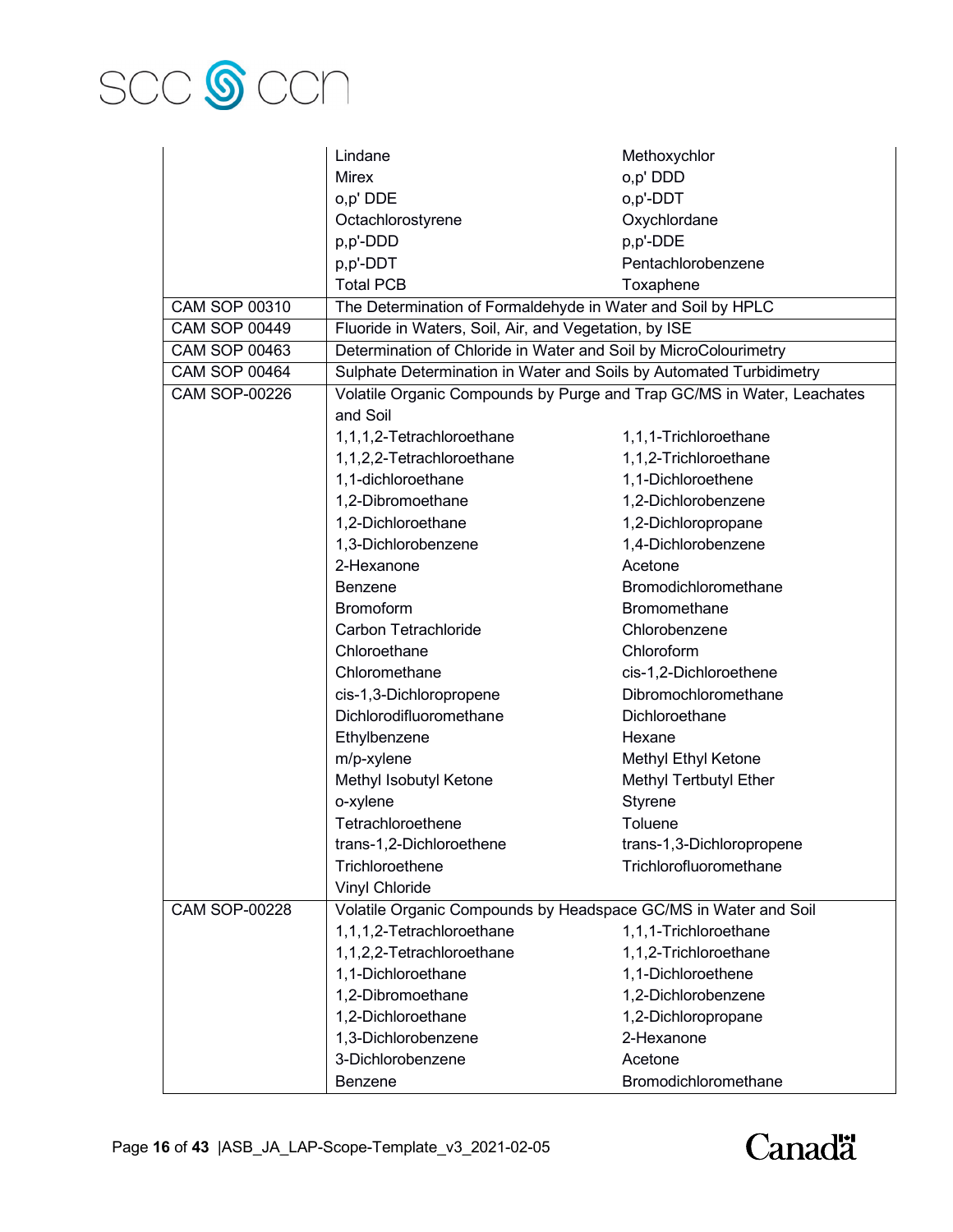

|                      | <b>Bromoform</b>                                                             | Bromomethane               |
|----------------------|------------------------------------------------------------------------------|----------------------------|
|                      | Carbon Tetrachloride                                                         | Chlorobenzene              |
|                      | Chloroethane                                                                 | Chloroform                 |
|                      | Chloromethane                                                                | cis-1,2-Dichloroethene     |
|                      | cis-1,3-Dichloropropene                                                      | Dibromochloromethane       |
|                      | Dichlorodifluoromethane                                                      | Dichloromethane            |
|                      | Ethylbenzene                                                                 | Hexane                     |
|                      | m/p-xylene                                                                   | Methyl Ethyl Ketone        |
|                      | Methyl Isobutyl Ketone                                                       | Methyl Tertbutyl Ether     |
|                      | o-xylene                                                                     | Styrene                    |
|                      | Tetrachloroethene                                                            | Toluene                    |
|                      | trans-1,2-Dichloroethene                                                     | trans-1,3-Dichloropropene  |
|                      | Trichloroethene                                                              | Trichlorofluoromethane     |
|                      | Vinyl Chloride                                                               |                            |
| <b>CAM SOP-00230</b> | Volatile Organic Compounds (VOCs) and F1 Hydrocarbons in Solid and           |                            |
|                      | GC/MS/FID                                                                    |                            |
|                      | 1,1,1 Trichloroethane                                                        | 1,1,1,2-Tetrachloroethane  |
|                      | 1,1,2,2-Tetrachloroethane                                                    | 1,1,2-Trichloroethane      |
|                      | 1,1-Dichloroethane                                                           | 1,1-Dichloroethylene       |
|                      | 1,2-Dichlorobenzene                                                          | 1,2-Dichloroethane         |
|                      | 1,2-Dichloropropane                                                          | 1,3-Dichlorobenzene        |
|                      | 1,4-Dichlorobenzene                                                          | Acetone                    |
|                      | Benzene                                                                      | Bromodichloromethane       |
|                      | <b>Bromoform</b>                                                             | Bromomethane               |
|                      | Carbon Tetrachloride                                                         | Chlorobenzene              |
|                      | Chloroethane                                                                 | Chloroform                 |
|                      | Chloromethane                                                                | cis-1,2-Dichloroethylene   |
|                      | cis-1,3-Dichloropropene                                                      | Dibromochloromethane       |
|                      | Dichlorodifluoromethane                                                      | Ethylbenzene               |
|                      | Ethylene dibromide                                                           | F1 (C6-C10)                |
|                      | Hexane                                                                       | Methyl ethyl ketone        |
|                      | Methyl isobutyl ketone                                                       | Methyl t-butyl ether       |
|                      | Methylene chloride                                                           | m-Xylene                   |
|                      | o-Xylene                                                                     | p-Xylene                   |
|                      | Styrene                                                                      | Tetrachloroethylene        |
|                      | Toluene                                                                      | trans-1,2-Dichloroethylene |
|                      | trans-1,3-Dichloropropene                                                    | Trichloroethylene          |
|                      | Trichlorofluoromethane                                                       |                            |
| <b>CAM SOP-00301</b> | Determination of Semivolatile Organics (Acid / Base Neutral Extractables) in |                            |
|                      | Solid and Aqueous Samples Using GC/MS operating under both the Full Scan     |                            |
|                      | and Selected Ion Monitoring (SIM) Modes                                      |                            |
|                      | 1,2,4-Trichlorobenzene                                                       | 1,2-Dichlorobenzene        |
|                      | 1,2-Diphenylhydrazine                                                        | 1,3-Dichlorobenzene        |
|                      | 1,4-Dichlorobenzene                                                          | 1-Methylnaphthalene        |

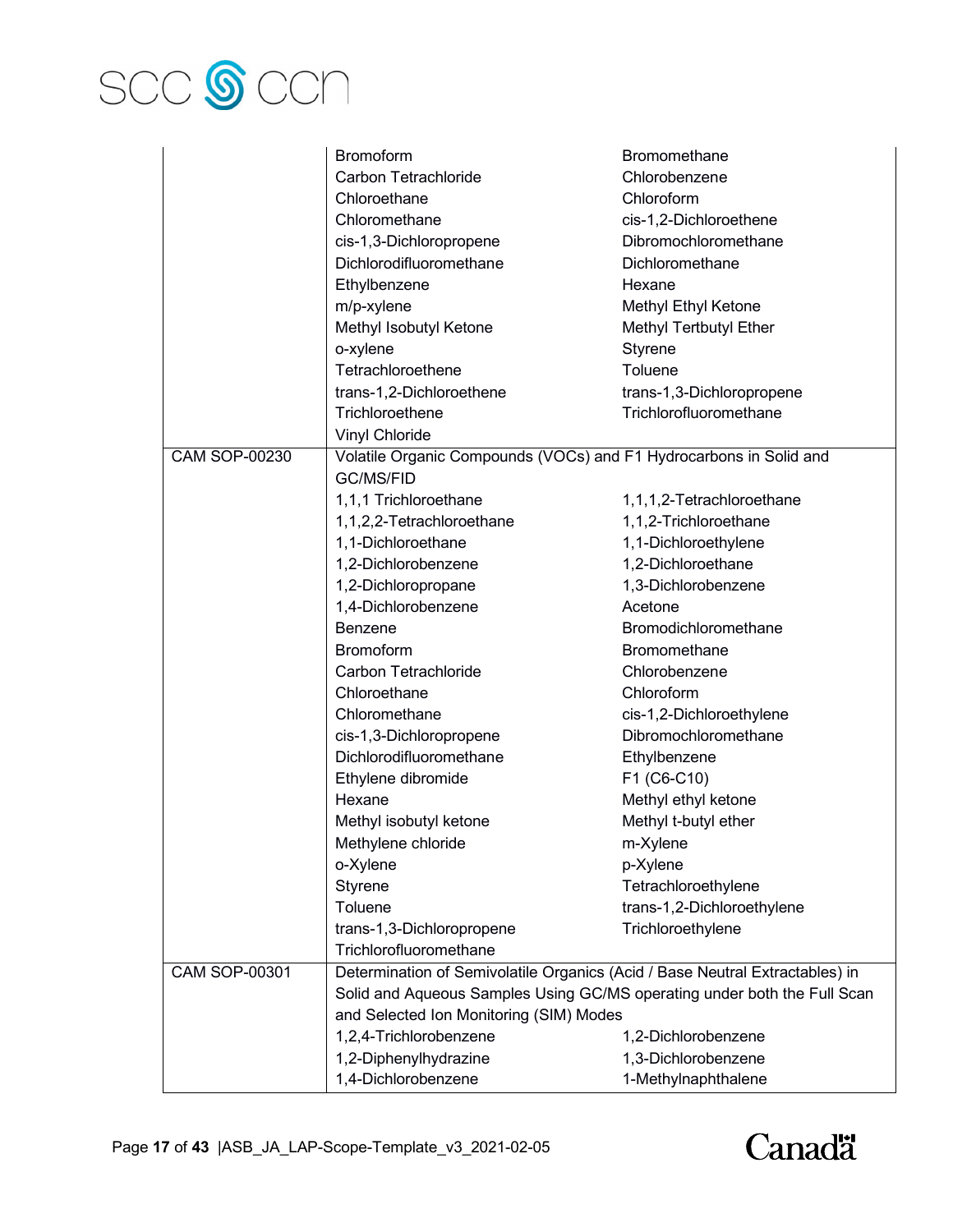

| 2,3,4,5-Tetrachlorophenol                                 | 2,3,4,6-Tetrachlorophenol             |
|-----------------------------------------------------------|---------------------------------------|
| 2,3,4-Trichlorophenol                                     | 2,3,5,6-Tetrachlorophenol             |
| 2,3,5-Trichlorophenol                                     | 2,3,6-Trichlorophenol                 |
| 2,3-Dichlorophenol                                        | 2,4,5-Trichlorophenol                 |
| 2,4,6-Trichlorophenol                                     | 2,4-Dichloro Phenol                   |
| 2,4-Dimethyl Phenol                                       | 2,4-Dinitrophenol                     |
| 2,4-Dinitrotoluene                                        | 2,5-Dichlorophenol                    |
| 2,6-Dichlorophenol                                        | 2,6-Dinitrotoluene                    |
| 2-Chloronaphthalene                                       | 2-Chlorophenol                        |
| 2-Methylnapthalene                                        | 2-Nitrophenol                         |
| 3,3'-Dichlorobenzidine                                    | 3,4,5-Trichlorophenol                 |
| 3,4-Dichlorophenol                                        | 3,5-Dichlorophenol                    |
| 3-Chlorophenol                                            | 4,6-Dinitro-O-Cresol                  |
| 4-Bromophenyl Phenyl Ether                                | 4-Chloroaniline                       |
| 4-Chlorophenol                                            | 4-Chlorophenyl Phenyl Ether           |
| 4-Nitrophenol                                             | Acenaphthene                          |
| Acenaphthylene                                            | Amytryne                              |
| Anthracene                                                | Atrazine                              |
| Benzo (a) anthracene                                      | Benzo (a) pyrene                      |
| Benzo (b) fluoranthene                                    | Benzo (e) pyrene                      |
| Benzo (g,h,i) perylene                                    | Benzo (k) fluoranthene                |
| Biphenyl                                                  | Bis (2-Chloro Ethoxy) Methane         |
| Bis (2-Chloro Ethyl) Ether                                | Bis(2-chloro-1methylethyl) ether/ Bis |
| (2-Chloro Isopropyl) Ether/ 2,2'-oxybis[1-chloro-propane] |                                       |
| Bis (2-ethylhexyl) Phthaltate                             | <b>Butyl Benzyl Phthalate</b>         |
| Chrysene                                                  | Cyanazine                             |
| <b>Diazinon</b>                                           | Dibenzo (a,h) anthracene              |
| Diethyl Phthalate                                         | Dimethyl Phthalate                    |
| Di-n-Butylphthalate                                       | Di-n-Octylphthalate                   |
| Fluoranthene                                              | Fluorene                              |
| Hexachlorobenzene                                         | Hexachlorobutadiene                   |
| Hexachlorocyclopentadiene                                 | Hexachloroethane                      |
| Indeno (1,2,3 - cd) pyrene                                | Isophorone                            |
| m/p-cresol                                                | Malathion                             |
| Metribuzin                                                | Naphthalene                           |
| Nitrobenzene                                              | N-Nitrosodimethylamine                |
| N-Nitroso-Di-N Propyl Amine                               |                                       |
|                                                           |                                       |
| N-Nitroso-Diphenylamine/Diphenylamine                     |                                       |
| o-CresolParathion Ethyl                                   | Parathion Methyl                      |
| P-Chloro-M-Cresol                                         | Pentachlorobenzene                    |
| Pentachloro-phenol                                        | Phenanthrene                          |
| Phenol                                                    | Prometon                              |
| Prometryne                                                | Propazine                             |
| Pyrene                                                    | Quinoline                             |

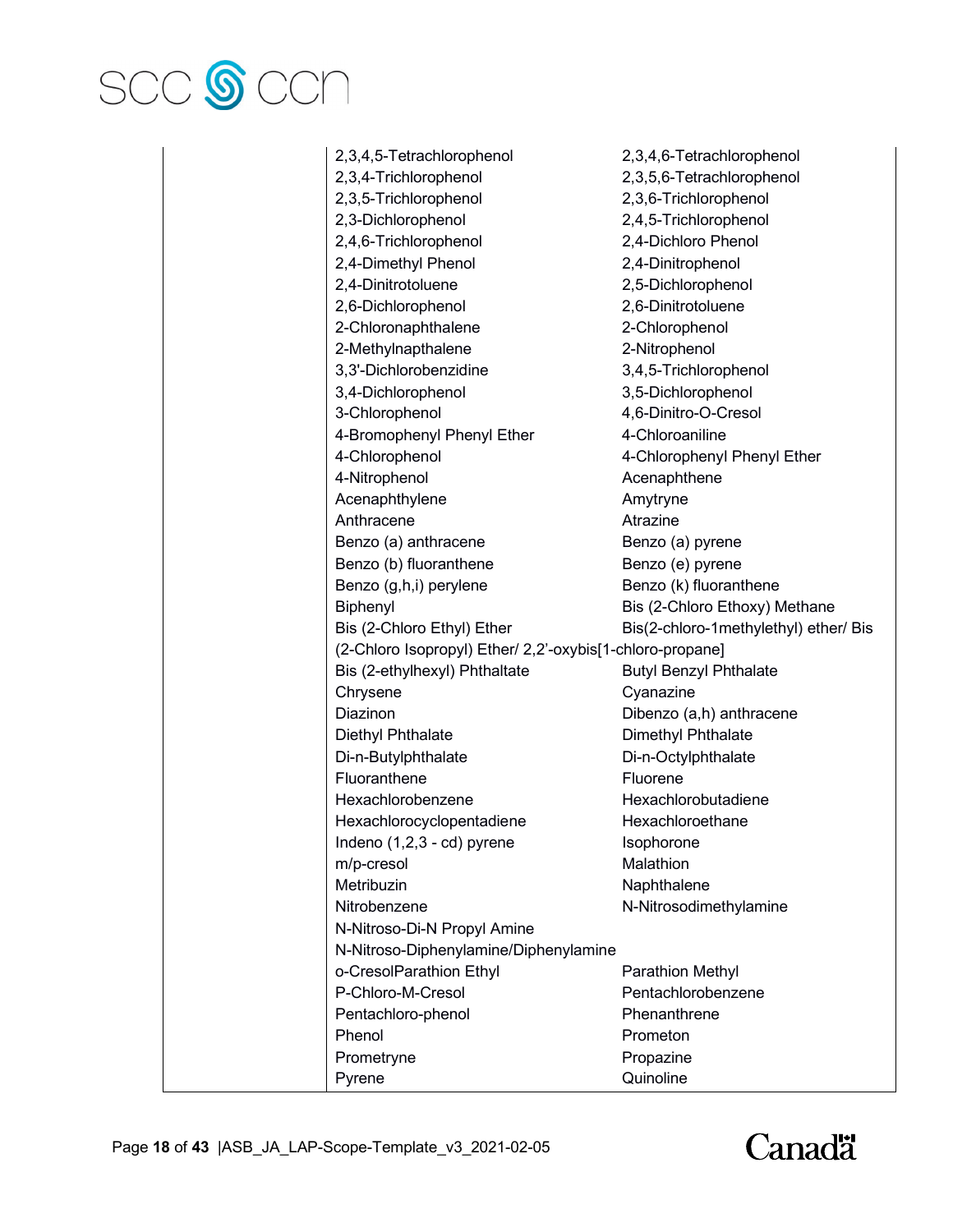

|                      | Simazine                                                                     | Simetryn                                                                     |  |
|----------------------|------------------------------------------------------------------------------|------------------------------------------------------------------------------|--|
|                      | Terbutryn                                                                    |                                                                              |  |
| <b>CAM SOP-00315</b> | Determination of CCME C6-C10 Hydrocarbons (F1) and BTEX in Soil and          |                                                                              |  |
|                      | Water by Headspace-GC/MS/FID                                                 |                                                                              |  |
|                      | BTEX (Benzene, Toluene, Ethylbenzene, Xylenes)                               |                                                                              |  |
|                      | F1: C6-C10                                                                   |                                                                              |  |
| <b>CAM SOP-00316</b> | The Determination of CCME Extractable Petroleum Hydrocarbons (F2-4) in       |                                                                              |  |
|                      | Water and Soil by GC-FID                                                     |                                                                              |  |
|                      | F2: C10-C16                                                                  | F3: C16-C34                                                                  |  |
|                      | F4: C34-C50                                                                  | F4G                                                                          |  |
| <b>CAM SOP-00318</b> | Determination of Polynuclear Aromatic Hydrocarbons (PAHs) in Solid and       |                                                                              |  |
|                      | Water Samples Using Selected Ion Monitoring (SIM) GCMS                       |                                                                              |  |
|                      | 1-methylnaphthalene                                                          | 2-methylnaphthalene                                                          |  |
|                      | Acenaphthene                                                                 | Acenaphthylene                                                               |  |
|                      | Anthracene                                                                   | Benzo (a) anthracene                                                         |  |
|                      | Benzo (a) pyrene                                                             | Benzo (b,j) fluoranthene                                                     |  |
|                      | Benzo (e) pyrene                                                             | Benzo (g,h,i) perylene                                                       |  |
|                      | Benzo (k) fluoranthene                                                       | Biphenyl                                                                     |  |
|                      | Chrysene                                                                     | Dibenzo (a,h) anthracene                                                     |  |
|                      | Fluoranthene                                                                 | Fluorene                                                                     |  |
|                      | Indeno (1,2,3-cd) pyrene                                                     | Naphthalene                                                                  |  |
|                      | Perylene                                                                     | Phenanthrene                                                                 |  |
|                      | Pyrene                                                                       |                                                                              |  |
| <b>CAM SOP-00320</b> |                                                                              | The Determination of Nitroaromatics and Nitramines in Water and Soil Samples |  |
|                      | by HPLC                                                                      |                                                                              |  |
|                      | 1,3,5-Trinitrobenzene                                                        | 1,3-Dinitrobenzene                                                           |  |
|                      | 2,4,6-Trinitrotoluene                                                        | 2,4-Dinitrotoluene                                                           |  |
|                      | 2,6-Dinitrotoluene                                                           | 2-Amino-4,6-dinitrotoluene                                                   |  |
|                      | 2-Nitrotoluene                                                               | 3,5-Dinitroaniline                                                           |  |
|                      | 3-Nitrotoluene                                                               | 4-Amino-2,6-dinitrotoluene                                                   |  |
|                      | 4-Nitrotoluene                                                               | Hexahydro-1,3,5-trinitro-1,3,5-triazine                                      |  |
|                      | Methyl-2,4,6-trinitrophenylnitramine                                         | Nitrobenzene                                                                 |  |
|                      | Nitroglycerin                                                                |                                                                              |  |
|                      | Octahydro-1,3,5,7-tetranitro-1,3,5,7-tetrazocine                             |                                                                              |  |
|                      | Pentaerythritol tetranitrite (PETN)                                          |                                                                              |  |
| <b>CAM SOP-00322</b> | The Determination of Propylene Glycol, Ethylene Glycol and Diethylene Glycol |                                                                              |  |
|                      | in Liquids, Oils and solids by GC FID                                        |                                                                              |  |
|                      | Diethylene Glycol                                                            |                                                                              |  |
|                      | <b>Ethylene Glycol</b>                                                       |                                                                              |  |
|                      | Propylene Glycol                                                             |                                                                              |  |
| <b>CAM SOP-00323</b> | Total Petroleum Hydrocarbons Soxhlet Extraction Method for Soil Sample       |                                                                              |  |
| <b>CAM SOP-00324</b> | Oil and Grease Soxhlet Extraction Method for Soil Sample                     |                                                                              |  |
| <b>CAM SOP-00330</b> |                                                                              | Determination of Phenoxy Acid Herbicides and related compounds in Aqueous    |  |
|                      | and Solid Samples Using Selected Ion Monitoring (SIM) GC/MS                  |                                                                              |  |

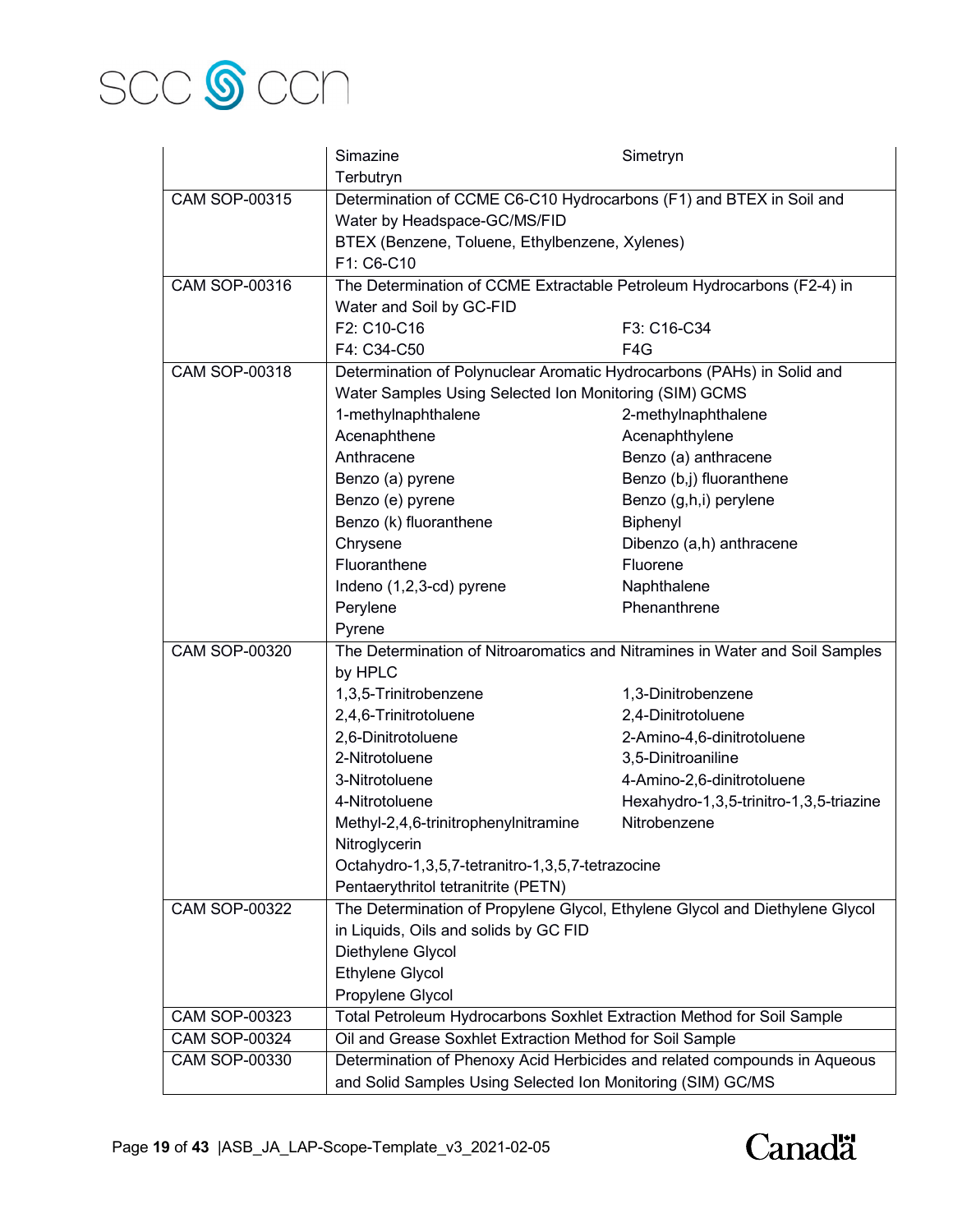

|                      | $2,4,5 - T$                                                 |                                                          | $2,4,5$ -TP                                                               |               |
|----------------------|-------------------------------------------------------------|----------------------------------------------------------|---------------------------------------------------------------------------|---------------|
|                      | $2,4-D$                                                     |                                                          | $2,4-DB$                                                                  |               |
|                      | 2,4-DP (dichlorprop)                                        |                                                          | 3,5-dichlorobenzoic acid                                                  |               |
|                      | Acifluorfen                                                 |                                                          | Bentazon                                                                  |               |
|                      | Chloramben                                                  |                                                          | <b>DCPA Diacid</b>                                                        |               |
|                      | Dicamba                                                     |                                                          | Dinoseb (DNBP)                                                            |               |
|                      | <b>MCPA</b>                                                 |                                                          | <b>MCPP</b>                                                               |               |
|                      | Pentachlorophenol                                           |                                                          | Picloram                                                                  |               |
| <b>CAM SOP-00332</b> |                                                             |                                                          | Determination of Chlorinated Phenols in Soil and Water Using Selected Ion |               |
|                      | Monitoring (SIM) GC/MS                                      |                                                          |                                                                           |               |
|                      | 2,3,4,5-Tetrachlorophenol                                   |                                                          | 2,3,4,6-Tetrachlorophenol                                                 |               |
|                      | 2,3,4-Trichlorophenol                                       |                                                          | 2,3,5,6-Tetrachlorophenol                                                 |               |
|                      | 2,3,5-Trichlorophenol                                       |                                                          | 2,3,6-Trichlorophenol                                                     |               |
|                      | 2,3-Dichlorophenol                                          |                                                          | 2,4,5-Trichlorophenol                                                     |               |
|                      | 2,4,6-Trichlorophenol                                       |                                                          | 2,4-Dichlorophenol                                                        |               |
|                      | 2,4-Dimethylphenol                                          |                                                          | 2,4-Dinitrophenol                                                         |               |
|                      | 2,5-Dichlorophenol                                          |                                                          | 2,6-Dichlorophenol                                                        |               |
|                      | 2-Chlorophenol                                              |                                                          | 2-Nitrophenol                                                             |               |
|                      | 3,4,5-Trichlorophenol                                       |                                                          | 3,4-Dichlorophenol                                                        |               |
|                      | 3,5-Dichlorophenol                                          |                                                          | 4,6-Dinitro-2-methylphenol                                                |               |
|                      | 4-Chloro-3-Methylphenol                                     |                                                          | 4-Chlorophenol                                                            |               |
|                      | 4-Nitrophenol                                               |                                                          | m/p-Cresol                                                                |               |
|                      | o-Cresol                                                    |                                                          | Pentachlorophenol                                                         |               |
|                      | Phenol                                                      |                                                          |                                                                           |               |
| <b>CAM SOP-00333</b> |                                                             | Determination of Selected Pesticides in Soil by LC/MS/MS |                                                                           |               |
|                      | <b>Bromacil</b><br>Atrazine                                 |                                                          |                                                                           |               |
|                      | Desethyl-atrazine(De-ethylated atrazine) Diuron             |                                                          |                                                                           |               |
|                      | Linuron                                                     |                                                          | Simazine                                                                  |               |
|                      | Tebuthiuron                                                 |                                                          |                                                                           |               |
| <b>CAM SOP-00408</b> |                                                             |                                                          | ICP OES- Metals in Air, Waters, Foods, Swabs, Solids, Paint and Sludge    |               |
|                      | Aluminum                                                    | Antimony                                                 | Arsenic                                                                   | <b>Barium</b> |
|                      | Beryllium                                                   | <b>Bismuth</b>                                           | <b>Boron</b>                                                              | Cadmium       |
|                      | Calcium                                                     | Chromium                                                 | Cobalt                                                                    | Copper        |
|                      | Iron                                                        | Lead                                                     | Lithium                                                                   | Magnesium     |
|                      | Manganese                                                   | Molybdenum                                               | Nickel                                                                    | Phosphorus    |
|                      | Potassium                                                   | Selenium                                                 | Silicon                                                                   | Silver        |
|                      | Sodium                                                      | Strontium                                                | Sulphur                                                                   | Thallium      |
|                      | Tin                                                         | Titanium                                                 | Vanadium                                                                  | Zinc          |
| <b>CAM SOP-00413</b> | Measurement of pH in Water, Soils and Food Samples          |                                                          |                                                                           |               |
| <b>CAM SOP-00414</b> | Electrical Conductivity in Waters and Sludge, Soil Extracts |                                                          |                                                                           |               |
| <b>CAM SOP-00432</b> | Ignitability of Solids                                      |                                                          |                                                                           |               |
| <b>CAM SOP-00435</b> | Anions in Soil and Water by Ion Chromatography              |                                                          |                                                                           |               |
|                      | <b>Bromide</b>                                              | Chloride                                                 | Fluoride                                                                  | Nitrate       |
|                      | Nitrite (NO <sub>2</sub> )                                  | PO <sub>4</sub>                                          | Sulfate                                                                   |               |

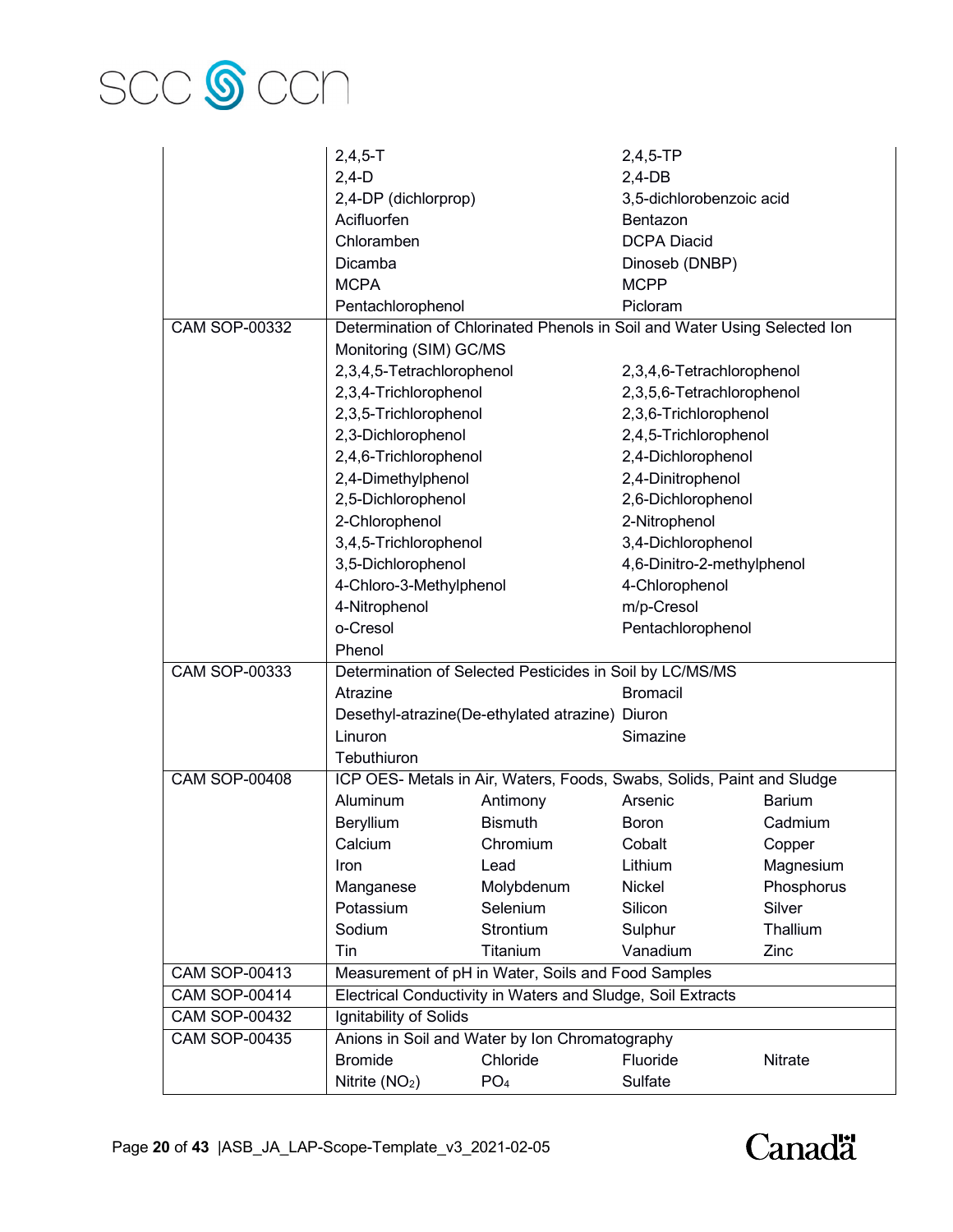

| <b>CAM SOP-00436</b> | Hexavalent Chromium by IC in Water and Soil                                                            |                                                           |                                                                          |               |
|----------------------|--------------------------------------------------------------------------------------------------------|-----------------------------------------------------------|--------------------------------------------------------------------------|---------------|
| <b>CAM SOP-00440</b> | Nitrate, Nitrite and TON in Waters, Solids, Sludge and Food by FIA                                     |                                                           |                                                                          |               |
| <b>CAM SOP-00441</b> | Ammonia in Waters Biosolids and Soil Samples by Colourimetry                                           |                                                           |                                                                          |               |
| <b>CAM SOP-00444</b> |                                                                                                        |                                                           | Analysis of Phenolics in Water and Soil Colourimetric Automated 4-AAP    |               |
| <b>CAM SOP-00445</b> |                                                                                                        | Determination of Moisture Content Solids by Gravimetry    |                                                                          |               |
| <b>CAM SOP-00447</b> |                                                                                                        |                                                           | ICPMS Metals in Waters, Foods, Solids, NHP and Biota Total and Dissolved |               |
|                      | Metals                                                                                                 |                                                           |                                                                          |               |
|                      | Aluminum                                                                                               | Antimony                                                  | Arsenic                                                                  | <b>Barium</b> |
|                      | Beryllium                                                                                              | <b>Bismuth</b>                                            | <b>Boron</b>                                                             | Cadmium       |
|                      | Calcium                                                                                                | Chromium                                                  | Cobalt                                                                   | Copper        |
|                      | Iron                                                                                                   | Lead                                                      | Lithium                                                                  | Magnesium     |
|                      | Manganese                                                                                              | Mercury                                                   | Molybdenum                                                               | Nickel        |
|                      | Phosphorus                                                                                             | Potassium                                                 | Selenium                                                                 | Silver        |
|                      | Sodium                                                                                                 | Strontium                                                 | Tellurium                                                                | Thallium      |
|                      | Thorium                                                                                                | Tin                                                       | Titanium                                                                 | Tungsten      |
|                      | Uranium                                                                                                | Vanadium                                                  | Zinc                                                                     | Zirconium     |
| <b>CAM SOP-00451</b> |                                                                                                        |                                                           | Determination of Perchlorate in Water and Soil by LC/MS/MS               |               |
| <b>CAM SOP-00457</b> |                                                                                                        | Analysis of Cyanide in Liquids and Solids by Colourimetry |                                                                          |               |
|                      | Cyanide (SAD)                                                                                          |                                                           |                                                                          |               |
|                      | Free Cyanide                                                                                           |                                                           |                                                                          |               |
| <b>CAM SOP-00461</b> | Analysis of Ortho-Phosphate in Water and Soil by Micro-Colourimetry                                    |                                                           |                                                                          |               |
| <b>CAM SOP-00467</b> |                                                                                                        | Particle Size Distribution Sieve Analysis in Soil         |                                                                          |               |
| <b>CAM SOP-00468</b> | TOC and TC in Solids by Furnace Combustion                                                             |                                                           |                                                                          |               |
|                      | <b>Total Carbon</b>                                                                                    |                                                           |                                                                          |               |
|                      | <b>Total Organic Carbon</b><br>Determination of Perfluorinated Compounds in Water and Soil by LC-MS-MS |                                                           |                                                                          |               |
| <b>CAM SOP-00894</b> |                                                                                                        |                                                           |                                                                          |               |
|                      | Perfluorobutanoic acid (PFBA)                                                                          |                                                           |                                                                          |               |
|                      | Perfluoropentanoic acid (PFPeA)                                                                        |                                                           |                                                                          |               |
|                      | Perfluorohexanoic acid (PFHxA)                                                                         |                                                           |                                                                          |               |
|                      | Perfluoroheptanoic acid (PFHpA)                                                                        |                                                           |                                                                          |               |
|                      | Perfluorooctanoic acid (PFOA)                                                                          |                                                           |                                                                          |               |
|                      | Perfluorononanoic acid (PFNA)                                                                          |                                                           |                                                                          |               |
|                      | Perfluorodecanoic acid (PFDA)                                                                          |                                                           |                                                                          |               |
|                      | Perfluoroundecanoic acid (PFUnA)                                                                       |                                                           |                                                                          |               |
|                      | Perfluorododecanoic acid (PFDoA)                                                                       |                                                           |                                                                          |               |
|                      | Perfluorotridecanoic acid (PFTrDA)                                                                     |                                                           |                                                                          |               |
|                      | Perfluorotetradecanoic acid (PFTeDA)                                                                   |                                                           |                                                                          |               |
|                      | Perfluorobutanesulfonic acid (PFBS)                                                                    |                                                           |                                                                          |               |
|                      |                                                                                                        | Perfluoropentanesulfonic acid (PFPeS)                     |                                                                          |               |
|                      | Perfluorohexanesulfonic acid (PFHxS)                                                                   |                                                           |                                                                          |               |
|                      |                                                                                                        | Perfluoroheptanesulfonic acid (PFHpS)                     |                                                                          |               |
|                      | Perfluorooctanesulfonic acid (PFOS)                                                                    |                                                           |                                                                          |               |
|                      | Perfluorononanesulfonic acid (PFNS)                                                                    |                                                           |                                                                          |               |
|                      | Perfluorodecanesulfonic acid (PFDS)                                                                    |                                                           |                                                                          |               |

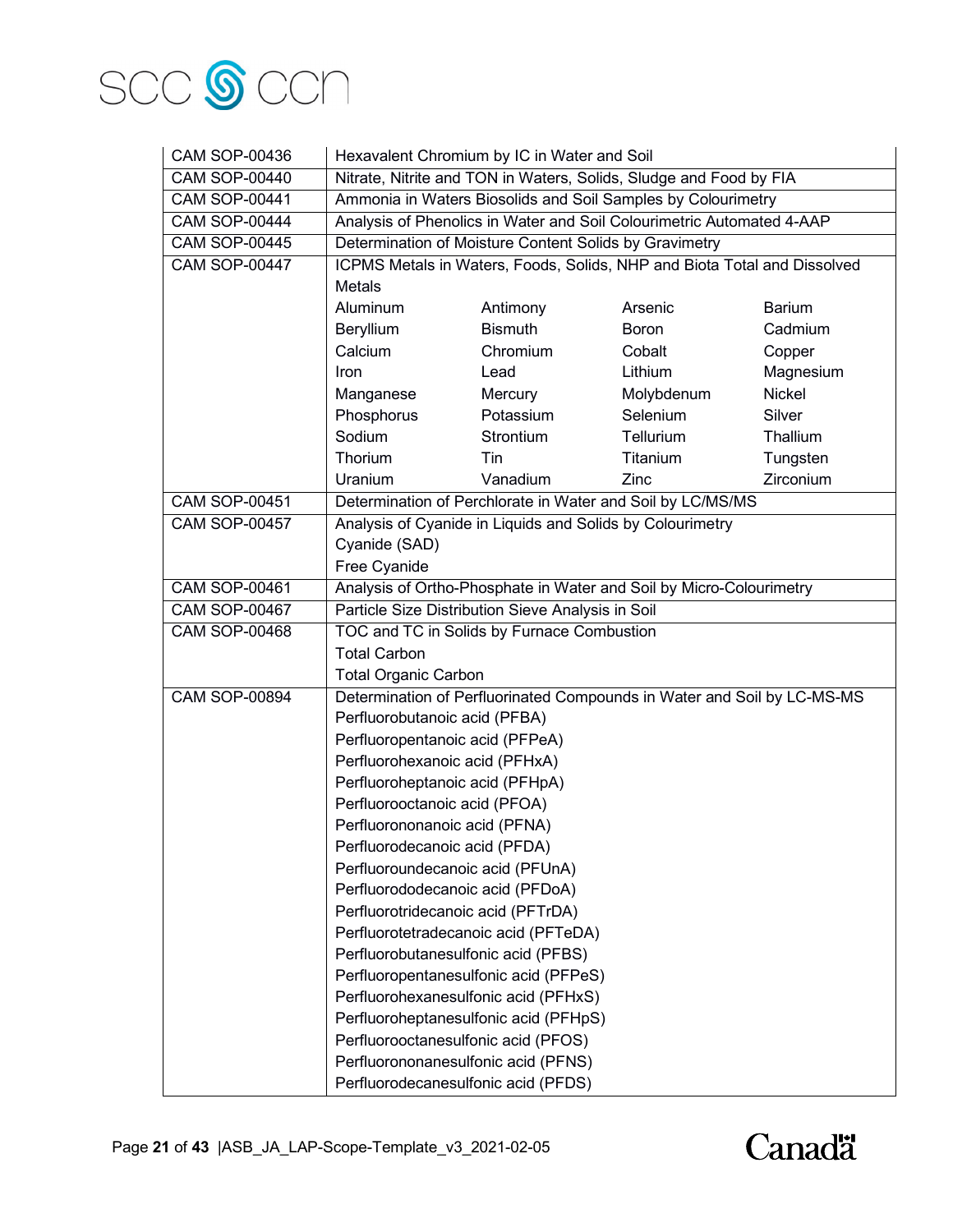

| Perfluorooctanesulfonamide (PFOSA)                                 |
|--------------------------------------------------------------------|
| N-methylperfluorooctanesulfonamide (MeFOSA)                        |
| N-ethylperfluorooctanesulfonamide (EtFOSA)                         |
| N-methylperfluorooctanesulfonamidoethanol (MeFOSE)                 |
| N-ethylperfluorooctanesulfonamidoethanol (EtFOSE)                  |
| N-methylperfluorooctanesulfonamidoacetic acid (MeFOSAA)            |
| N-ethylperfluorooctanesulfonamidoacetic acid (EtFOSAA)             |
| 4:2 Fluorotelomersulfonic acid (4:2FTS)                            |
| 6:2 Fluorotelomersulfonic acid (6:2FTS)                            |
| 8:2 Fluorotelomersulfonic acid (8:2FTS)                            |
| Hexafluoropropylene oxide dimer acid (HFPO-DA)                     |
| 4,8-dioxa-3H-perfluorononanoic acid (ADONA)                        |
| 9-chlorohexadecafluoro-3-oxanone-1-sulfonic acid (9CI-PF3ONS)      |
| 11-chloroeicosafluoro-3-oxaundecane-1-sulfonic acid (11Cl-PF3OUdS) |

# **(Chemistry - Swabs)**

| - <del>- - - - - -</del> |                                                                                                   |                |                 |                  |
|--------------------------|---------------------------------------------------------------------------------------------------|----------------|-----------------|------------------|
| <b>CAM SOP 00734</b>     | Allergens in Foods and Swabs, Mycotoxin in Food using ELISA                                       |                |                 |                  |
| <b>CAM SOP-00309</b>     | Polychlorinated Biphenyls (PCBs) as Aroclors in Solid, Water, and Biological<br>Samples by GC-ECD |                |                 |                  |
|                          |                                                                                                   |                |                 |                  |
|                          | Aroclor 1016                                                                                      | Aroclor 1221   | Aroclor 1232    | Aroclor 1242     |
|                          | Aroclor 1248                                                                                      | Aroclor 1254   | Aroclor 1260    | Aroclor 1262     |
|                          | Aroclor 1268                                                                                      |                |                 |                  |
| <b>CAM SOP-00408</b>     | ICP OES- Metals in Air, Waters, Foods, Swabs, Solids, Paint and Sludge                            |                |                 |                  |
|                          | Aluminum                                                                                          | Antimony       | Arsenic         | <b>Barium</b>    |
|                          | Beryllium                                                                                         | <b>Bismuth</b> | <b>Boron</b>    | Cadmium          |
|                          | Calcium                                                                                           | Chromium       | Cobalt          | Copper           |
|                          | Iron                                                                                              | Lead           | Magnesium       | Manganese        |
|                          | Molybdenum                                                                                        | Nickel         | Phosphorus      | Potassium        |
|                          | Selenium                                                                                          | Silver         | Sodium          | <b>Strontium</b> |
|                          | Sulphur                                                                                           | Tin            | <b>Titanium</b> | Vanadium         |
|                          | Zinc                                                                                              |                |                 |                  |

#### **Waste (Leachates)**

| <b>BRL SOP-00012</b> | Nitrosamines Analysis in Water, Soil by GC Triple Quadrupole MS          |                                      |  |
|----------------------|--------------------------------------------------------------------------|--------------------------------------|--|
|                      | N-Nitrosodimethylamine (NDMA)                                            |                                      |  |
| <b>BRL SOP-00012</b> | Nitrosamines Analysis in Water and Soil by GC Triple Quadrupole MS       |                                      |  |
|                      | N-Nitroso-di-n-butylamine                                                | N-Nitroso-di-n-propylamine           |  |
|                      | N-Nitrosodiethylamine                                                    | N-Nitrosodimethylamine               |  |
|                      | N-Nitrosoethylmethylamine                                                | N-Nitrosomorpholine                  |  |
|                      | N-Nitrosopiperidine                                                      | N-Nitrosopyrrolidine                 |  |
| <b>BRL SOP-00410</b> | Dioxin and Furans in Water, Leachates, Soil, Food and Biota by HRGC HRMS |                                      |  |
|                      | (EPA 1613)                                                               |                                      |  |
|                      | 1,2,3,4,6,7,8,9-Cl8-Dibenzofuran                                         | 1,2,3,4,6,7,8,9-Cl8-Dibenzo-p-dioxin |  |
|                      | 1,2,3,4,6,7,8-Cl7-Dibenzofuran                                           | 1,2,3,4,6,7,8-Cl7-Dibenzo-p-dioxin   |  |
|                      | 1,2,3,4,7,8,9-Cl7-Dibenzofuran                                           | 1,2,3,4,7,8-Cl6-Dibenzofuran         |  |
|                      |                                                                          |                                      |  |

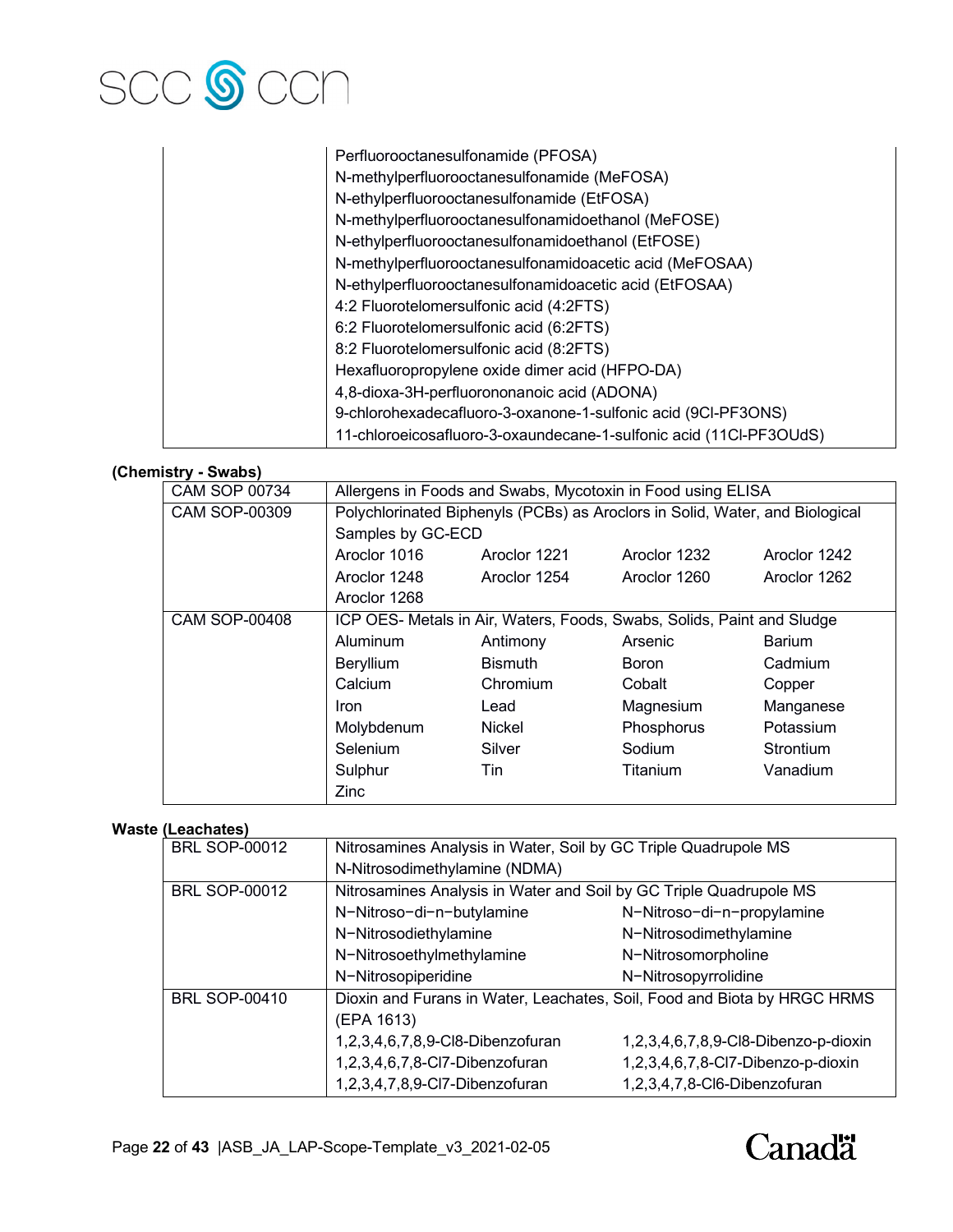

|                      | 1,2,3,4,7,8-Cl6-Dibenzo-p-dioxin                                       | 1,2,3,6,7,8-Cl6-Dibenzofuran |
|----------------------|------------------------------------------------------------------------|------------------------------|
|                      | 1,2,3,6,7,8-Cl6-Dibenzo-p-dioxin                                       | 1,2,3,7,8,9-Cl6-Dibenzofuran |
|                      | 1,2,3,7,8,9-Cl6-Dibenzo-p-dioxin                                       | 1,2,3,7,8-Cl5-Dibenzofuran   |
|                      | 1,2,3,7,8-Cl5-Dibenzo-p-dioxin                                         | 2,3,4,6,7,8-Cl6-Dibenzofuran |
|                      | 2,3,4,6,7,8-Cl6-Dibenzofuran                                           | 2,3,4,7,8-Cl5-Dibenzofuran   |
|                      | 2,3,7,8-Cl4-Dibenzofuran                                               | 2,3,7,8-Cl4-Dibenzo-p-dioxin |
|                      | H6CDD                                                                  | H6CDF                        |
|                      | H7CDD                                                                  | H7CDF                        |
|                      | O8CDD                                                                  | O8CDF                        |
|                      | P5CDD                                                                  | P5CDF                        |
|                      | <b>PCDD</b>                                                            | <b>PCDF</b>                  |
|                      | T4CDD                                                                  | T4CDF                        |
| <b>CAM SOP-00226</b> | Volatile Organic Compounds by Purge and Trap GC/MS in Water, Leachates |                              |
|                      | and Soil                                                               |                              |
|                      | 1,1,1,2-Tetrachloroethane                                              | 1,1,1-Trichloroethane        |
|                      | 1,1,2,2-Tetrachloroethane                                              | 1,1,2-Trichloroethane        |
|                      | 1,1-dichloroethane                                                     | 1,1-Dichloroethene           |
|                      | 1,2-Dibromoethane                                                      | 1,2-Dichlorobenzene          |
|                      | 1,2-Dichloroethane                                                     | 1,2-Dichloropropane          |
|                      | 1,3-Dichlorobenzene                                                    | 1,4-Dichlorobenzene          |
|                      | 2-Hexanone                                                             | Acetone                      |
|                      | <b>Benzene</b>                                                         | Bromodichloromethane         |
|                      | <b>Bromoform</b>                                                       | <b>Bromomethane</b>          |
|                      | Carbon Tetrachloride                                                   | Chlorobenzene                |
|                      | Chloroethane                                                           | Chloroform                   |
|                      | Chloromethane                                                          | cis-1,2-Dichloroethene       |
|                      | cis-1,3-Dichloropropene                                                | Dibromochloromethane         |
|                      | Dichlorodifluoromethane                                                | Dichloroethane               |
|                      | Ethylbenzene                                                           | Hexane                       |
|                      | m/p-xylene                                                             | Methyl Ethyl Ketone          |
|                      | Methyl Isobutyl Ketone                                                 | Methyl Tertbutyl Ether       |
|                      | o-xylene                                                               | Styrene                      |
|                      | Tetrachloroethene                                                      | Toluene                      |
|                      | trans-1,2-Dichloroethene                                               | trans-1,3-Dichloropropene    |
|                      | Trichloroethene                                                        | Trichlorofluoromethane       |
|                      | Vinyl Chloride                                                         |                              |
| <b>CAM SOP-00228</b> | Volatile Organic Compounds by Headspace GC/MS in Water, Leachates and  |                              |
|                      | Soil                                                                   |                              |
|                      | 1,1,1,2-Tetrachloroethane                                              | 1,1,1-Trichloroethane        |
|                      | 1,1,2,2-Tetrachloroethane                                              | 1,1,2-Trichloroethane        |
|                      | 1,1-dichloroethane                                                     | 1,1-Dichloroethene           |
|                      | 1,2-Dibromoethane                                                      | 1,2-Dichlorobenzene          |
|                      | 1,2-Dichloroethane                                                     | 1,2-Dichloropropane          |
|                      | 1,3-Dichlorobenzene                                                    | 1,4-Dichlorobenzene          |
|                      |                                                                        |                              |

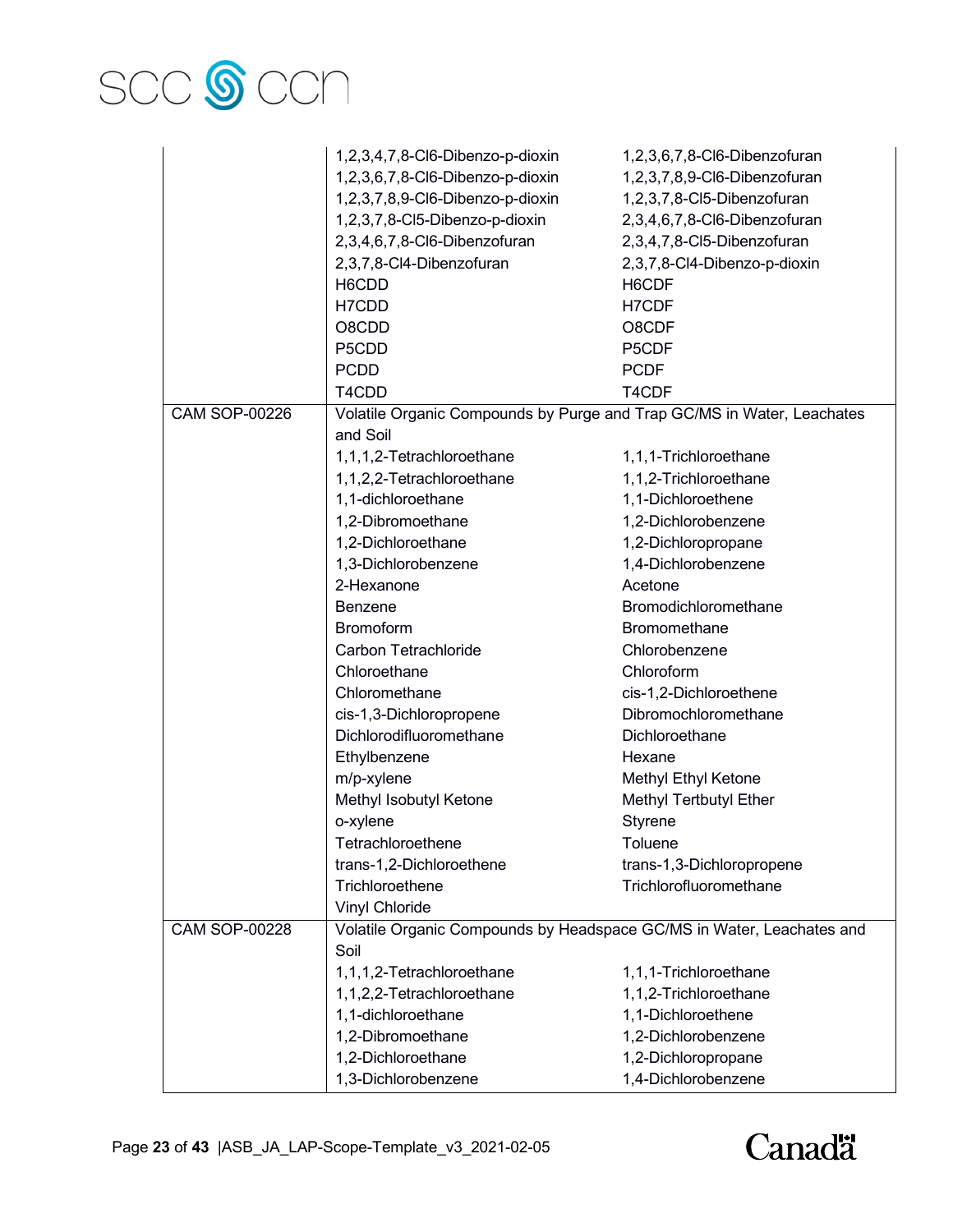

|                      | 2-Hexanone                                                                   | Acetone                       |  |
|----------------------|------------------------------------------------------------------------------|-------------------------------|--|
|                      | <b>Benzene</b>                                                               | <b>Bromodichloromethane</b>   |  |
|                      | <b>Bromoform</b>                                                             | Bromomethane                  |  |
|                      | Carbon Tetrachloride                                                         | Chlorobenzene                 |  |
|                      | Chloroethane                                                                 | Chloroform                    |  |
|                      | Chloromethane                                                                | cis-1,2-Dichloroethene        |  |
|                      | cis-1,3-Dichloropropene                                                      | Dibromochloromethane          |  |
|                      | Dichlorodifluoromethane                                                      | Dichloroethane                |  |
|                      | Ethylbenzene                                                                 | Hexane                        |  |
|                      | m/p-xylene                                                                   | Methyl Ethyl Ketone           |  |
|                      | Methyl Isobutyl Ketone                                                       | Methyl Tertbutyl Ether        |  |
|                      | o-xylene                                                                     | Styrene                       |  |
|                      | Tetrachloroethene                                                            | Toluene                       |  |
|                      | trans-1,2-Dichloroethene                                                     | trans-1,3-Dichloropropene     |  |
|                      | Trichloroethene                                                              | Trichlorofluoromethane        |  |
| <b>CAM SOP-00301</b> | Determination of Semivolatile Organics (Acid / Base Neutral Extractables) in |                               |  |
|                      | Solid and Aqueous Samples Using GC/MS operating under both the Full Scan     |                               |  |
|                      | and Selected Ion Monitoring (SIM) Modes                                      |                               |  |
|                      | Anthracene                                                                   | 1,2,4-Trichlorobenzene        |  |
|                      | 1,2-Dichlorobenzene                                                          | 1,2-Diphenylhydrazine         |  |
|                      | 1,3-Dichlorobenzene                                                          | 1,4-Dichlorobenzene           |  |
|                      | 1-Methylnaphthalene                                                          | 2,3,4,5-Tetrachlorophenol     |  |
|                      | 2,3,4,6-Tetrachlorophenol                                                    | 2,3,4-Trichlorophenol         |  |
|                      | 2,3,5,6-Tetrachlorophenol                                                    | 2,3,5-Trichlorophenol         |  |
|                      | 2,3,6-Trichlorophenol                                                        | 2,3-Dichlorophenol            |  |
|                      | 2,4,5-Trichlorophenol                                                        | 2,4,6-Trichlorophenol         |  |
|                      | 2,4-Dichloro Phenol                                                          | 2,4-Dimethyl Phenol           |  |
|                      | 2,4-Dinitrophenol                                                            | 2,4-Dinitrotoluene            |  |
|                      | 2,5-Dichlorophenol                                                           | 2,6-Dichlorophenol            |  |
|                      | 2,6-Dinitrotoluene                                                           | 2-Chloronaphthalene           |  |
|                      | 2-Chlorophenol                                                               | 2-Methylnapthalene            |  |
|                      | 2-Nitrophenol                                                                | 3,3'-Dichlorobenzidine        |  |
|                      | 3,4,5-Trichlorophenol                                                        | 3,4-Dichlorophenol            |  |
|                      | 3,5-Dichlorophenol                                                           | 3-Chlorophenol                |  |
|                      | 4,6-Dinitro-O-Cresol                                                         | 4-Bromophenyl Phenyl Ether    |  |
|                      | 4-Chloroaniline                                                              | 4-Chlorophenol                |  |
|                      | 4-Chlorophenyl Phenyl Ether                                                  | 4-Nitrophenol                 |  |
|                      | Acenaphthene                                                                 | Acenaphthylene                |  |
|                      | Amytryne                                                                     | Atrazine                      |  |
|                      | Benzo (a) anthracene                                                         | Benzo (a) pyrene              |  |
|                      | Benzo (b) fluoranthene                                                       | Benzo (e) pyrene              |  |
|                      | Benzo (g,h,i) perylene                                                       | Benzo (k) fluoranthene        |  |
|                      | Biphenyl                                                                     | Bis (2-Chloro Ethoxy) Methane |  |
|                      | Bis (2-Chloro Ethyl) Ether                                                   |                               |  |

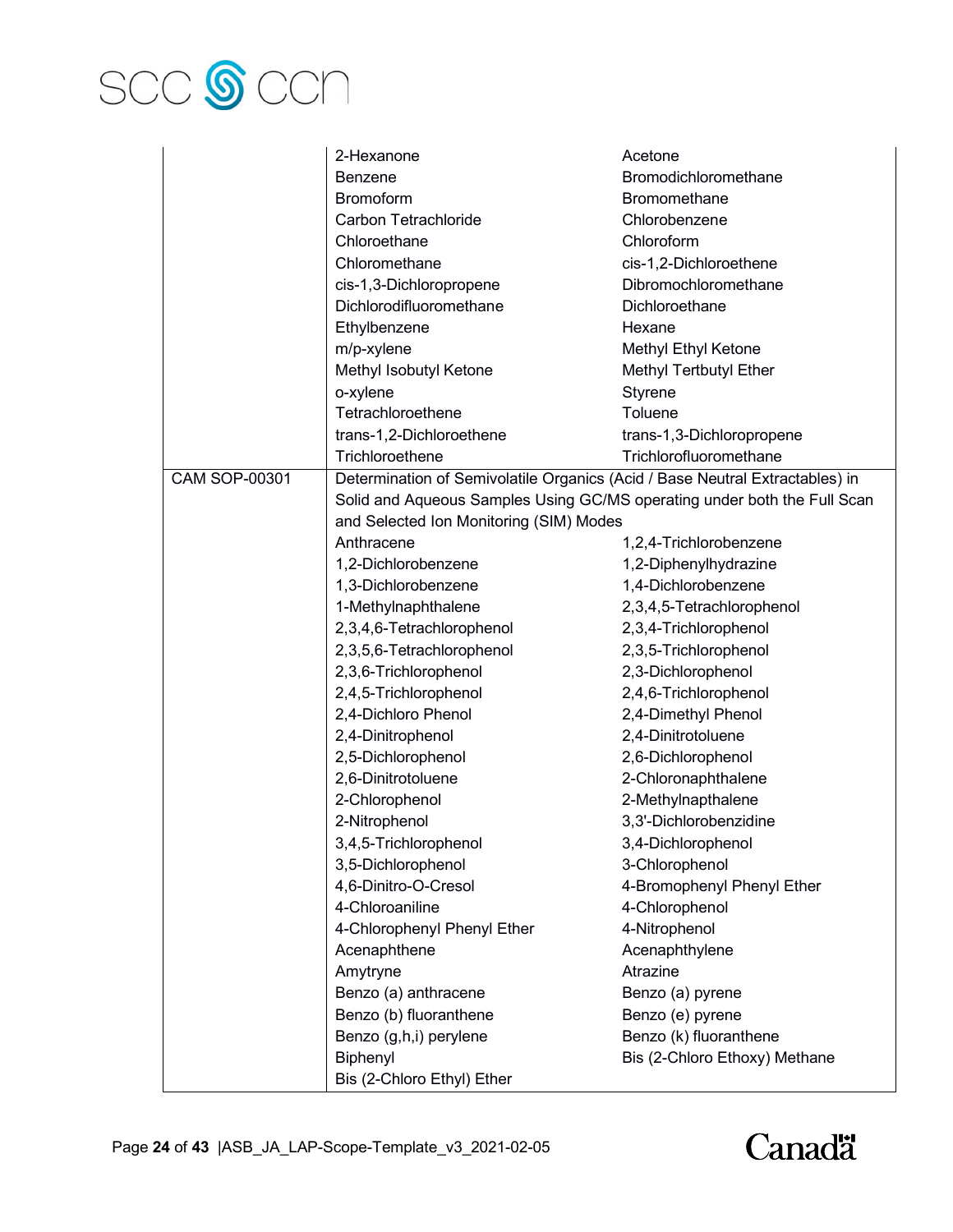

|                      | Bis(2-chloro-1methylethyl) ether/ Bis (2-Chloro Isopropyl) Ether/ 2,2'-oxybis[1- |                                          |  |
|----------------------|----------------------------------------------------------------------------------|------------------------------------------|--|
|                      | chloro-propane]                                                                  |                                          |  |
|                      | Bis (2-ethylhexyl) Phthalate                                                     | <b>Butyl Benzyl Phthalate</b>            |  |
|                      | Chrysene                                                                         | Cyanazine                                |  |
|                      | Diazinon                                                                         | Dibenzo (a,h) anthracene                 |  |
|                      | Diethyl Phthalate                                                                | Dimethyl Phthalate                       |  |
|                      | Di-n-Butylphthalate                                                              | Di-n-Octylphthalate                      |  |
|                      | Fluoranthene                                                                     |                                          |  |
|                      |                                                                                  | Fluorene                                 |  |
|                      | Pentachlorobenzene                                                               | Hexachlorobenzene                        |  |
|                      | Hexachlorobutadiene                                                              | Hexachlorocyclopentadiene                |  |
|                      | Hexachloroethane                                                                 | Indeno (1,2,3 - cd) pyrene               |  |
|                      | Isophorone                                                                       | m/p-cresol                               |  |
|                      | Malathion                                                                        | Metribuzin                               |  |
|                      | Naphthalene                                                                      | Nitrobenzene                             |  |
|                      | N-Nitrosodimethylamine                                                           | N-Nitroso-Di-N Propyl Amine              |  |
|                      | N-Nitroso-Diphenylamine/Diphenylamine                                            | o-Cresol                                 |  |
|                      | Parathion Ethyl                                                                  | Parathion Methyl                         |  |
|                      | P-Chloro-M-Cresol                                                                | Pentachloro-phenol                       |  |
|                      | Phenanthrene                                                                     | Phenol                                   |  |
|                      | Prometon                                                                         | Prometryne                               |  |
|                      | Propazine                                                                        | Pyrene                                   |  |
|                      | Quinoline                                                                        | Simazine                                 |  |
|                      | Simetryn                                                                         | Terbutryn                                |  |
| <b>CAM SOP-00305</b> | Analysis of Glyphosate in Water, Leachates and Soil by HPLC                      |                                          |  |
| <b>CAM SOP-00306</b> | Analysis of Diuron, Guthion, and Temephos in Water by HPLC                       |                                          |  |
|                      | Diuron                                                                           |                                          |  |
|                      | Guthion (azinphos-methyl)                                                        |                                          |  |
|                      | Temephos                                                                         |                                          |  |
| CAM SOP-00307,       | Organochlorine Pesticides and PCBs in Solids, Water and Biological Materials     |                                          |  |
| <b>CAM SOP-00309</b> | by GC-ECD, Polychlorinated Biphenyls (PCBs) as Aroclors in Solid, Water, and     |                                          |  |
|                      | <b>Biological Samples by GC-ECD</b>                                              |                                          |  |
|                      | 1,2,3,4-Tetrachlorobenzene                                                       | 1,2,3,5-Tetrachlorobenzene               |  |
|                      | 1,2,4,5-Tetrachlorobenzene                                                       | 1,2,4-Trichlorobenzene                   |  |
|                      | 1,3,5-Trichlorobenzene                                                           | 2,4,5-Trichlorotoluene                   |  |
|                      | a-BHC                                                                            | a-Chlordane                              |  |
|                      | Aldrin                                                                           | Aroclor 1016                             |  |
|                      | Aroclor 1221                                                                     | Aroclor 1232                             |  |
|                      | Aroclor 1242                                                                     | Aroclor 1248                             |  |
|                      | Aroclor 1254                                                                     |                                          |  |
|                      |                                                                                  | Aroclor 1260                             |  |
|                      | Aroclor 1262                                                                     | Aroclor 1268                             |  |
|                      |                                                                                  |                                          |  |
|                      | b-BHC                                                                            | d-BHC                                    |  |
|                      | Dieldrin                                                                         | Endosulfan I                             |  |
|                      | Endosulfan II<br>Endrin                                                          | <b>Endosulfan Sulfate</b><br>g-Chlordane |  |

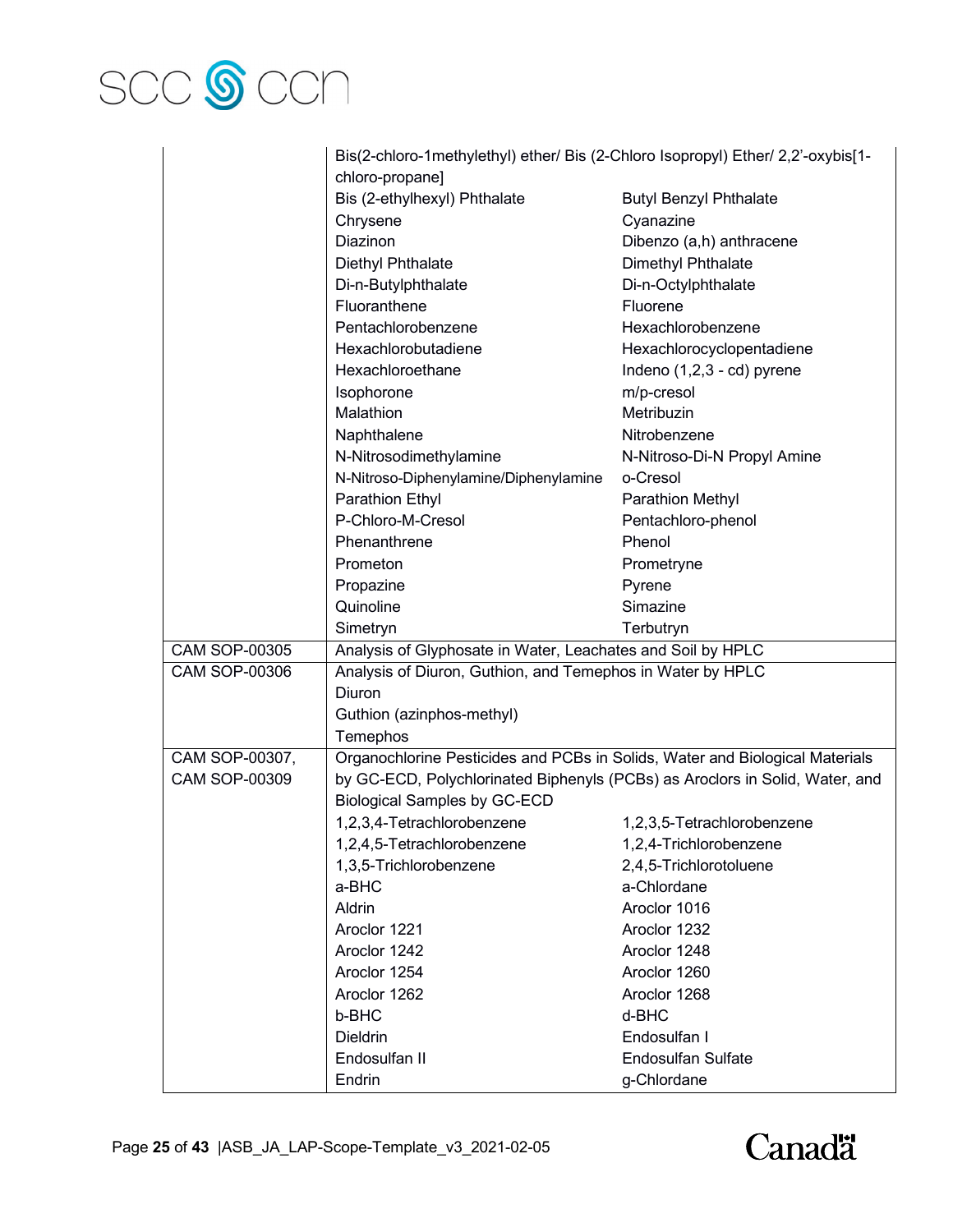

|                      | Heptachlor                   |                                                             | <b>Heptachlor Epoxide</b>                                                  |              |
|----------------------|------------------------------|-------------------------------------------------------------|----------------------------------------------------------------------------|--------------|
|                      | Hexachlorobenzene            |                                                             | Hexachlorobutadiene                                                        |              |
|                      | Hexachlorocyclopentadiene    |                                                             | Hexachloroethane                                                           |              |
|                      | Lindane                      |                                                             | Methoxychlor                                                               |              |
|                      | <b>Mirex</b>                 |                                                             | o,p' DDD                                                                   |              |
|                      | o,p' DDE                     |                                                             | o,p'-DDT                                                                   |              |
|                      | Octachlorostyrene            |                                                             | Oxychlordane                                                               |              |
|                      | p,p'-DDD                     |                                                             | p,p'-DDE                                                                   |              |
|                      | p,p'-DDT                     |                                                             | Pentachlorobenzene                                                         |              |
|                      | <b>Total PCB</b>             |                                                             |                                                                            |              |
| <b>CAM SOP-00315</b> |                              |                                                             | Determination of CCME C6-C10 Hydrocarbons (F1) and BTEX in Soil and        |              |
|                      | Water by Headspace-GC/MS/FID |                                                             |                                                                            |              |
|                      |                              | BTEX (Benzene, Toluene, Ethylbenzene, Xylenes)              |                                                                            |              |
|                      | F1: C6-C10                   |                                                             |                                                                            |              |
| <b>CAM SOP-00316</b> |                              |                                                             | The Determination of CCME Extractable Petroleum Hydrocarbons (F2-4) in     |              |
|                      | Water and Soil by GC-FID     |                                                             |                                                                            |              |
|                      | F2: C10-C16                  |                                                             | F3: C16-C34                                                                |              |
|                      | F4: C34-C50                  |                                                             | F4G                                                                        |              |
| <b>CAM SOP-00318</b> |                              |                                                             | Determination of Polynuclear Aromatic Hydrocarbons (PAHs) in Solid and     |              |
|                      |                              | Water Samples Using Selected Ion Monitoring (SIM) GCMS      |                                                                            |              |
|                      | 1-methylnaphthalene          |                                                             | 2-methylnaphthalene                                                        |              |
|                      | Acenaphthene                 |                                                             | Acenaphthylene                                                             |              |
|                      | Anthracene                   |                                                             | Benzo (a) anthracene                                                       |              |
|                      | Benzo (a) pyrene             |                                                             | Benzo (b,j) fluoranthene                                                   |              |
|                      | Benzo (e) pyrene             |                                                             | Benzo (g,h,i) perylene                                                     |              |
|                      | Benzo (k) fluoranthene       |                                                             | Biphenyl                                                                   |              |
|                      | Chrysene                     |                                                             | Dibenzo (a,h) anthracene                                                   |              |
|                      | Fluoranthene                 |                                                             | Fluorene                                                                   |              |
|                      | Indeno (1,2,3-cd) pyrene     |                                                             | Naphthalene                                                                |              |
|                      | Perylene                     |                                                             | Phenanthrene                                                               |              |
|                      | Pyrene                       |                                                             |                                                                            |              |
| <b>CAM SOP-00327</b> |                              |                                                             | Analysis of Diquat and Paraquat in Water by HPLC-UV Detector Using Aqueous |              |
|                      | Ionic Mobile Phase           |                                                             |                                                                            |              |
|                      | Diquat                       |                                                             |                                                                            |              |
|                      | Paraquat                     |                                                             |                                                                            |              |
| <b>CAM SOP-00334</b> |                              | 1,4 Dioxane in Water, Soil and SPLP by SPE-GC/MS            |                                                                            |              |
| <b>CAM SOP-00411</b> |                              | Nitrilotriacetic Acid (NTA) in Water by UV-Vis Spectroscopy |                                                                            |              |
| <b>CAM SOP-00440</b> |                              |                                                             | Nitrate, Nitrite and TON in Waters, Solids, Sludge and Food by FIA         |              |
|                      | Nitrate                      |                                                             |                                                                            |              |
|                      | Nitrite                      |                                                             |                                                                            |              |
| <b>CAM SOP-00447</b> |                              | ICPMS Metals in Waters, Foods, Solids, NHP and Biota        |                                                                            |              |
|                      | Aluminum                     | Arsenic                                                     | <b>Barium</b>                                                              | <b>Boron</b> |
|                      | Cadmium                      | Calcium                                                     | Chromium                                                                   | Copper       |
|                      | Iron                         | Lead                                                        | Magnesium                                                                  | Manganese    |

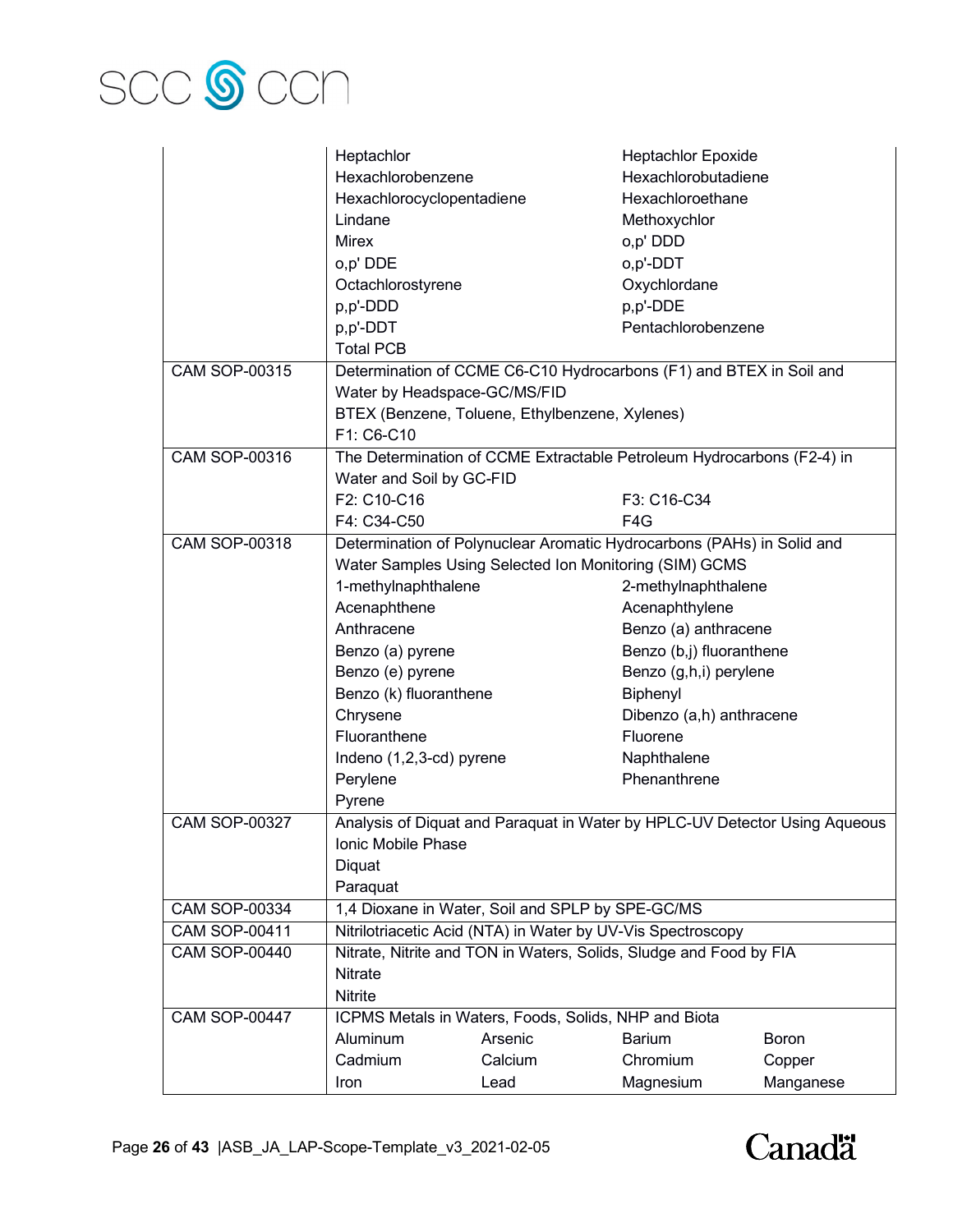

|                      | Mercury                                                   | Nickel | Phosphorus | Potassium |
|----------------------|-----------------------------------------------------------|--------|------------|-----------|
|                      | Selenium                                                  | Sodium | Tin        | Titanium  |
|                      | Zinc                                                      |        |            |           |
| <b>CAM SOP-00449</b> | Fluoride in Waters, Soil, Air and Vegetation by ISE.      |        |            |           |
| <b>CAM SOP-00457</b> | Analysis of Cyanide in Liquids and Solids by Colourimetry |        |            |           |
|                      | Cyanide (SAD)                                             |        |            |           |
|                      | Free Cyanide                                              |        |            |           |

## **Water (Inorganic)**

| 11101 yan 107                   |                                                                       |                                                                            |                                                                         |               |  |  |
|---------------------------------|-----------------------------------------------------------------------|----------------------------------------------------------------------------|-------------------------------------------------------------------------|---------------|--|--|
| <b>CAM SOP 00463</b><br>(OSDWA) | Determination of Chloride in Water and Soil by MicroColourimetry      |                                                                            |                                                                         |               |  |  |
| <b>CAM SOP 00464</b>            |                                                                       |                                                                            |                                                                         |               |  |  |
|                                 | Sulphate Determination in Water and Soils by Automated Turbidimetry   |                                                                            |                                                                         |               |  |  |
| (OSDWA)<br><b>CAM SOP-00326</b> |                                                                       | Determination of Total Oil and Grease, Petroleum Hydrocarbons (heavy),     |                                                                         |               |  |  |
|                                 |                                                                       |                                                                            |                                                                         |               |  |  |
| (OSDWA)                         |                                                                       | Mineral Oil and Grease and Animal and Vegetable Oil and Grease in Water by |                                                                         |               |  |  |
|                                 | Gravimetry                                                            |                                                                            |                                                                         |               |  |  |
|                                 |                                                                       | Mineral, Animal and Vegetable Oil and Grease                               |                                                                         |               |  |  |
|                                 |                                                                       | Petroleum Hydrocarbons (Heavy - F4G)                                       |                                                                         |               |  |  |
|                                 | <b>Total Oil and Grease</b>                                           |                                                                            |                                                                         |               |  |  |
| <b>CAM SOP-00407</b>            |                                                                       |                                                                            | Determination of Phosphorus (all forms) in Waters by colourimetry (FIA) |               |  |  |
|                                 | Hydrolysed phosphorus                                                 |                                                                            |                                                                         |               |  |  |
|                                 | Ortho-phosphate (OSDWA)                                               |                                                                            |                                                                         |               |  |  |
|                                 | <b>Total Phosphorus (OSDWA)</b>                                       |                                                                            |                                                                         |               |  |  |
| <b>CAM SOP-00408</b>            | ICP OES-Metals in Air, Waters, Foods, Swabs, Solids, Paint and Sludge |                                                                            |                                                                         |               |  |  |
|                                 | <b>Aluminum</b>                                                       | Antimony                                                                   | Arsenic                                                                 | <b>Barium</b> |  |  |
|                                 | Beryllium                                                             | <b>Bismuth</b>                                                             | <b>Boron</b>                                                            | Cadmium       |  |  |
|                                 | Calcium                                                               | Chromium                                                                   | Cobalt                                                                  | Copper        |  |  |
|                                 | Iron                                                                  | Lead                                                                       | Magnesium                                                               | Manganese     |  |  |
|                                 | Molybdenum                                                            | Nickel                                                                     | Phosphorus                                                              | Potassium     |  |  |
|                                 | Selenium                                                              | Silicon                                                                    | Silver                                                                  | Sodium        |  |  |
|                                 | Strontium                                                             | Sulfur                                                                     | Thallium                                                                | Tin           |  |  |
|                                 | Uranium                                                               | Vanadium                                                                   | Zinc                                                                    | Zirconium     |  |  |
| <b>CAM SOP-00409</b>            |                                                                       | Colourimetric Determination of Ferrous Iron in Water                       |                                                                         |               |  |  |
| <b>CAM SOP-00410</b>            |                                                                       |                                                                            | Colourimetric Determination of Tannin and Lignin in liquid samples      |               |  |  |
| (OSDWA)                         |                                                                       |                                                                            |                                                                         |               |  |  |
| <b>CAM SOP-00411</b>            |                                                                       |                                                                            | Nitrilotriacetic Acid (NTA) in Water by UV-Vis Spectroscopy             |               |  |  |
| (OSDWA)                         |                                                                       |                                                                            |                                                                         |               |  |  |
| <b>CAM SOP-00412</b>            |                                                                       |                                                                            | Spectrophotometric Determination of Colour in Water Samples             |               |  |  |
| (OSDWA)                         | Colour                                                                |                                                                            |                                                                         |               |  |  |
| <b>CAM SOP-00413</b>            |                                                                       | Measurement of pH in Water, Soils and Food Samples                         |                                                                         |               |  |  |
| (OSDWA)                         |                                                                       |                                                                            |                                                                         |               |  |  |
| <b>CAM SOP-00414</b>            |                                                                       |                                                                            | Electrical Conductivity in Waters and Sludge, Soil Extracts             |               |  |  |
| (OSDWA)                         |                                                                       |                                                                            |                                                                         |               |  |  |
| <b>CAM SOP-00416</b>            |                                                                       |                                                                            | COD in Water by Colourimetry                                            |               |  |  |

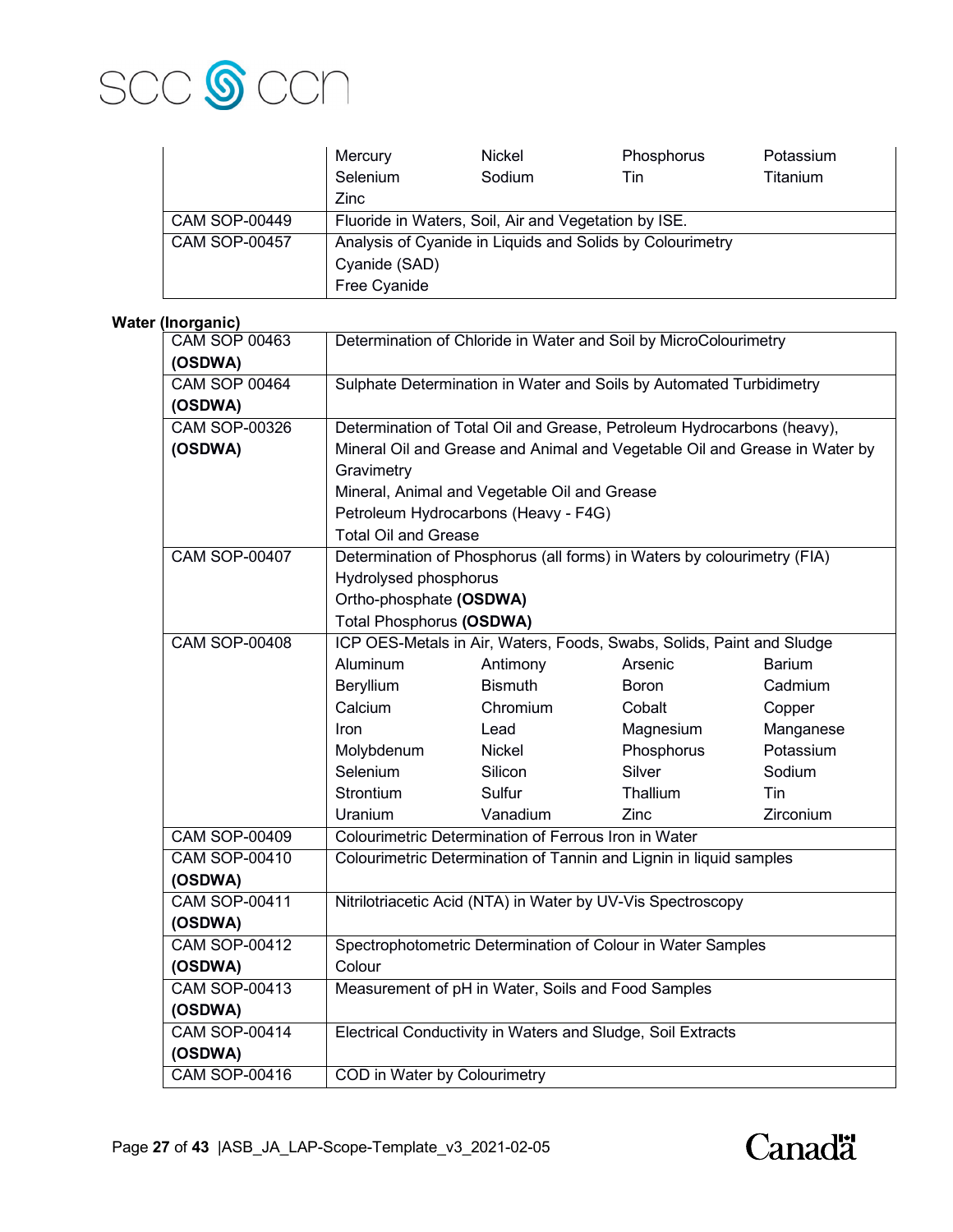

| (OSDWA)                         | COD (Chemical Oxygen Demand)                                                                     |                                                      |                                                                          |                |  |
|---------------------------------|--------------------------------------------------------------------------------------------------|------------------------------------------------------|--------------------------------------------------------------------------|----------------|--|
| <b>CAM SOP-00417</b>            | Turbidity in Water by Nephelometry                                                               |                                                      |                                                                          |                |  |
| (OSDWA)                         |                                                                                                  |                                                      |                                                                          |                |  |
| <b>CAM SOP-00425</b>            | Determination of Free or Total Chlorine in Water by HACH colourimetry                            |                                                      |                                                                          |                |  |
|                                 | Free chlorine                                                                                    |                                                      |                                                                          |                |  |
|                                 | <b>Total chlorine</b>                                                                            |                                                      |                                                                          |                |  |
| <b>CAM SOP-00427</b>            |                                                                                                  |                                                      | Determination of Biochemical Oxygen Demand in Waters by D.O. Meter       |                |  |
|                                 | BOD (5 day) (OSDWA)                                                                              |                                                      |                                                                          |                |  |
|                                 | CBOD (5 day) (OSDWA)                                                                             |                                                      |                                                                          |                |  |
|                                 | Dissolved Oxygen                                                                                 |                                                      |                                                                          |                |  |
| <b>CAM SOP-00428</b>            |                                                                                                  |                                                      | Determination of Solids in Water, Solid and Semisolid (biosolid, sludge) |                |  |
| (OSDWA)                         | Samples by Gravimetry                                                                            |                                                      |                                                                          |                |  |
|                                 | <b>Fixed and Volatile Solids</b>                                                                 |                                                      |                                                                          |                |  |
|                                 | <b>Total Dissolved Solids</b>                                                                    |                                                      |                                                                          |                |  |
|                                 | <b>Total Suspended Solids</b>                                                                    |                                                      |                                                                          |                |  |
| <b>CAM SOP-00431</b>            |                                                                                                  | Organic Acids in Water by Ion Chromatography         |                                                                          |                |  |
| (OSDWA)                         | <b>Acetic Acid</b>                                                                               | <b>Butyric Acid</b>                                  | Formic Acid                                                              | Propionic Acid |  |
| <b>CAM SOP-00433</b>            |                                                                                                  |                                                      | Determination of Inorganic Carbon in Water by IR Detection               |                |  |
| (OSDWA)                         | DIC - Dissolved Inorganic Carbon                                                                 |                                                      |                                                                          |                |  |
|                                 | TIC-Total Inorganic Carbon                                                                       |                                                      |                                                                          |                |  |
| <b>CAM SOP-00435</b>            | Anions in Soil and Water by Ion Chromatography                                                   |                                                      |                                                                          |                |  |
| (OSDWA)                         | <b>Bromide</b>                                                                                   |                                                      |                                                                          |                |  |
|                                 | Chloride                                                                                         |                                                      |                                                                          |                |  |
|                                 | Sulfate                                                                                          |                                                      |                                                                          |                |  |
| <b>CAM SOP-00436</b>            |                                                                                                  | Hexavalent Chromium by IC in Water and Soil          |                                                                          |                |  |
| (OSDWA)<br><b>CAM SOP-00440</b> | Hexavalent Chromium (CrVI)<br>Nitrite, Nitrate and TON in Waters, Solids, Sludge and Food by FIA |                                                      |                                                                          |                |  |
|                                 |                                                                                                  |                                                      |                                                                          |                |  |
| (OSDWA)                         | Nitrate plus Nitrite<br><b>Nitrite</b>                                                           |                                                      |                                                                          |                |  |
| <b>CAM SOP-00441</b>            | Ammonia in Waters Biosolids and Soil Samples by Colourimetry                                     |                                                      |                                                                          |                |  |
| (OSDWA)                         |                                                                                                  |                                                      |                                                                          |                |  |
| <b>CAM SOP-00444</b>            | Analysis of Phenolics in Water and Soil-Colourimetric Automated 4-AAP                            |                                                      |                                                                          |                |  |
| (OSDWA)                         | <b>Total Phenolics</b>                                                                           |                                                      |                                                                          |                |  |
| <b>CAM SOP-00446</b>            | Organic Carbon Analysis in Waters by Combustion and IR Detection                                 |                                                      |                                                                          |                |  |
| (OSDWA)                         | DOC - Dissolved Organic Carbon                                                                   |                                                      |                                                                          |                |  |
|                                 | TOC - Total Organic Carbon                                                                       |                                                      |                                                                          |                |  |
| <b>CAM SOP-00447</b>            |                                                                                                  | ICPMS Metals in Waters, Foods, Solids, NHP and Biota |                                                                          |                |  |
| (OSDWA)                         | Aluminum                                                                                         | Antimony                                             | Arsenic                                                                  | <b>Barium</b>  |  |
|                                 | Beryllium                                                                                        | <b>Bismuth</b>                                       | Boron                                                                    | Cadmium        |  |
|                                 | Calcium                                                                                          | Chromium                                             | Cobalt                                                                   | Copper         |  |
|                                 | Iron                                                                                             | Lead                                                 | Lithium                                                                  | Magnesium      |  |
|                                 | Manganese                                                                                        | Molybdenum                                           | Nickel                                                                   | Phosphorus     |  |
|                                 | Potassium                                                                                        | Selenium                                             | Silicon                                                                  | Silver         |  |
|                                 | Sodium                                                                                           | Strontium                                            | Tellurium                                                                | Thallium       |  |

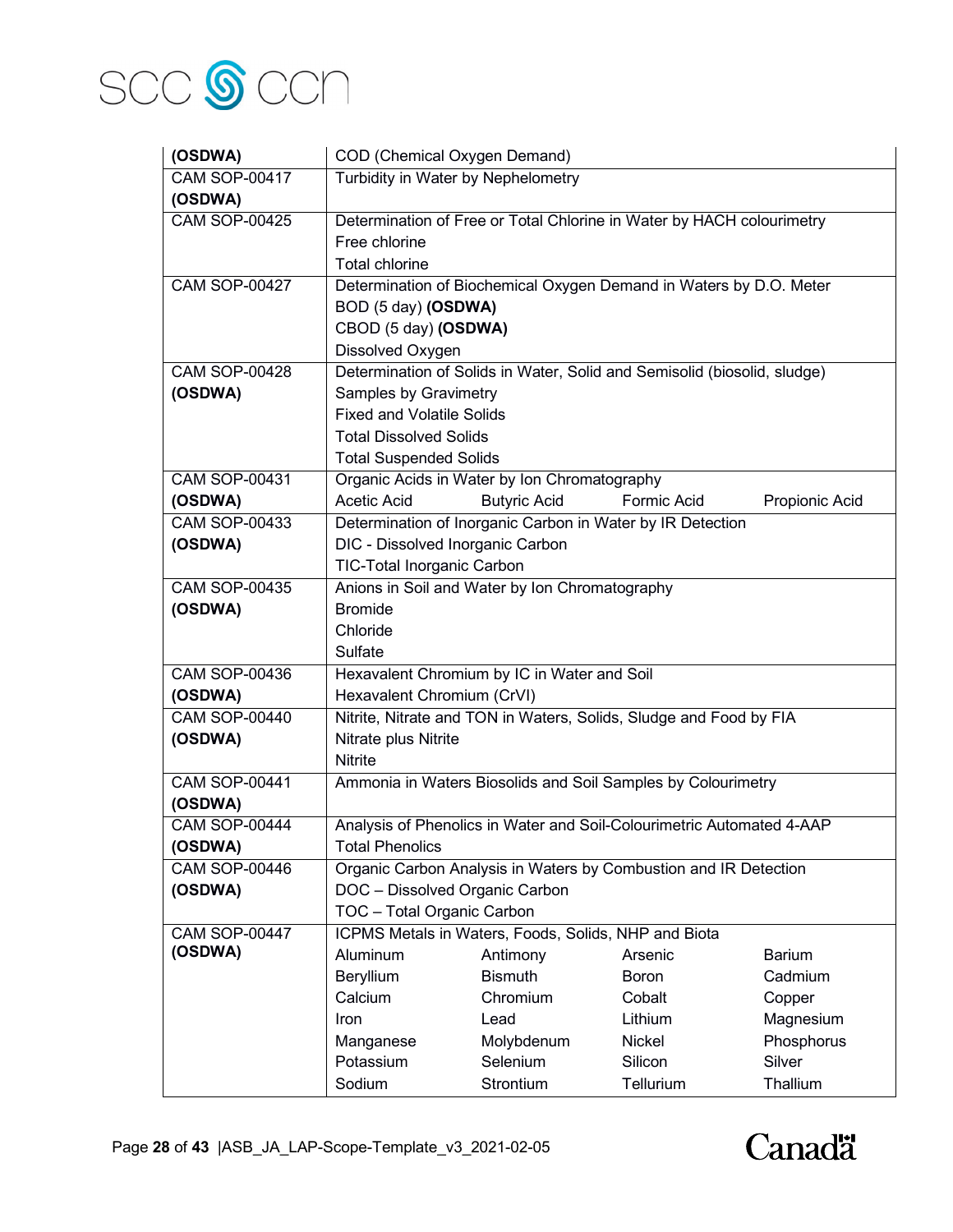

|                      | <b>Thorium</b>                                                            | <b>Tin</b>                                          | Titanium                                                                                           | Tungsten  |
|----------------------|---------------------------------------------------------------------------|-----------------------------------------------------|----------------------------------------------------------------------------------------------------|-----------|
|                      | <b>Uranium</b>                                                            | Vanadium                                            | Zinc                                                                                               | Zirconium |
| <b>CAM SOP-00448</b> | Alkalinity in Waters by PC-Titrate.                                       |                                                     |                                                                                                    |           |
| (OSDWA)              | Alkalinity (pH 4.5)                                                       |                                                     |                                                                                                    |           |
| <b>CAM SOP-00449</b> |                                                                           | Fluoride in Waters, Soil, Air and Vegetation by ISE |                                                                                                    |           |
| (OSDWA)              |                                                                           |                                                     |                                                                                                    |           |
| <b>CAM SOP-00451</b> |                                                                           |                                                     | Determination of Perchlorate in Water and Soil by LC/MS/MS                                         |           |
| (OSDWA)              |                                                                           |                                                     |                                                                                                    |           |
| <b>CAM SOP-00453</b> |                                                                           |                                                     | Mercury in Liquids, Soils, Swabs, Paint, Oil, NHP and Food by CVAA.                                |           |
| (OSDWA)              |                                                                           |                                                     |                                                                                                    |           |
| <b>CAM SOP-00455</b> |                                                                           |                                                     | Sulphide Determination in Water by Ion Selective Electrode                                         |           |
| (OSDWA)              |                                                                           |                                                     |                                                                                                    |           |
| <b>CAM SOP-00457</b> | Analysis of Cyanide in Liquids and Solids by Colourimetry                 |                                                     |                                                                                                    |           |
| (OSDWA)              | Cyanide (SAD)                                                             |                                                     |                                                                                                    |           |
|                      | Free Cyanide                                                              |                                                     |                                                                                                    |           |
| <b>CAM SOP-00458</b> | Measurement of Total Residual Chlorine in Water by Amperometric Titration |                                                     |                                                                                                    |           |
| <b>CAM SOP-00459</b> | UV Transmittance (Percent T) at 254 nm in Water and Wastewater by UV-VIS  |                                                     |                                                                                                    |           |
| (OSDWA)              | Spectroscopy                                                              |                                                     |                                                                                                    |           |
|                      | % Transmittance                                                           |                                                     |                                                                                                    |           |
| <b>CAM SOP-00461</b> | Analysis of Ortho-Phosphate in Water and Soil by Micro-Colourimetry       |                                                     |                                                                                                    |           |
| (OSDWA)              |                                                                           |                                                     |                                                                                                    |           |
| <b>CAM SOP-00473</b> |                                                                           |                                                     | Colourimetric Determination of Thiocyanate in Liquid Samples                                       |           |
| <b>CAM SOP-00476</b> |                                                                           |                                                     | Microcystins in Waters and Drinking Waters using ELISA                                             |           |
| (OSDWA)              |                                                                           |                                                     |                                                                                                    |           |
| <b>CAM SOP-00938</b> |                                                                           |                                                     | Total Kjeldahl Nitrogen in Waters (TKN) from Colourimetric TN and NO <sub>2</sub> /NO <sub>3</sub> |           |
| (OSDWA)              | Total Nitrogen (TN)                                                       |                                                     |                                                                                                    |           |
|                      | NO <sub>2</sub> /NO <sub>3</sub>                                          |                                                     |                                                                                                    |           |

## **Water (Microbiology)**

| <b>CAM SOP-00508</b> | Enumeration of Pseudomonas Aeruginosa in Water with the Membrane           |
|----------------------|----------------------------------------------------------------------------|
| (OSDWA)              | <b>Filtration Technique</b>                                                |
| <b>CAM SOP-00511</b> | Enumeration of Fecal Streptococcus and Enterococcus in Water with the      |
|                      | <b>Membrane Filtration Technique</b>                                       |
|                      | Enterococcus                                                               |
|                      | Fecal Streptococcus (OSDWA)                                                |
| <b>CAM SOP-00512</b> | Heterotrophic Plate Count in Water and Wastewater using the Pour Plate and |
|                      | <b>Membrane Filtrations Techniques</b>                                     |
|                      | Heterotrophic Plate Count (PP) (OSDWA)                                     |
|                      | Heterotrophic Plate Count (MF)                                             |
| CAM SOP-00514        | Detection of Coliforms, Fecal Coliforms, E. coli, in Water with the        |
| (OSDWA)              | Presence/Absence Technique                                                 |
|                      | Escherichia coli (E. coli)                                                 |
|                      | <b>Fecal Coliforms</b>                                                     |
|                      | <b>Total Coliforms</b>                                                     |
|                      |                                                                            |

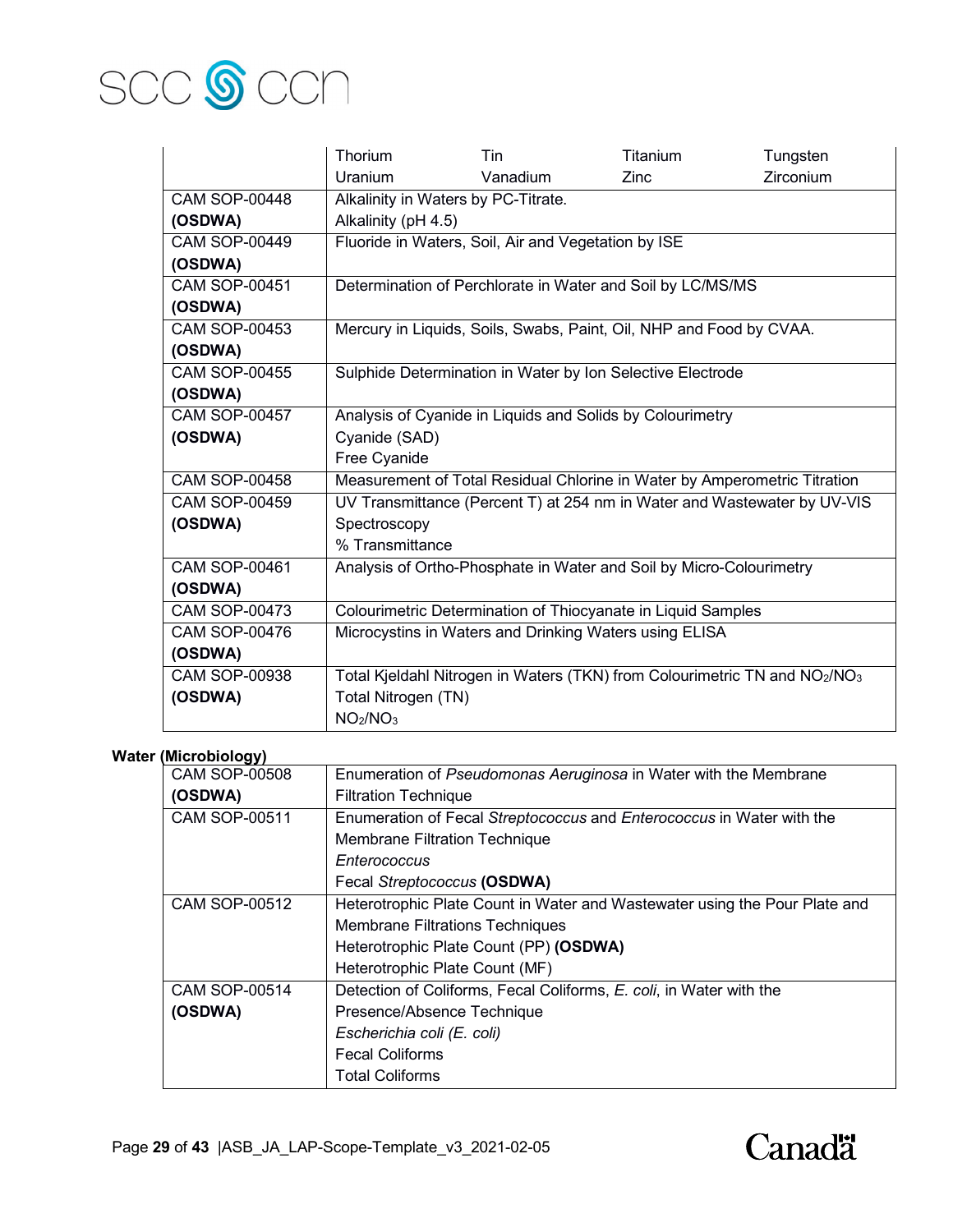

| <b>CAM SOP-00551</b> | Enumeration of Coliform and E. coli in Potable Water Using Membrane Filtration |  |  |  |
|----------------------|--------------------------------------------------------------------------------|--|--|--|
| (OSDWA)              | and DC Agar                                                                    |  |  |  |
|                      | Background                                                                     |  |  |  |
|                      | Escherichia coli (E. coli)                                                     |  |  |  |
|                      | <b>Total Coliforms</b>                                                         |  |  |  |
| <b>CAM SOP-00552</b> | Enumeration of Coliform, Fecal Coliform and E. coli in Water and Environmental |  |  |  |
|                      | Samples Using Mendo, mFC-RA and mFC-BCIG Agar and of E. coli in Biosolids      |  |  |  |
|                      | using mFC-BCIG Agar                                                            |  |  |  |
|                      | <b>Background Counts</b>                                                       |  |  |  |
|                      | Escherichia coli (E. coli)                                                     |  |  |  |
|                      | Fecal Coliforms (OSDWA)                                                        |  |  |  |
|                      | Total Coliforms                                                                |  |  |  |
| <b>CAM SOP-00581</b> | Detection of Coliforms and E. coli in Water by Presence/Absence Technique by   |  |  |  |
|                      | using LMX Broth                                                                |  |  |  |
|                      | Escherichia coli (E. coli)                                                     |  |  |  |
|                      | <b>Total Coliforms</b>                                                         |  |  |  |

## **Water (Organic)**

| organio,             |                                                                    |                        |                            |                           |  |
|----------------------|--------------------------------------------------------------------|------------------------|----------------------------|---------------------------|--|
| <b>BRL SOP-00012</b> | Nitrosamines Analysis in water, soil by GC/Triple Quadrupole Mass  |                        |                            |                           |  |
| (OSDWA)              | Spectrometer                                                       |                        |                            |                           |  |
|                      |                                                                    | N-Nitrosodimethylamine |                            | N-Nitrosoethylmethylamine |  |
|                      | N-Nitrosodiethylamine                                              |                        | N-Nitroso-di-n-propylamine |                           |  |
|                      | N-Nitrosomorpholine                                                |                        | N-Nitrosopyrolidine        |                           |  |
|                      | N-Nitrosopiperidine                                                |                        | N-Nitroso-di-n-butylamine  |                           |  |
| <b>BRL SOP-00013</b> | Determination of Geosmin and 2-MIB in Water by GC Triple Quad Mass |                        |                            |                           |  |
| (OSDWA)              | Spectrometry (GC/MS/MS)                                            |                        |                            |                           |  |
|                      | Geosmin                                                            |                        |                            |                           |  |
|                      | 2-Methylisoborneol (2-MIB)                                         |                        |                            |                           |  |
| <b>BRL SOP-00014</b> | Determination of Organochlorine in Water and Soil                  |                        |                            |                           |  |
|                      | by Gas Chromatography/Triple Quadruple                             |                        |                            |                           |  |
|                      | Mass Spectrometry (GC/MS/MS)                                       |                        |                            |                           |  |
|                      | Hexachlorobenzene a-BHC                                            |                        | g-BHC                      | b-BHC                     |  |
|                      | heptachlor                                                         | d-BHC                  | <b>Aldrin</b>              | Oxychlorodane             |  |
|                      | Heptachlor epoxide g-Chlordane                                     |                        | op-DDE                     | Trans-Nonachlor           |  |
|                      | a-Chlordane                                                        | a-Endosulfan           | pp-DDE                     | <b>Dieldrin</b>           |  |
|                      | op-DDD                                                             | Endrin                 | op-DDT                     | cis-Nonachlor             |  |
|                      | pp-DDT                                                             | b-Endosulfan           | pp-DDD                     | Endrin aldehyde           |  |
|                      | Endosulfan sulfate                                                 | Methoxychlor           | Endrin ketone              | <b>Mirex</b>              |  |
| <b>BRL SOP-00015</b> | Determination of Toxaphene in Water and Soil                       |                        |                            |                           |  |
|                      | by Gas Chromatography/Triple Quadruple                             |                        |                            |                           |  |
|                      | Mass Spectrometry (GC/MS/MS)                                       |                        |                            |                           |  |
|                      | Hx-Sed                                                             | Hp-Sed                 | Parlar 26                  | Parlar 41                 |  |
|                      | Parlar 40                                                          | Parlar 44              | Parlar 50                  | Parlar <sub>62</sub>      |  |
|                      | <b>Total Toxaphene</b>                                             |                        |                            |                           |  |

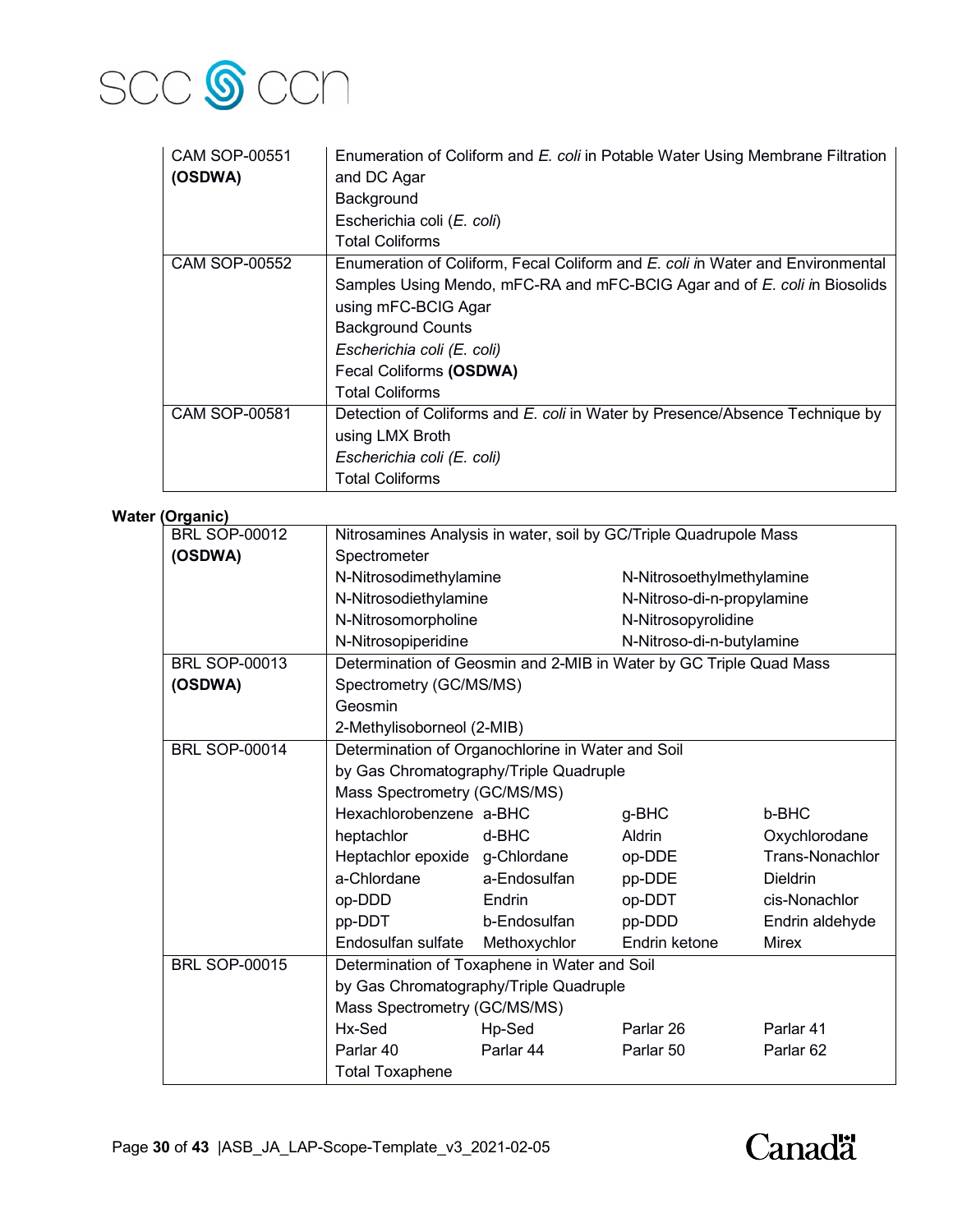

| <b>BRL SOP-00217</b> | 1,4-Dioxane in Water and Soil Using Isotope Dilution by GCMS             |                       |                                |                                                                           |
|----------------------|--------------------------------------------------------------------------|-----------------------|--------------------------------|---------------------------------------------------------------------------|
| (OSDWA)              |                                                                          |                       |                                |                                                                           |
| <b>BRL SOP-00406</b> | Dioxins/Furans in Water, Soil, Food and Biota by HRGC HRMS (EPA 8290A)   |                       |                                |                                                                           |
|                      | 1,2,3,4,6,7,8,9-C18-Dibenzofuran                                         |                       |                                | 1,2,3,4,6,7,8,9-C18-Dibenzo-p-dioxin                                      |
|                      | 1,2,3,4,6,7,8-C17-Dibenzofuran                                           |                       |                                | 1,2,3,4,6,7,8-C17-Dibenzo-p-dioxin                                        |
|                      | 1,2,3,4,7,8,9-C17-Dibenzofuran                                           |                       | 1,2,3,4,7,8-C16-Dibenzofuran   |                                                                           |
|                      | 1,2,3,4,7,8-C16-Dibenzo-p-dioxin                                         |                       | 1,2,3,6,7,8-C16-Dibenzofuran   |                                                                           |
|                      | 1,2,3,6,7,8-C16-Dibenzo-p-dioxin                                         |                       | 1,2,3,7,8,9-C16-Dibenzofuran   |                                                                           |
|                      | 1,2,3,7,8,9-C16-Dibenzo-p-dioxin                                         |                       | 1,2,3,7,8-C15-Dibenzofuran     |                                                                           |
|                      | 1,2,3,7,8-C15-Dibenzo-p-dioxin                                           |                       | 2,3,4,6,7,8-C16-Dibenzofuran   |                                                                           |
|                      | 2,3,4,7,8-C15-Dibenzofuran                                               |                       | 2,3,7,8-C14-Dibenzofuran       |                                                                           |
|                      | 2,3,7,8-C14-Dibenzo-p-dioxin                                             |                       | H6CDD                          |                                                                           |
|                      | H6CDF                                                                    |                       | H7CDD                          |                                                                           |
|                      | H7CDF                                                                    |                       | O8CDD                          |                                                                           |
|                      | O8CDF                                                                    |                       | P5CDD                          |                                                                           |
|                      | P5CDF                                                                    |                       | PCDD/PCDF                      |                                                                           |
|                      | T4CDD                                                                    |                       | T4CDF                          |                                                                           |
| <b>BRL SOP-00408</b> |                                                                          |                       |                                | PCB Congener (209 Analytes) by HRGC HRMS in Water, Soil and Air (Modified |
| (OSDWA)              | EPA 1668A)                                                               |                       |                                |                                                                           |
|                      | 209 Congeners                                                            |                       |                                |                                                                           |
| <b>BRL SOP-00410</b> | Dioxin and Furans in Water, Leachates, Soil, Food and Biota by HRGC HRMS |                       |                                |                                                                           |
|                      | (EPA 1613)                                                               |                       |                                |                                                                           |
|                      | #(OSDWA)                                                                 |                       |                                |                                                                           |
|                      | 1,2,3,4,6,7,8,9-Cl8-Dibenzofuran                                         |                       |                                | 1,2,3,4,6,7,8,9-Cl8-Dibenzo-p-dioxin                                      |
|                      | 1,2,3,4,6,7,8-Cl7-Dibenzofuran#                                          |                       |                                | 1,2,3,4,6,7,8-Cl7-Dibenzo-p-dioxin #                                      |
|                      | 1,2,3,4,7,8,9-Cl7-Dibenzofuran #                                         |                       | 1,2,3,4,7,8-Cl6-Dibenzofuran # |                                                                           |
|                      | 1,2,3,4,7,8-Cl6-Dibenzo-p-dioxin #                                       |                       | 1,2,3,6,7,8-Cl6-Dibenzofuran # |                                                                           |
|                      | 1,2,3,6,7,8-Cl6-Dibenzo-p-dioxin #                                       |                       | 1,2,3,7,8,9-Cl6-Dibenzofuran # |                                                                           |
|                      | 1,2,3,7,8,9-Cl6-Dibenzo-p-dioxin #                                       |                       | 1,2,3,7,8-Cl5-Dibenzofuran #   |                                                                           |
|                      | 1,2,3,7,8-Cl5-Dibenzo-p-dioxin #                                         |                       | 2,3,4,6,7,8-Cl6-Dibenzofuran # |                                                                           |
|                      | 2,3,4,7,8-Cl5-Dibenzofuran #                                             |                       | 2,3,7,8-Cl4-Dibenzofuran #     |                                                                           |
|                      | 2,3,7,8-Cl4-Dibenzo-p-dioxin #                                           |                       | H6CDD#                         |                                                                           |
|                      | H6CDF#                                                                   |                       | H7CDD#                         |                                                                           |
|                      | H7CDF#                                                                   |                       | O8CDD#                         |                                                                           |
|                      | O8CDF#                                                                   |                       | P5CDD#                         |                                                                           |
|                      | P5CDF#                                                                   |                       | PCDD#                          |                                                                           |
|                      | PCDF#                                                                    |                       | T4CDD#                         |                                                                           |
|                      | T4CDF#                                                                   |                       |                                |                                                                           |
| <b>CAM SOP 00310</b> | The Determination of Formaldehyde in Water and Soil by HPLC              |                       |                                |                                                                           |
| (OSDWA)              |                                                                          |                       |                                |                                                                           |
| <b>CAM SOP-00219</b> | Analysis of Dissolved Methane and Other Gases in Water by GC/FID         |                       |                                |                                                                           |
|                      | Headspace                                                                |                       |                                |                                                                           |
|                      | Acetylene                                                                | <b>Carbon Dioxide</b> | Ethane                         | Ethylene                                                                  |
|                      | Methane (OSDWA) Propane                                                  |                       | Propylene                      |                                                                           |

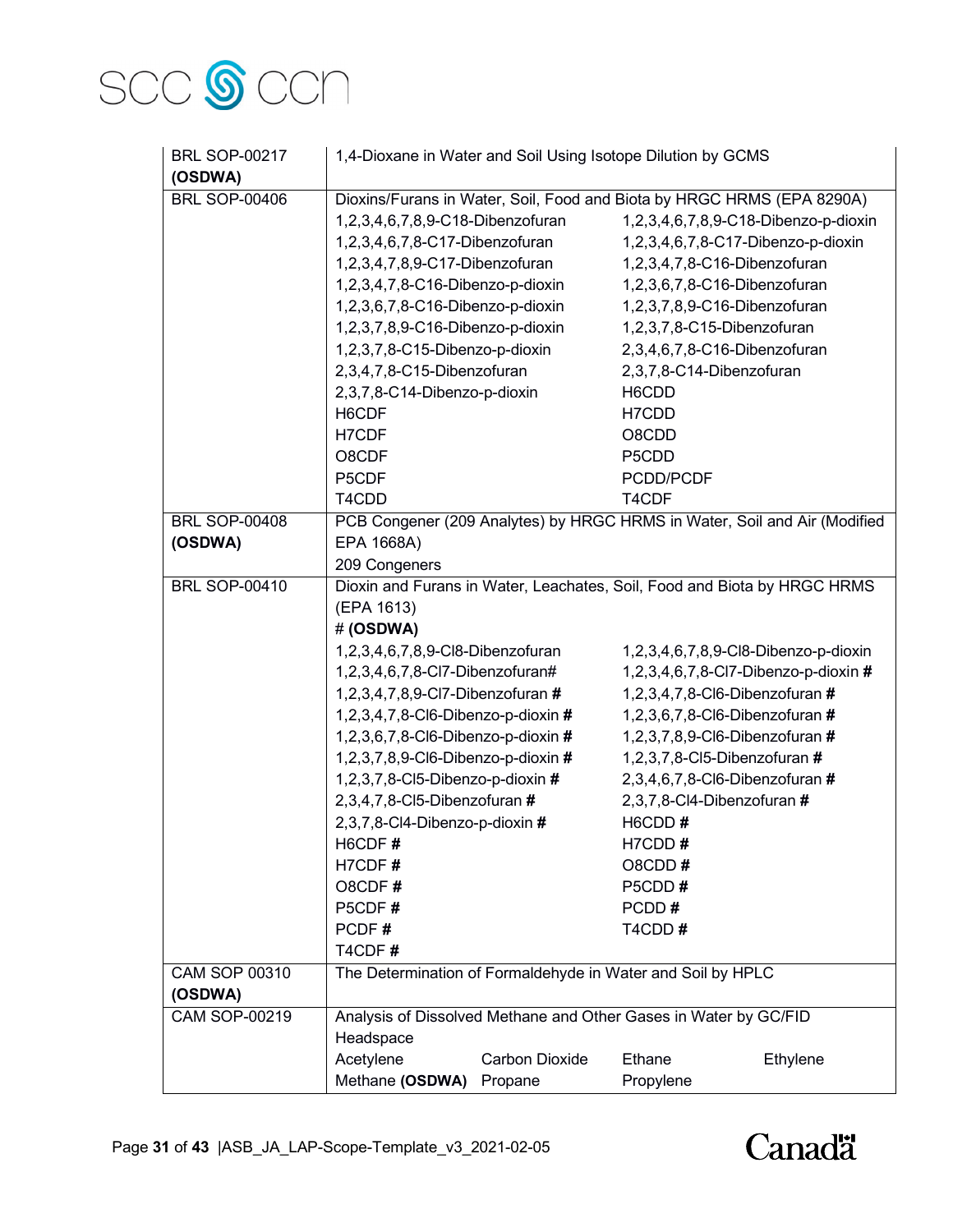

| <b>CAM SOP-00226</b> | Volatile Organic Compounds by Purge and Trap GC/MS in Water and Soil<br>#(OSDWA) |                                                                 |  |
|----------------------|----------------------------------------------------------------------------------|-----------------------------------------------------------------|--|
|                      | 1- Butanol#                                                                      | 1,1,1,2-Tetrachloroethane#                                      |  |
|                      | 1,1,1-Trichloroethane#                                                           | 1,1,2,2-Tetrachloroethane#                                      |  |
|                      | 1,1,2-Trichloroethane#                                                           | 1,1,2-Trichlorotrifluoroethane#                                 |  |
|                      | 1,1-Dichloroethane#                                                              | 1,1-dichloroethylene#                                           |  |
|                      | $1,2,3$ – Trichlorobenzene#                                                      | 1,2,3 - Trichloropropane#                                       |  |
|                      | $1,2,3$ - Trimethylbenzene#                                                      | 1,2,4 - Trichlorobenzene#                                       |  |
|                      | 1,2,4 - Trimethylbenzene#                                                        | 1,2-dichlorobenzene#                                            |  |
|                      | 1,2-dichloroethane#                                                              | 1,2-Dichloropropane#                                            |  |
|                      | 1,3,5 - Trichlorobenzene#                                                        | 1,3,5 - Trimethylbenzene#                                       |  |
|                      | 1,3-Dichlorobenzene#                                                             |                                                                 |  |
|                      |                                                                                  | 1,4-dichlorobenzene#<br>2-Butanol#                              |  |
|                      | 1-Propanol#                                                                      |                                                                 |  |
|                      | 2-Chloroethyl vinyl ether#                                                       | 2-Hexanone#                                                     |  |
|                      | Acetaldehyde#                                                                    | Acetone (2-Propanone) #                                         |  |
|                      | Acrolein#                                                                        | Acrylonitrile#                                                  |  |
|                      | Benzene#                                                                         | Bromodichloromethane#                                           |  |
|                      | Bromoform#                                                                       | Bromomethane#                                                   |  |
|                      | Butyl acetate#                                                                   | Butyl acrylate#                                                 |  |
|                      | Carbon disulfide#                                                                | Carbon Tetrachloride#                                           |  |
|                      | Chlorobenzene#                                                                   | Chlorodibromomethane#                                           |  |
|                      | Chloroethane#                                                                    | Chloroform#                                                     |  |
|                      | Chloromethane#                                                                   | cis-1,2-Dichloroethylene#                                       |  |
|                      | cis-1,3-Dichloropropene#                                                         | Cyclohexane#                                                    |  |
|                      | Dichlorodifluoromethane#                                                         | Dichloromethane#                                                |  |
|                      | Dicyclopentadiene                                                                | Diethyl ether#                                                  |  |
|                      | Diisopropyl ether#                                                               | Ethanol#                                                        |  |
|                      | Ethyl acetate#                                                                   | Ethyl acrylate#                                                 |  |
|                      | Ethylbenzene#                                                                    | Ethylene dibromide#                                             |  |
|                      | Hexane#                                                                          | Isobutanol#                                                     |  |
|                      | Isopropanol#                                                                     | Isopropyl acetate#                                              |  |
|                      | m/p-xylene#                                                                      | Methyl acetate#                                                 |  |
|                      | Methyl acrylate#                                                                 | Methyl Ethyl Ketone#                                            |  |
|                      | Methyl isobutyl Ketone#                                                          | <b>Methyl Methacrylate#</b>                                     |  |
|                      | Methyl t-butyl ether#                                                            | Naphthalene#                                                    |  |
|                      | o-xylene#                                                                        | Propyl acetate#                                                 |  |
|                      | Styrene#                                                                         | Tert-Butanol#                                                   |  |
|                      | Tetrachloroethylene#                                                             | Tetrahydrofuran#                                                |  |
|                      | Toluene#                                                                         | trans-1,2-Dichloroethylene#                                     |  |
|                      | trans-1,3-Dichloropropene#                                                       | Trichloroethylene#                                              |  |
|                      | Trichlorofluoromethane#                                                          | Vinyl acetate#                                                  |  |
|                      | Vinyl Chloride#                                                                  |                                                                 |  |
| <b>CAM SOP-00228</b> |                                                                                  | Volatile Organic Compounds by Headspace GC/MS in Water and Soil |  |
|                      | (Headspace Analysis) (# OSDWA)                                                   |                                                                 |  |

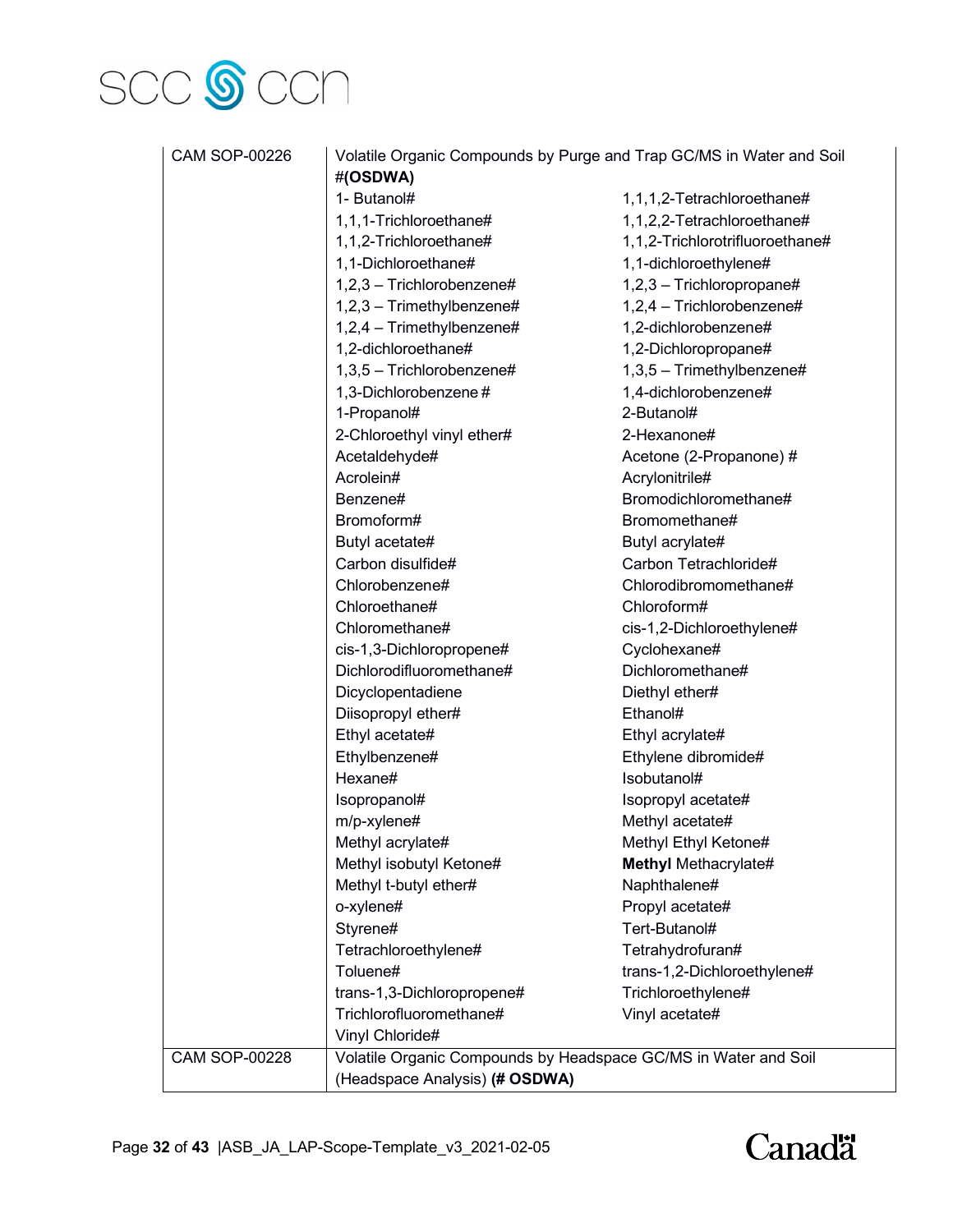

|               | 1- Butanol                                                               | 1,1,1,2-Tetrachloroethane#     |
|---------------|--------------------------------------------------------------------------|--------------------------------|
|               | 1,1,1-Trichloroethane#                                                   | 1,1,2,2-Tetrachloroethane#     |
|               | 1,1,2-Trichloroethane#                                                   | 1,1,2-Trichlorotrifluoroethane |
|               | 1,1-Dichloroethane#                                                      | 1,1-dichloroethylene#          |
|               | 1,2,3 - Trichlorobenzene                                                 | 1,2,3 - Trichloropropane       |
|               | 1,2,3 - Trimethylbenzene                                                 | 1,2,4 - Trichlorobenzene       |
|               | 1,2,4 - Trimethylbenzene                                                 | 1,2-dichlorobenzene#           |
|               | 1,2-dichloroethane#                                                      | 1,2-Dichloropropane#           |
|               | 1,3,5 - Trichlorobenzene                                                 | 1,3,5 - Trimethylbenzene       |
|               | 1,3-Dichlorobenzene#                                                     | 1,4-dichlorobenzene#           |
|               | 1-Propanol                                                               | 2-Butanol                      |
|               | 2-Chloroethyl vinyl ether                                                | 2-Hexanone                     |
|               | Acetaldehyde                                                             | Acetone (2-Propanone) #        |
|               | Acrolein                                                                 | Acrylonitrile                  |
|               | Benzene#                                                                 | Bromodichloromethane#          |
|               | Bromoform#                                                               | Bromomethane#                  |
|               | Butyl acetate                                                            | Butyl acrylate                 |
|               | Carbon disulfide                                                         | Carbon Tetrachloride#          |
|               | Chlorobenzene#                                                           | Chlorodibromomethane#          |
|               | Chloroethane#                                                            | Chloroform#                    |
|               | Chloromethane#                                                           | cis-1,2-Dichloroethylene#      |
|               | cis-1,3-Dichloropropene#                                                 | Cyclohexane                    |
|               | Dichlorodifluoromethane#                                                 | Dichloromethane#               |
|               | Dicyclopentadiene                                                        | Diethyl ether                  |
|               | Diisopropyl ether                                                        | Ethanol                        |
|               | Ethyl acetate                                                            | Ethyl acrylate                 |
|               | Ethylbenzene#                                                            | Ethylene dibromide#            |
|               | Hexane#                                                                  | Isobutanol                     |
|               | Isopropanol                                                              | Isopropyl acetate              |
|               | Isopropylbenzene                                                         | m/p-xylene#                    |
|               | Methyl acetate                                                           | Methyl acrylate                |
|               | Methyl Ethyl Ketone#                                                     | Methyl isobutyl Ketone#        |
|               | Methyl methacrylate                                                      | Methyl t-butyl ether#          |
|               | Naphthalene                                                              | o-xylene#                      |
|               | Propyl acetate                                                           | Styrene#                       |
|               | <b>Tert-Butanol</b>                                                      | Tetrachloroethylene#           |
|               | Tetrahydrofuran                                                          | Toluene#                       |
|               | trans-1,2-Dichloroethylene#                                              | trans-1,3-Dichloropropene#     |
|               | Trichloroethylene#                                                       | Trichlorofluoromethane#        |
|               | Vinyl acetate                                                            | Vinyl Chloride#                |
| CAM SOP-00230 | Volatile Organic Compounds (VOCs) and F1 Hydrocarbons in Solid and Water |                                |
|               | Samples Using Headspace GC/MS/FID                                        |                                |
|               | 1,1,1,2-Tetrachloroethane                                                | 1,1,1-Trichloroethane          |
|               | 1,1,2,2-Tetrachloroethane                                                | 1,1,2-Trichloroethane          |
|               |                                                                          |                                |

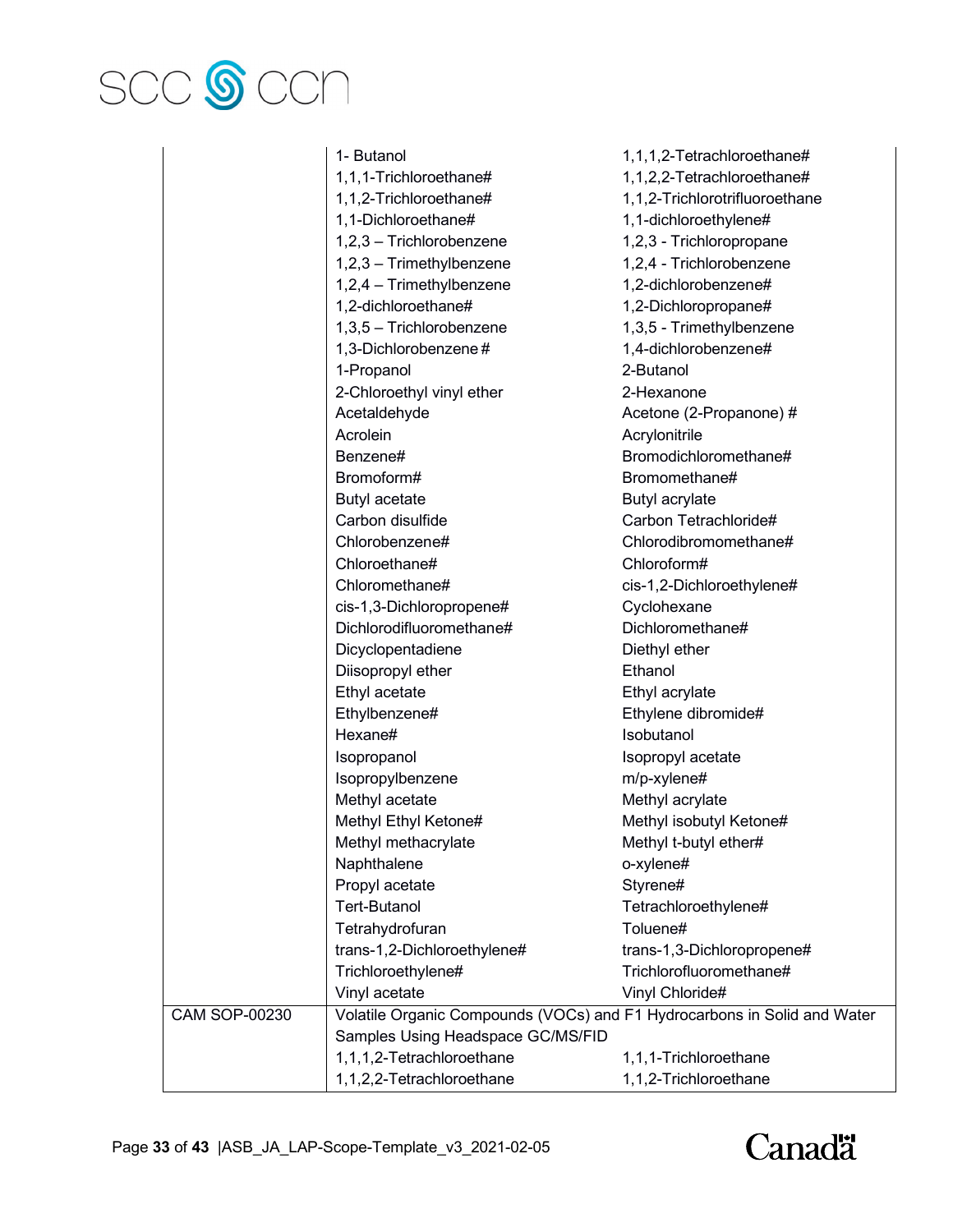

|                      | 1,1-Dichloroethane                                                                                            | 1,1-Dichloroethylene                |  |
|----------------------|---------------------------------------------------------------------------------------------------------------|-------------------------------------|--|
|                      | 1,2-Dichlorobenzene                                                                                           | 1,2-Dichloroethane                  |  |
|                      | 1,2-Dichloropropane                                                                                           | 1,3-Dichlorobenzene                 |  |
|                      | 1,4-Dichlorobenzene                                                                                           | Acetone                             |  |
|                      | Benzene                                                                                                       | Bromodichloromethane                |  |
|                      | <b>Bromoform</b>                                                                                              | <b>Bromomethane</b>                 |  |
|                      | Carbon Tetrachloride                                                                                          | Chlorobenzene                       |  |
|                      | Chloroethane                                                                                                  | Chloroform                          |  |
|                      | Chloromethane                                                                                                 | cis-1,2-Dichloroethylene            |  |
|                      | cis-1,3-Dichloropropene                                                                                       | Dibromochloromethane                |  |
|                      | Dichlorodifluoromethane                                                                                       | Ethylbenzene                        |  |
|                      |                                                                                                               |                                     |  |
|                      | Ethylene dibromide<br>Hexane                                                                                  | F1(C6-C10)                          |  |
|                      |                                                                                                               | Methyl ethyl ketone                 |  |
|                      | Methyl isobutyl ketone                                                                                        | Methyl t-butyl ether                |  |
|                      | Methylene chloride                                                                                            | m-Xylene                            |  |
|                      | o-Xylene                                                                                                      | p-Xylene                            |  |
|                      | Styrene                                                                                                       | Tetrachloroethylene                 |  |
|                      | Toluene                                                                                                       | trans-1,2-Dichloroethylene          |  |
|                      | trans-1,3-Dichloropropene                                                                                     | Trichloroethylene                   |  |
|                      | Trichlorofluoromethane                                                                                        | Vinyl chloride                      |  |
|                      | Ethanol                                                                                                       | Isopropanol                         |  |
|                      | tert-Butanol                                                                                                  | 1-Propanol                          |  |
|                      | 2-Butanol                                                                                                     | Isobutanol                          |  |
|                      | 1-Butanol                                                                                                     | Acetaldehyde                        |  |
| <b>CAM SOP-00301</b> | Determination of Semivolatile Organics Acid/Base Neutral Extractables) in Solid                               |                                     |  |
|                      | and Aqueous Samples Using GC/MS operating under both the Full Scan and<br>Selected Ion Monitoring (SIM) Modes |                                     |  |
|                      |                                                                                                               |                                     |  |
|                      | #(OSDWA)                                                                                                      |                                     |  |
|                      | 1,2,4-Trichlorobenzene #                                                                                      | 1,2-Dichlorobenzene                 |  |
|                      | 1,2-Diphenylhydrazine                                                                                         | 1,3-Dichlorobenzene #               |  |
|                      | 1,4-Dichlorobenzene                                                                                           | 1-Methylnaphthalene #               |  |
|                      | 2,3,4,5-Tetrachlorophenol #                                                                                   | 2,3,4,6-tetrachlorophenol #         |  |
|                      | 2,3,4-Trichlorophenol #                                                                                       | 2,3,5,6-Tetrachlorophenol #         |  |
|                      | 2,3,5-Trichlorophenol #                                                                                       | 2,3,6-Trichlorophenol #             |  |
|                      | 2,3-Dichlorophenol #                                                                                          | $2,4,5$ -TP#                        |  |
|                      | 2,4,5-Trichlorophenol #                                                                                       | 2,4,5-trichlorophenoxyacetic acid # |  |
|                      | 2,4,6-trichlorophenol #                                                                                       | 2,4-dichlorophenol #                |  |
|                      | 2,4-dichlorophenoxyacetic acid #                                                                              | 2,4-Dimethyl Phenol #               |  |
|                      | 2,4-Dinitrophenol #                                                                                           | 2,4-Dinitrotoluene #                |  |
|                      | 2,5-Dichlorophenol #                                                                                          | 2,6-Dichlorophenol #                |  |
|                      | 2,6-Dinitrotoluene #                                                                                          | 2-Chloronaphthalene #               |  |
|                      | 2-Chlorophenol                                                                                                | 2-Methylnaphthalene #               |  |
|                      |                                                                                                               |                                     |  |
|                      | 2-Nitrophenol #                                                                                               | 3,3'-Dichlorobenzidine #            |  |
|                      | 3,4,5-Trichlorophenol #                                                                                       | 3,4-Dichlorophenol #                |  |

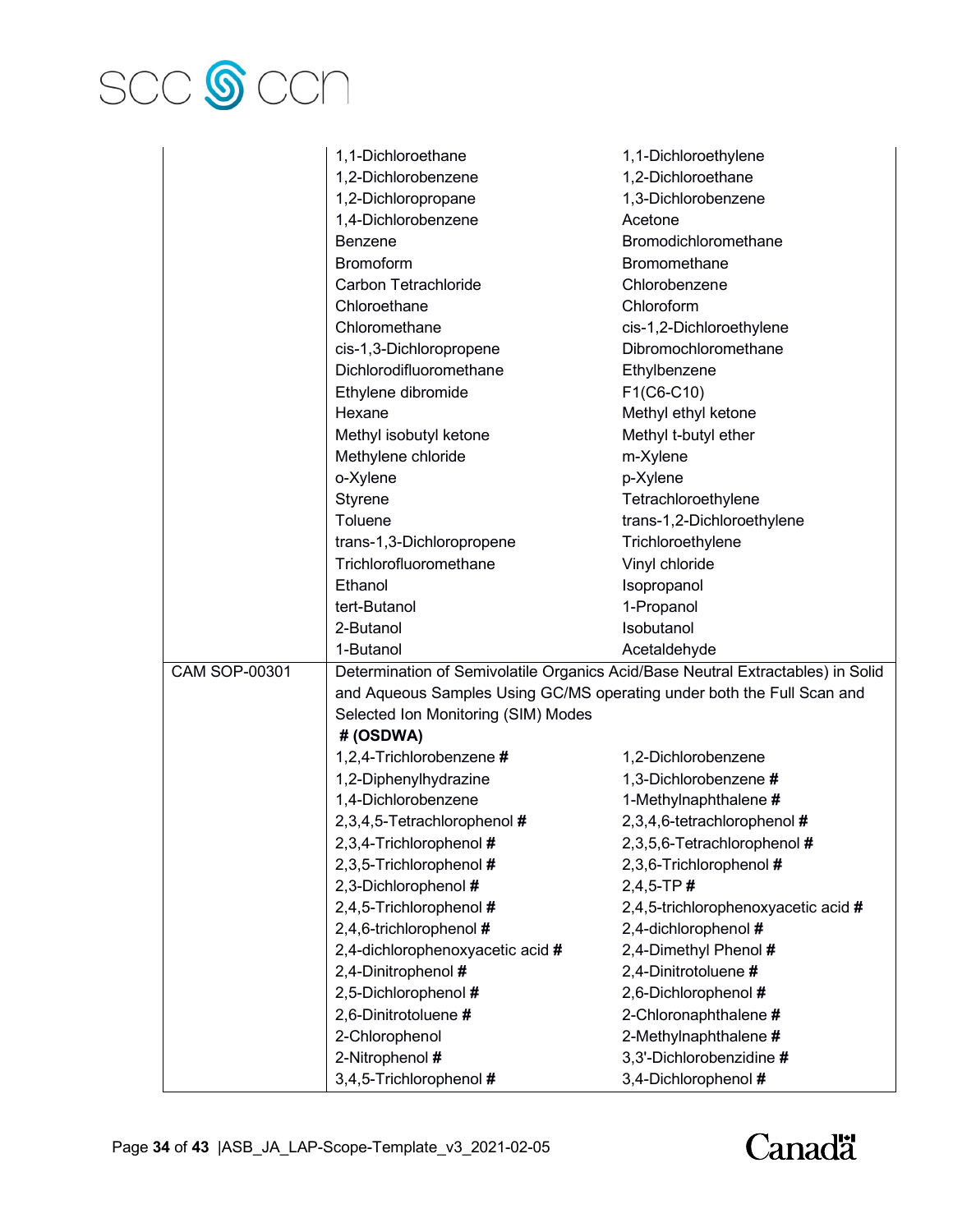

3,5-Dichlorophenol **#** 3-Chlorophenol 4,6-Dinitro-o-Cresol **#** 4-Bromophenyl Phenyl Ether **#** 4-Chloroaniline **#** 4-Chlorophenol 4-Chlorophenyl Phenyl Ether **#** 4-Nitrophenol **#** Acenaphthene **#** Acenaphthylene **#** Alachlor **#** Aldicarb **#** Ametryn **#** Anthracene **#** Atrazine **#** Bendiocarb **#** Benzo (a) anthracene **# Benzo** (a) pyrene **#** Benzo (b/j) fluoranthene **#** Benzo (e) pyrene **#** Benzo (g,h,i) perylene **#** Benzo (k) fluoranthene **#** Biphenyl **#** Bis (2-Chloro Ethoxy)Methane **#** Bis (2-Chloro Ethyl) Ether **#** Bis(2-chloro-1methylethyl) ether/ Bis (2-Chloro Isopropyl) Ether/ 2,2'-oxybis[1 chloro-propane] **#** Bis (2-ethylhexyl) Phthalate # Bromoxynil # Butyl Benzyl Phthalate **#** Carbaryl **#** Carbofuran **#** Chlordane (a,g) Chlorpyrifos (ethyl) **#** Chrysene **#** Cyanazine **#** Des-ethylatrazine **#** Diazinon **#** Dibenzo (a,h) anthracene **#** Dicamba **#** Diclofop-methyl (as free acid) **#** Diethyl Phthalate **#** Dimethoate **#** Dimethyl Phthalate **#** Di-n-Butylphthalate **#** Di-n-Octylphthalate **#** Dinoseb **#** Fluoranthene **#** Fluorene **#** Hexachlorobenzene **#** Hexachlorobutadiene **#** Hexachlorocyclopentadiene Hexachloroethane **#** Indeno (1,2,3 - cd) pyrene **#** Isophorone **#** m,p-cresol **#** Malathion **#** MCPA **(OSDWA)** Methoxychlor **#** Methyl Parathion **#** Metolachlor **#** Metribuzin #  $\qquad \qquad$  Naphthalene # Nitrobenzene **#** N-Nitroso-di-n-Propyl Amine **#** N-Nitroso-Diphenylamine/Diphenylamine **#** o-Cresol **#** Oxychlordane p,p'-DDD p,p'-DDE Parathion (ethyl) # p-chloro-m-cresol # Pentachlorobenzene Pentachlorophenol **#** Phenanthrene **#** Phenol **#** Phorate **#** Picloram **#** Prometon **#** Prometryne **#** Propazine # Pyrene # Quinolone Simazine **#**

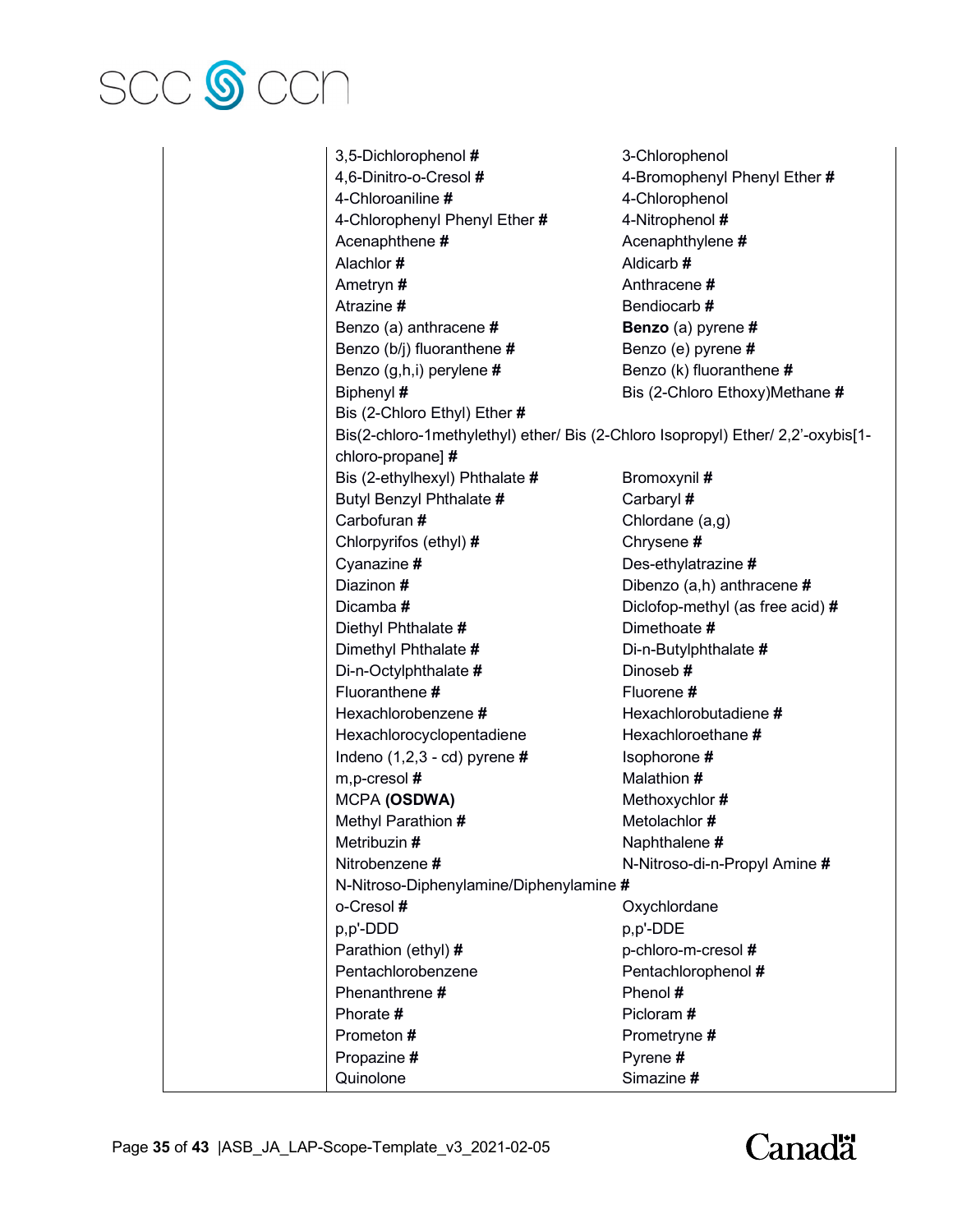

|                      | Simetryn #                                                            | Terbufos #                                                                   |  |
|----------------------|-----------------------------------------------------------------------|------------------------------------------------------------------------------|--|
|                      | Terbutryn #                                                           | Triallate #                                                                  |  |
|                      | Trifluralin #                                                         |                                                                              |  |
| <b>CAM SOP-00305</b> | Analysis of Glyphosate in Water and Soil by HPLC                      |                                                                              |  |
| (OSDWA)              |                                                                       |                                                                              |  |
| <b>CAM SOP-00306</b> | Analysis of Diuron, Guthion, and Temephos in Water by HPLC            |                                                                              |  |
| (OSDWA)              | Diuron                                                                |                                                                              |  |
|                      | Guthion (azinphos-methyl)                                             |                                                                              |  |
|                      | Temephos                                                              |                                                                              |  |
| CAM SOP-00307,       |                                                                       | Organochlorine Pesticides and PCBs in Solids, Water and Biological Materials |  |
| CAM SOP-00317,       |                                                                       | by GC-ECD, Polychlorinated Biphenyls (PCBs) as Aroclors in Solid, Water, and |  |
| <b>CAM SOP-00309</b> |                                                                       | Biological Samples by GC-ECD, and Neutral Chlorinated Hydrocarbons in Solid  |  |
|                      | and Water by GC/ECD                                                   |                                                                              |  |
|                      | #(OSDWA)                                                              |                                                                              |  |
|                      | 1,2,3,4-tetrachlorobenzene #                                          | 1,2,3,5-Tetrachlorobenzene#                                                  |  |
|                      | 1,2,3-Trichlorobenzene #                                              | 1,2,4,5-Tetrachlorobenzene #                                                 |  |
|                      | 1,2,4-Trichlorobenzene #                                              | 1,3,5-Trichlorobenzene #                                                     |  |
|                      | 2,4,5-Trichlorotoluene #                                              | $A - BHC#$                                                                   |  |
|                      | $a$ – Chlordane $#$                                                   | Aldrin #                                                                     |  |
|                      | Aroclor 1262#                                                         | Aroclor-1016#                                                                |  |
|                      | Aroclor-1221#                                                         | Aroclor-1232 #                                                               |  |
|                      | Aroclor-1242#                                                         | Aroclor-1248 #                                                               |  |
|                      | Aroclor-1254 #                                                        | Aroclor-1260#                                                                |  |
|                      | Aroclor-1268 #                                                        | b-BHC#                                                                       |  |
|                      | $d-BHC#$                                                              | Dieldrin#                                                                    |  |
|                      | Endosulfan I#                                                         | Endosulfan II #                                                              |  |
|                      | Endosulfan Sulfate #                                                  | Endrin #                                                                     |  |
|                      | Endrin Aldehyde #                                                     | Endrin Ketone #                                                              |  |
|                      | $g$ – Chlordane #                                                     | Heptachlor #                                                                 |  |
|                      | Heptachlor Epoxide #                                                  | Hexachlorobenzene #                                                          |  |
|                      | Hexachlorobutadiene #                                                 | Hexachlorocyclopentadiene #                                                  |  |
|                      | Hexachloroethane #                                                    | Lindane (gamma-BHC) #                                                        |  |
|                      | Methoxychlor #                                                        | Mirex <b>#</b>                                                               |  |
|                      | $O, p'$ -DDD#                                                         | $O, p'$ -DDE#                                                                |  |
|                      | $O, p'$ -DDT#                                                         | Octachlorostyrene #                                                          |  |
|                      | Oxychlordane #                                                        | $p, p' - DDT #$                                                              |  |
|                      | p,p' Methoxychlor #                                                   | $p, p'$ -DDD #                                                               |  |
|                      | $p, p'$ -DDE#                                                         | Pentachlorobenzene#                                                          |  |
|                      | Total PCBs#                                                           | Toxaphene                                                                    |  |
| CAM SOP-00313        | Analysis of Nonylphenols and Nonylphenol Ethoxylates in Water by HPLC |                                                                              |  |
|                      | <b>Total Nonylphenol</b>                                              |                                                                              |  |
|                      | <b>Total Nonylphenol Ethoxylates</b>                                  |                                                                              |  |
| CAM SOP-00315        | Determination of CCME C6-C10 Hydrocarbons (F1) and BTEX in Soil and   |                                                                              |  |
| (OSDWA)              | Water by Headspace GC/MS/FID                                          |                                                                              |  |

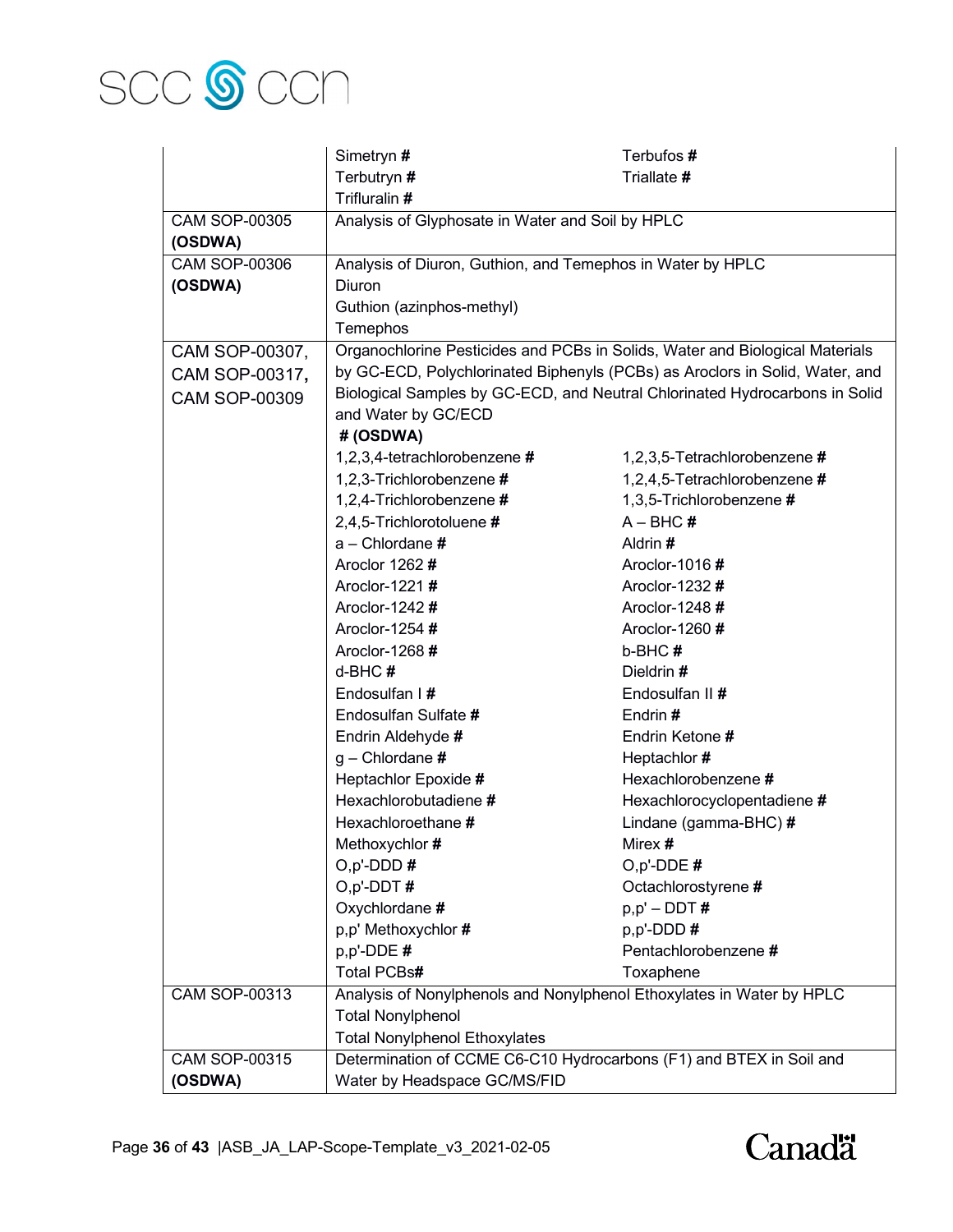

|                      | Benzene                                                                  |                                                                              |
|----------------------|--------------------------------------------------------------------------|------------------------------------------------------------------------------|
|                      | Ethylbenzene                                                             |                                                                              |
|                      | F1: C6-C10                                                               |                                                                              |
|                      | m/p-xylene                                                               |                                                                              |
|                      | o-xylene                                                                 |                                                                              |
|                      | Toluene                                                                  |                                                                              |
| CAM SOP-00316        | Determination of CCME Extractable Petroleum Hydrocarbons (F2-4) in Water |                                                                              |
| (OSDWA)              | and Soil by GC/FID                                                       |                                                                              |
|                      | F2: C10-C16                                                              |                                                                              |
|                      | F3: C16-C34                                                              |                                                                              |
|                      | F4: C34-C50                                                              |                                                                              |
| <b>CAM SOP-00318</b> | Determination of Polynuclear Aromatic Hydrocarbons (PAHs) in Solid and   |                                                                              |
|                      | Water Samples Using Selected Ion Monitoring (SIM) GCMS                   |                                                                              |
|                      | 1-methylnaphthalene                                                      | 2-methylnaphthalene                                                          |
|                      | Acenaphthene                                                             | Acenaphthylene                                                               |
|                      | Anthracene                                                               | Benzo (a) anthracene                                                         |
|                      | Benzo (a) pyrene                                                         | Benzo (b,j) fluoranthene                                                     |
|                      | Benzo (e) pyrene                                                         | Benzo (g,h,i) perylene                                                       |
|                      | Benzo (k) fluoranthene                                                   | Biphenyl                                                                     |
|                      | Chrysene                                                                 | Dibenzo (a,h) anthracene                                                     |
|                      | Fluoranthene                                                             | Fluorene                                                                     |
|                      | Indeno (1,2,3-cd) pyrene                                                 | Naphthalene                                                                  |
|                      | Perylene                                                                 | Phenanthrene                                                                 |
|                      | Pyrene                                                                   |                                                                              |
| <b>CAM SOP-00320</b> |                                                                          | The Determination of Nitroaromatics and Nitramines in Water and Soil Samples |
| (OSDWA)              | by HPLC                                                                  |                                                                              |
|                      | 1,3,5-Trinitrobenzene                                                    | 1,3-Dinitrobenzene                                                           |
|                      | 2,4,6-Trinitrotoluene                                                    | 2,4-Dinitrotoluene                                                           |
|                      | 2,6-Dinitrotoluene                                                       | 2-Amino-4,6-dinitrotoluene                                                   |
|                      | 2-Nitrotoluene                                                           | 3,5-Dinitroaniline                                                           |
|                      | 3-Nitrotoluene                                                           | 4-Amino-2,6-dinitrotoluene                                                   |
|                      | 4-Nitrotoluene                                                           | Hexahydro-1,3,5-trinitro-1,3,5-triazine                                      |
|                      | Methyl-2,4,6-trinitrophenylnitramine                                     | Nitrobenzene                                                                 |
|                      | Nitroglycerin                                                            |                                                                              |
|                      | Octahydro-1,3,5,7-tetranitro-1,3,5,7-tetrazocine                         |                                                                              |
|                      | Pentaerythritol tetranitrite (PETN)                                      |                                                                              |
| <b>CAM SOP-00322</b> |                                                                          | The Determination of Propylene Glycol, Ethylene Glycol and Diethylene Glycol |
| (OSDWA)              | in Liquids, Oils and solids by GC/FID                                    |                                                                              |
|                      | Diethylene glycol                                                        |                                                                              |
|                      | Ethylene glycol                                                          |                                                                              |
|                      | Propylene glycol                                                         |                                                                              |
| <b>CAM SOP-00327</b> |                                                                          | Analysis of Diquat and Paraquat in Water by HPLC-UV Detector Using Aqueous   |
| (OSDWA)              | Ionic Mobile Phase                                                       |                                                                              |
|                      | Diquat                                                                   |                                                                              |
|                      |                                                                          |                                                                              |

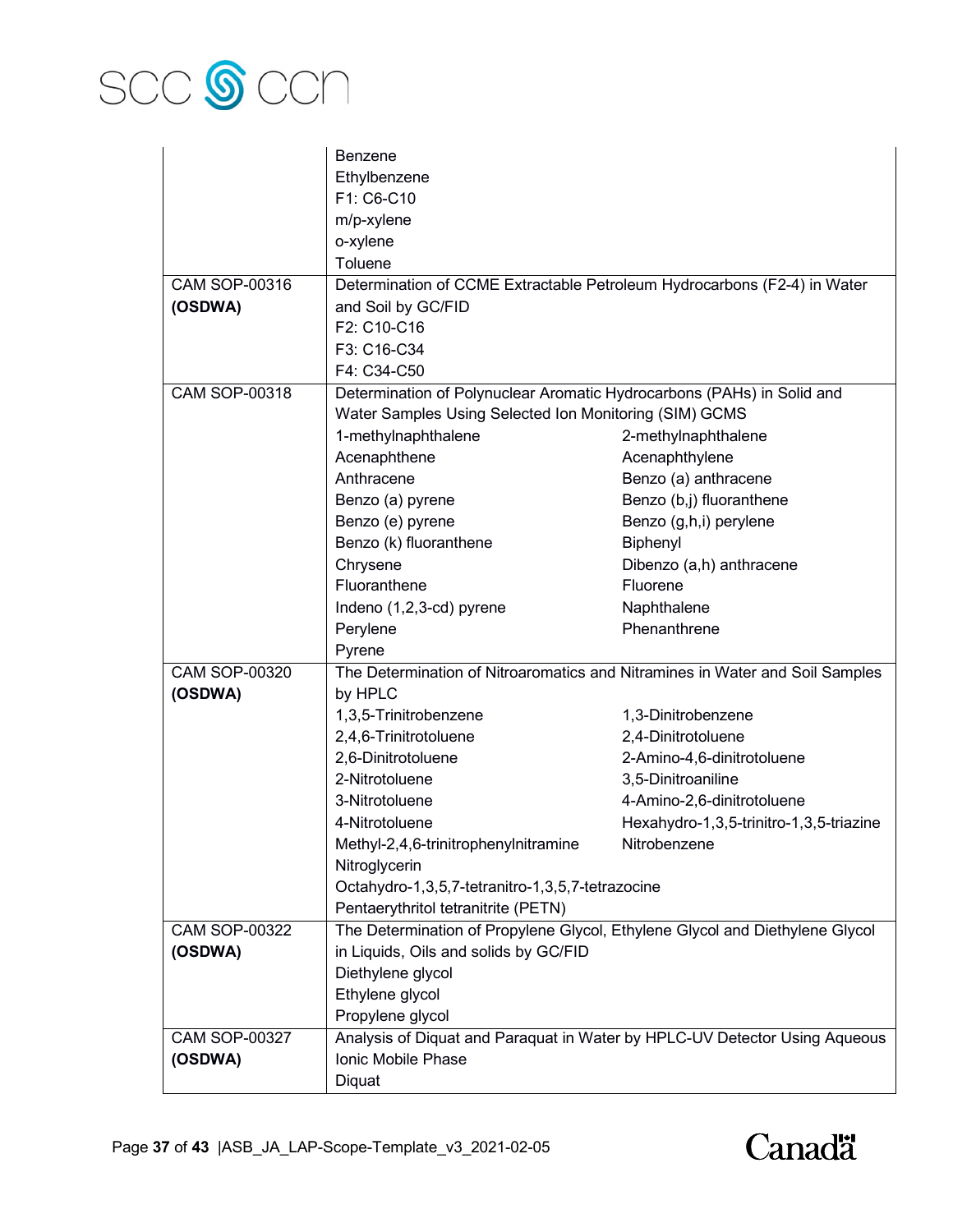

|                      | Paraquat                                                                  |                                                                         |  |
|----------------------|---------------------------------------------------------------------------|-------------------------------------------------------------------------|--|
| CAM SOP-00330        | Determination of Phenoxy Acid Herbicides and related compounds in Aqueous |                                                                         |  |
|                      | and Solid Samples Using Selected Ion Monitoring (SIM) GC/MS               |                                                                         |  |
|                      | $2,4,5 - T$                                                               | $2,4,5$ -TP                                                             |  |
|                      | $2,4-D$                                                                   | $2,4-DB$                                                                |  |
|                      | 2,4-DP (dichlorprop)                                                      | 3,5-dichlorobenzoic acid                                                |  |
|                      | Acifluorfen                                                               | Bentazon                                                                |  |
|                      | Chloramben                                                                | <b>DCPA Diacid</b>                                                      |  |
|                      | Dicamba                                                                   | Dinoseb (DNBP)                                                          |  |
|                      | <b>MCPA</b>                                                               | <b>MCPP</b>                                                             |  |
|                      | Pentachlorophenol                                                         | Picloram                                                                |  |
| <b>CAM SOP-00332</b> | Determination of Chlorinated Phenols in Soil and Water Using Selected Ion |                                                                         |  |
|                      | Monitoring (SIM) GC/MS<br>2,3,4,5-Tetrachlorophenol                       |                                                                         |  |
|                      | 2,3,4-Trichlorophenol                                                     | 2,3,4,6-Tetrachlorophenol<br>2,3,5,6-Tetrachlorophenol                  |  |
|                      | 2,3,5-Trichlorophenol                                                     | 2,3,6-Trichlorophenol                                                   |  |
|                      | 2,3-Dichlorophenol                                                        | 2,4,5-Trichlorophenol                                                   |  |
|                      | 2,4,6-Trichlorophenol                                                     | 2,4-Dichlorophenol                                                      |  |
|                      | 2,4-Dimethylphenol                                                        | 2,4-Dinitrophenol                                                       |  |
|                      | 2,5-Dichlorophenol                                                        | 2,6-Dichlorophenol                                                      |  |
|                      | 2-Chlorophenol                                                            | 2-Nitrophenol                                                           |  |
|                      | 3,4,5-Trichlorophenol                                                     | 3,4-Dichlorophenol                                                      |  |
|                      | 3,5-Dichlorophenol                                                        | 4,6-Dinitro-2-methylphenol                                              |  |
|                      | 4-Chloro-3-Methylphenol                                                   | 4-Chlorophenol                                                          |  |
|                      | 4-Nitrophenol                                                             | m/p-Cresol                                                              |  |
|                      | o-Cresol                                                                  | Pentachlorophenol                                                       |  |
|                      | Phenol                                                                    |                                                                         |  |
| <b>CAM SOP-00435</b> | Anions in Soil and Water by Ion Chromatography                            |                                                                         |  |
|                      | Chloride<br><b>Bromide</b>                                                | Fluoride<br>Nitrate                                                     |  |
|                      | PO <sub>4</sub><br>Nitrite $(NO2)$                                        | Sulfate                                                                 |  |
| <b>CAM SOP-00883</b> | Determination of Morpholine in Water Using LC/MS/MS                       |                                                                         |  |
| <b>CAM SOP-00894</b> |                                                                           | Determination of Perfluorinated Compounds in Water and Soil By LC-MS-MS |  |
|                      | #(OSDWA)                                                                  |                                                                         |  |
|                      | Perfluorobutanoic acid (PFBA) #                                           |                                                                         |  |
|                      | Perfluoropentanoic acid (PFPeA) #                                         |                                                                         |  |
|                      | Perfluorohexanoic acid (PFHxA) #                                          |                                                                         |  |
|                      | Perfluoroheptanoic acid (PFHpA) #                                         |                                                                         |  |
|                      | Perfluorooctanoic acid (PFOA) #                                           |                                                                         |  |
|                      | Perfluorononanoic acid (PFNA) #                                           |                                                                         |  |
|                      | Perfluorodecanoic acid (PFDA) #                                           |                                                                         |  |
|                      | Perfluoroundecanoic acid (PFUnA) #                                        |                                                                         |  |
|                      | Perfluorododecanoic acid (PFDoA) #                                        |                                                                         |  |
|                      | Perfluorotridecanoic acid (PFTrDA) #                                      |                                                                         |  |
|                      | Perfluorotetradecanoic acid (PFTeDA) #                                    |                                                                         |  |

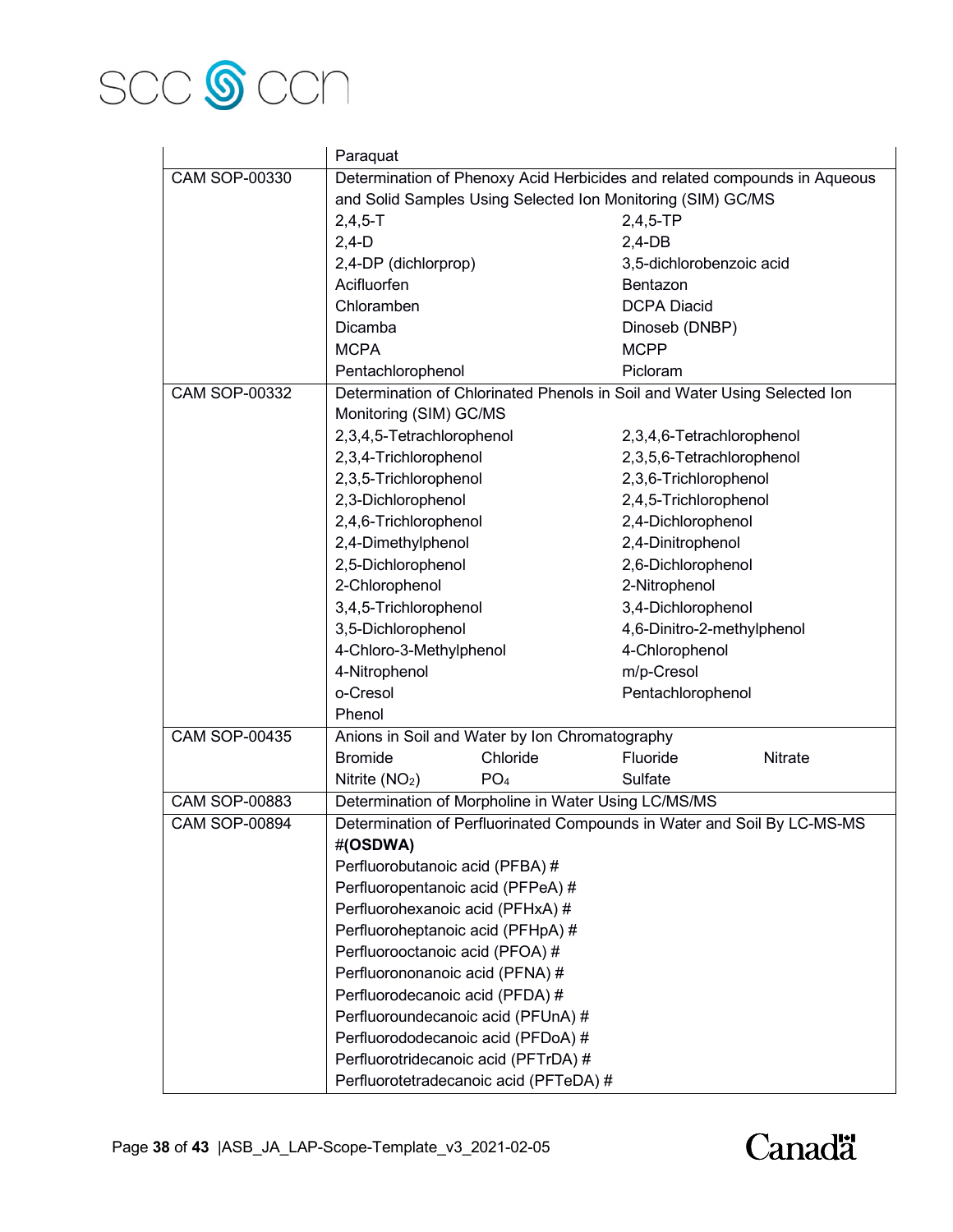

|                      | Perfluorobutanesulfonic acid (PFBS) #                              |
|----------------------|--------------------------------------------------------------------|
|                      | Perfluoropentanesulfonic acid (PFPeS)                              |
|                      | Perfluorohexanesulfonic acid (PFHxS) #                             |
|                      | Perfluoroheptanesulfonic acid (PFHpS) #                            |
|                      | Perfluorooctanesulfonic acid (PFOS) #                              |
|                      | Perfluorononanesulfonic acid (PFNS)                                |
|                      | Perfluorodecanesulfonic acid (PFDS) #                              |
|                      | Perfluorooctanesulfonamide (PFOSA) #                               |
|                      | N-methylperfluorooctanesulfonamide (MeFOSA) #                      |
|                      | N-ethylperfluorooctanesulfonamide (EtFOSA) #                       |
|                      | N-methylperfluorooctanesulfonamidoethanol (MeFOSE) #               |
|                      | N-ethylperfluorooctanesulfonamidoethanol (EtFOSE) #                |
|                      | N-methylperfluorooctanesulfonamidoacetic acid (MeFOSAA) #          |
|                      | N-ethylperfluorooctanesulfonamidoacetic acid (EtFOSAA) #           |
|                      | 4:2 Fluorotelomersulfonic acid (4:2FTS)                            |
|                      | 6:2 Fluorotelomersulfonic acid (6:2FTS) #                          |
|                      | 8:2 Fluorotelomersulfonic acid (8:2FTS) #                          |
|                      | Hexafluoropropylene oxide dimer acid (HFPO-DA)                     |
|                      | 4,8-dioxa-3H-perfluorononanoic acid (ADONA)                        |
|                      | 9-chlorohexadecafluoro-3-oxanone-1-sulfonic acid (9CI-PF3ONS)      |
|                      | 11-chloroeicosafluoro-3-oxaundecane-1-sulfonic acid (11Cl-PF3OUdS) |
| <b>CAM SOP-00954</b> | Determination of Haloacetic Acids and Dalapon in Water by GC-ECD   |
| (OSDWA)              | Monochloroacetic acid (MCAA)                                       |
|                      | Monobromoacetic Acid (MBAA)                                        |
|                      | Dichloroacetic Acid (DCAA)                                         |
|                      | Dalapon                                                            |
|                      | Trichloroacetic Acid (TCAA)                                        |
|                      | Bromochloroacetic Acid (BCAA)                                      |
|                      | Dibromoacetic Acid (DBAA)                                          |

# **Occupational Health and Safety:**

#### **Air Monitoring (Compressed Breathing Air Systems - Z180.1-00, Z180.1-13, Z275.1-16, Z275.2-15); Medical Gases - CAN/CSA Z10083-08, CAN/CSA Z7396.1-06, Z7396.1-09, Z7396.1-12, Z7396.1-17)**

| <b>CAM SOP-00200</b> | Analysis of Oxygen, Nitrogen, Carbon Dioxide, Carbon Monoxide and Methane  |
|----------------------|----------------------------------------------------------------------------|
|                      | in Compressed Breathing and Medical Gases                                  |
| <b>CAM SOP-00201</b> | Analysis of Halogenated Hydrocarbon Compounds in Compressed Breathing      |
|                      | Gases                                                                      |
| <b>CAM SOP-00202</b> | Total Non-methane Hydrocarbons in Compressed Breathing and Medical Gases   |
| <b>CAM SOP-00203</b> | Analysis of Nitrous Oxide in Compressed Breathing and Medical Gases        |
| <b>CAM SOP-00204</b> | C2-C4 Hydrocarbons in Compressed Breathing and Medical Gases               |
| <b>CAM SOP-00205</b> | Analysis of Water, Water Vapour and Odour in Compressed Breathing and      |
|                      | <b>Medical Gases</b>                                                       |
| <b>CAM SOP-00206</b> | Determining Oil Particulates and Condensates in Compressed Breathing Gases |
| <b>CAM SOP-00209</b> | Analysis of Percent Level Carbon Dioxide in Medical Gases                  |

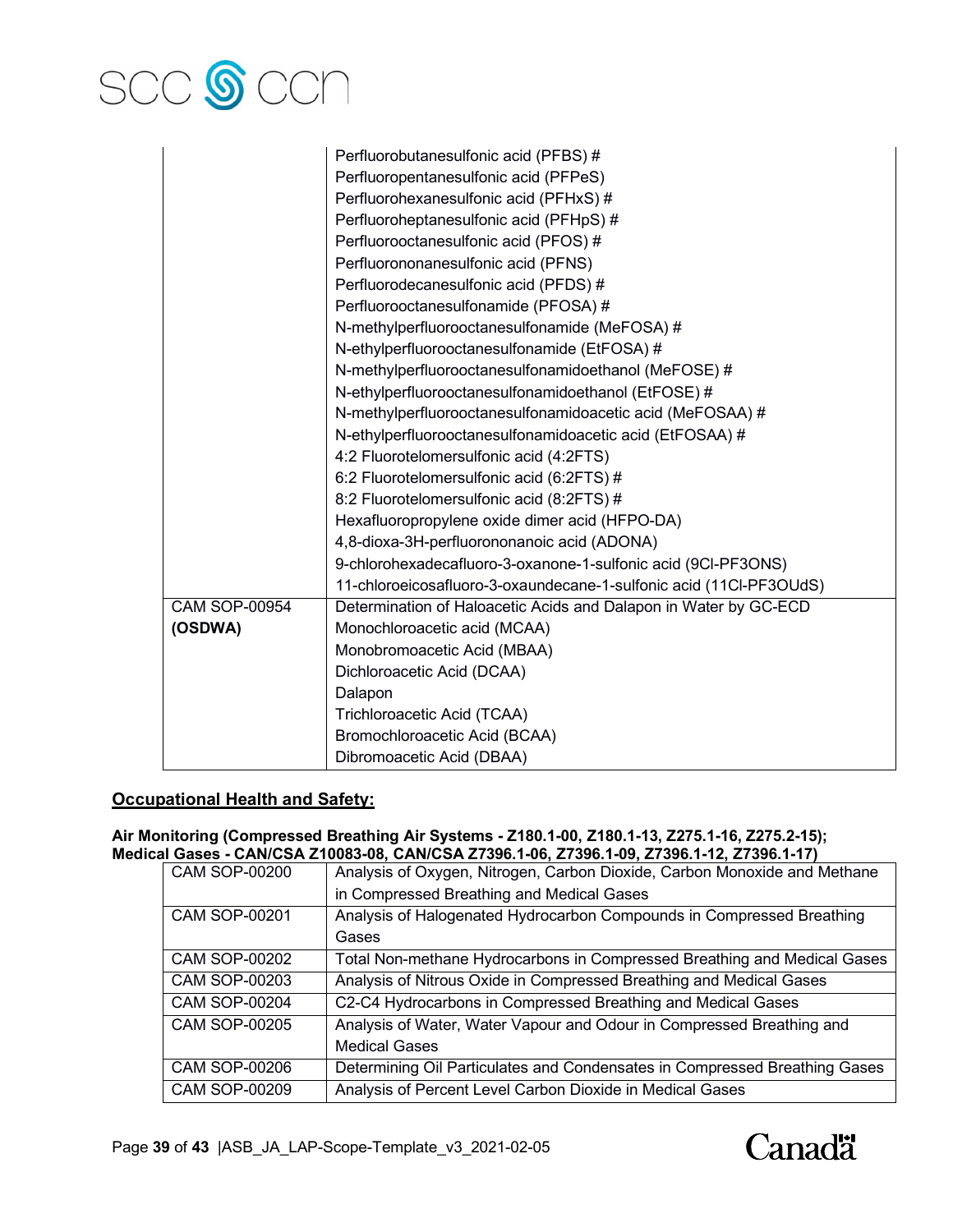

| CAM SOP-00210        | Analysis of Oxygen by Paramagnetic Analyser in Compressed Breathing Gases |                 |  |
|----------------------|---------------------------------------------------------------------------|-----------------|--|
| <b>CAM SOP-00216</b> | Analysis of Percent Level Medical Nitrousoxide                            |                 |  |
| <b>CAM SOP-00221</b> | Analysis of Nitrogen Oxides (NOx) in Gases                                |                 |  |
| <b>CAM SOP-00223</b> | Analysis of Percent Level Helium in Compressed Breathing Gases            |                 |  |
| <b>CAM SOP-00225</b> | Analysis of Percent Level Helium in Compressed Breathing Gases            |                 |  |
|                      | Oxygen                                                                    | Nitrogen        |  |
|                      | Carbon dioxide                                                            | Carbon monoxide |  |
|                      | Methane                                                                   |                 |  |

# **METALLIC ORES AND PRODUCTS**

## **Mineral Analysis Testing**

#### **Mineral Assaying (Ores, Rocks, Soil, Sediment, Concentrates, Metallic Liquors and other Process Products by Radiochemistry)**

| <b>BQL SOP-00001</b> | <b>Neutron Activation</b>                                                 |                                                |                |                 |
|----------------------|---------------------------------------------------------------------------|------------------------------------------------|----------------|-----------------|
|                      | Long Lived Isotopes of:                                                   |                                                |                |                 |
|                      | Antimony                                                                  | Arsenic                                        | <b>Barium</b>  | Cerium          |
|                      | Cesium                                                                    | Chromium                                       | Cobalt         | Europium        |
|                      | Gold                                                                      | Hafnium                                        | <b>Iron</b>    | Lanthanum       |
|                      | Lutetium                                                                  | Molybdenum                                     | Neodymium      | Nickel          |
|                      | Rubidium                                                                  | Samarium                                       | Scandium       | Selenium        |
|                      | Silver                                                                    | Sodium                                         | Tantalum       | Terbium         |
|                      | Thorium                                                                   | Titanium                                       | Tungsten       | Uranium         |
|                      | Ytterbium                                                                 | Zinc                                           | Zirconium      |                 |
| <b>BQL SOP-00002</b> | <b>Neutron Activation</b>                                                 |                                                |                |                 |
|                      | Platinum Group Elements with Nickel-Sulphide Fire Assay Pre-Concentration |                                                |                |                 |
|                      | <b>Os</b>                                                                 | Ir                                             | Pd             | Pt              |
|                      | Rh                                                                        | Ru                                             |                |                 |
| <b>BQL SOP-00004</b> | <b>Neutron Activation</b>                                                 |                                                |                |                 |
|                      | Short-Lived Isotopes of:                                                  |                                                |                |                 |
|                      | <b>Aluminum</b>                                                           | <b>Barium</b>                                  | <b>Bromine</b> | Calcium         |
|                      | Chlorine                                                                  | Dysprosium                                     | Europium       | <b>Fluorine</b> |
|                      | Indium                                                                    | lodine                                         | Magnesium      | Manganese       |
|                      | Potassium                                                                 | Samarium                                       | Sodium         | Strontium       |
|                      | Titanium                                                                  | Vanadium                                       |                |                 |
| <b>BQL SOP-00005</b> |                                                                           | Delayed Neutron Counting for Uranium and U-235 |                |                 |

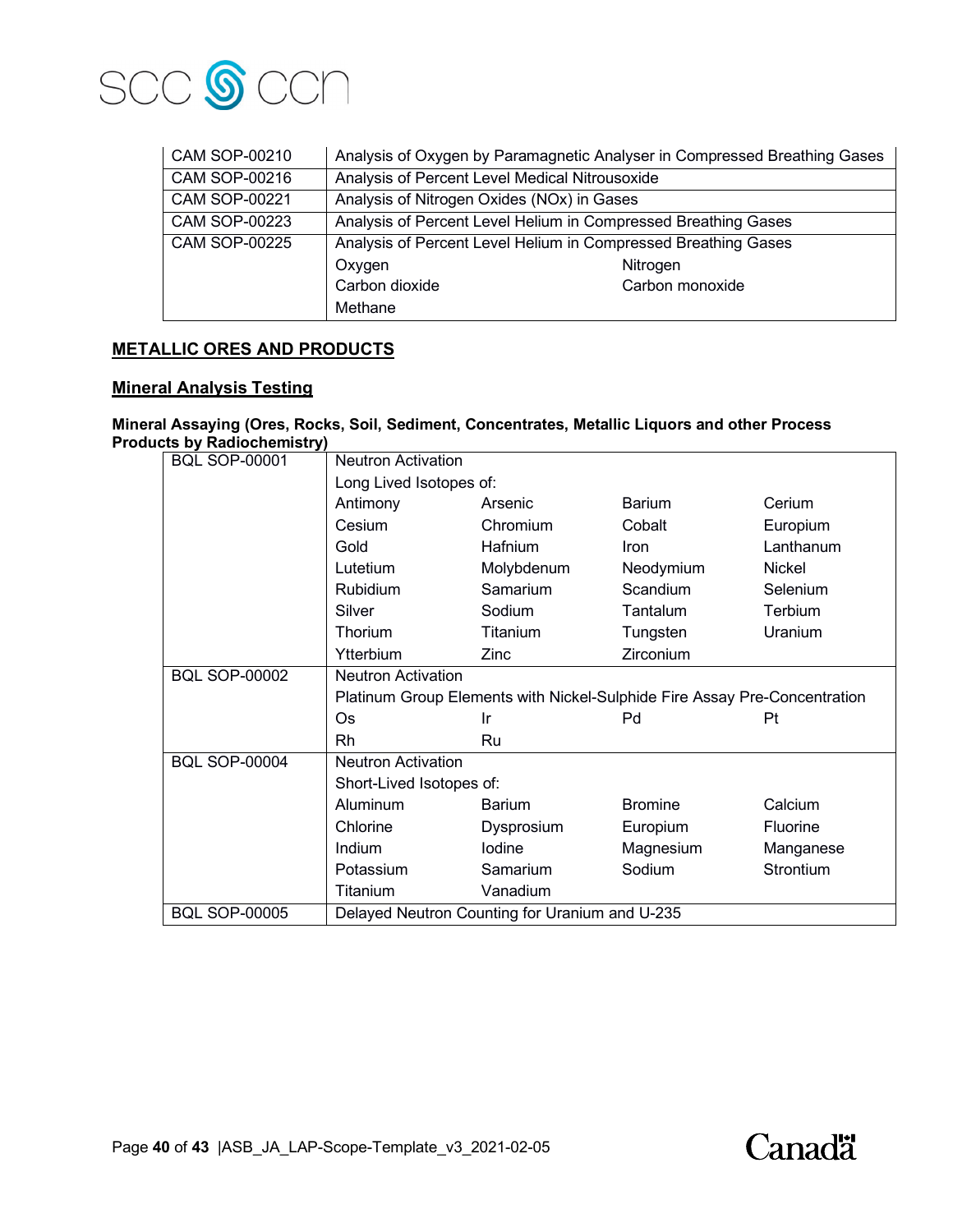

| <b>BQL SOP-00007</b> | Gamma Spectrometry in Solids  |          |           |         |
|----------------------|-------------------------------|----------|-----------|---------|
|                      | Natural Decay Chain Isotopes: |          |           |         |
|                      | Th-234                        | Th-230   | Ra-414    | Pb-210  |
|                      | $U-235$                       | Th-227   | Ra-223    | Ac-228  |
|                      | Ra-228                        | Pb-212   | Rn-222    | Pb-214  |
|                      | <b>Bi-214</b>                 |          |           |         |
|                      | Synthetic Isotopes:           |          |           |         |
|                      | Cs-137                        | $Cs-134$ | $1 - 131$ | $Zn-65$ |
|                      | $Co-60$                       | Mn-54    |           |         |

## **NON-METALLIC MINERALS AND PRODUCTS**

## **Petroleum Refinery Products (including asphalt materials, petrochemicals, fuels and lubricants):**

### **Fuels and Lubricants**

| ASTM D0092          | Flash and Fire Points by Cleveland Open Cup Tester (SLA SOP 00010)            |
|---------------------|-------------------------------------------------------------------------------|
| ASTM D0093          | Flash Point by Pensky-Martens Closed Cup Tester (SLA SOP-00029)               |
| ASTM D0130          | Corrosiveness to Copper from Petroleum Products by Copper Strip Test (SLA     |
|                     | SOP-00031)                                                                    |
| ASTM D0445          | Kinematic Viscosity of Transparent and Opaque Liquids (SLA SOP 00028)         |
| ASTM D0482          | Ash from Petroleum Products (SLA SOP-00117)                                   |
| ASTM D0524          | Ramsbotton Carbon Residue of Petroleum Products (SLA SOP-00113)               |
| ASTM D0611          | Aniline Point and Mixed Aniline Point of Petroleum Products and Hydrocarbon   |
|                     | Solvents (SLA SOP-00023)                                                      |
| ASTM D0664          | Acid Number of Petroleum Products by Potentiometric Titration (SLA SOP-       |
|                     | 00054)                                                                        |
| ASTM D0721          | Oil Content of Petroleum Waxes (SLA SOP-00034)                                |
| ASTM D0874          | Sulfated Ash from Lubricating Oils and Additives (SLA SOP-00013)              |
| ASTM D0892          | Foaming Characteristics of Lubricating Oils (SLA SOP-00012)                   |
| (IP146 Alternative) |                                                                               |
| ASTM D0974          | Acid and Base Number by colour Indicator Titration (SLA SOP-00017)            |
| ASTM D1298          | Standard Test Method for Density, Relative Density (Specific Gravity), or API |
|                     | Gravity of Crude Petroleum and Liquid Petroleum Products by Hydrometer        |
|                     | Method (SLA SOP-00056)                                                        |
| <b>ASTM D1401</b>   | Water Separability of Petroleum Oils and Synthetic Fluids (SLA SOP-00018)     |
| <b>ASTM D1500</b>   | ASTM colour of Petroleum Products (ASTM colour Scale) (SLA SOP-00063)         |
| ASTM D1796          | Water and Sediment in Fuel Oils by the Centrifuge Method (SLA SOP 00001)      |
| ASTM D2269          | UV Absorption for PNA                                                         |
| ASTM D2896          | Base Number of Petroleum Products by Potentiometric Perchloric Acid Titration |
|                     | (Procedure B) (SLA SOP00005)                                                  |
| ASTM D2983          | Low-Temperature Viscosity of Lubricants Measured by Brookfield Viscometer     |
|                     | (SLA SOP 00024)                                                               |

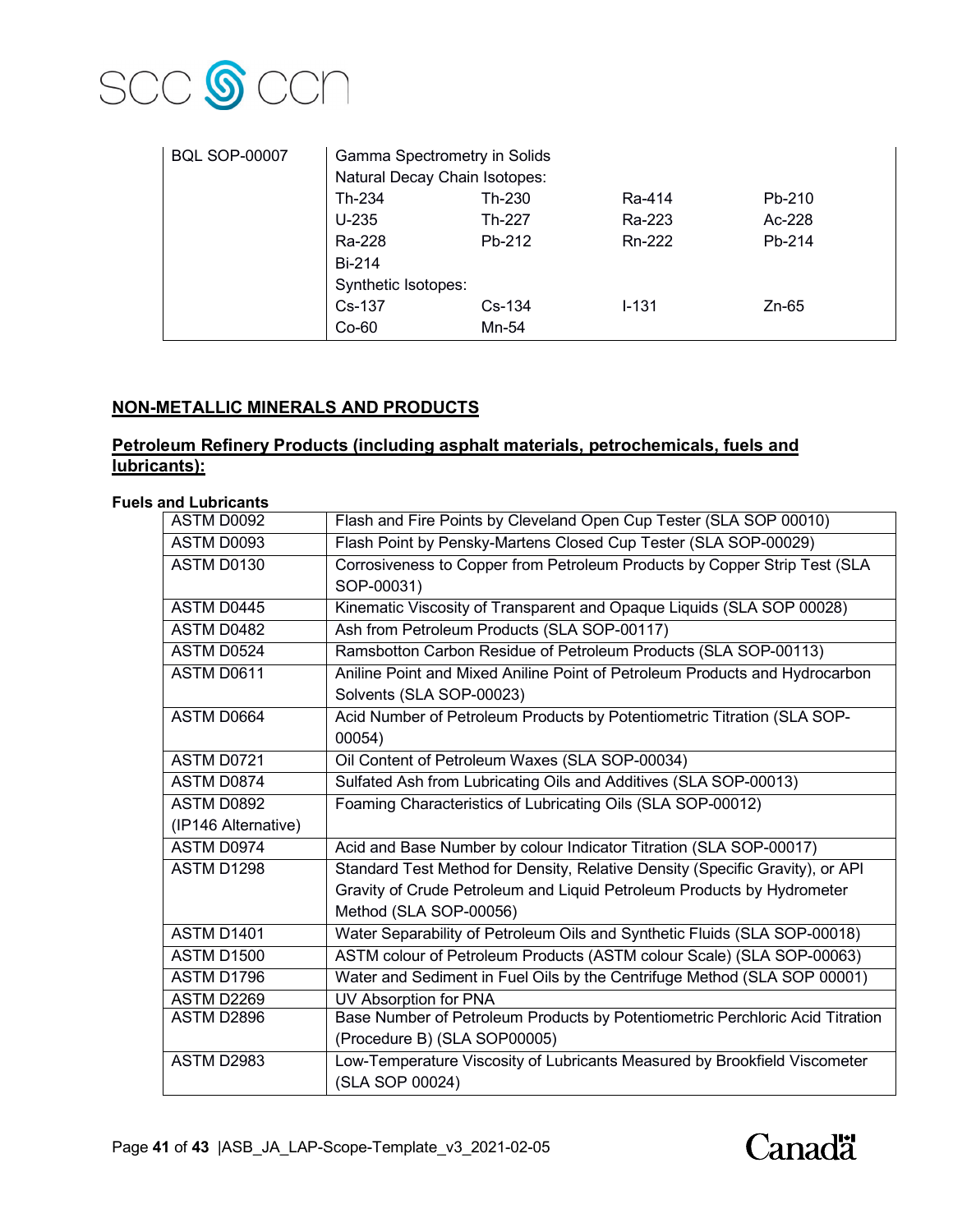

| <b>ASTM D4052</b>    | Density and Relative Density of Liquids by Digital Density Meter (SLA SOP-<br>00019) |
|----------------------|--------------------------------------------------------------------------------------|
| ASTM D4294           | Sulphur in Petroleum and Petroleum Products by Energy Dispersive X-ray               |
|                      | Fluorescence Spectrometry (SLA SOP-00026)                                            |
| ASTM D4629           | Trace Nitrogen in Liquid Petroleum Hydrocarbons by Syringe/Inlet Oxidative           |
|                      | Combustion and Chemiluminescence Detection (SLA SOP-00115)                           |
| <b>ASTM D4951</b>    | Determination of Additive Elements in Lubricating Oils by Inductively Coupled        |
|                      | Plasma Atomic Emission Spectrometry (SLA SOP-00111)                                  |
| <b>ASTM D5185</b>    | Determination of Additive Elements, Wear Metals, and Contaminants in used            |
|                      | Lubricating Oils and Determination of Selected Elements in Base Oils by              |
|                      | Inductively Coupled Plasma Atomic Emission Spectrometry (SLA SOP-00114)              |
| <b>ASTM D5293</b>    | Apparent Viscosity of Engine Oils and Base Stocks Between -5° and -35° C by          |
|                      | Using the Auto Cold- Cranking Simulator (SLA SOP-00057)                              |
| ASTM D5453           | Determination of Total Sulfur in Light Hydrocarbons, Spark Ignition Engine Oil,      |
|                      | Diesel Engine Oil, and Engine Oil by Ultraviolet Fluorescence (SLA SOP-00106)        |
| ASTM D5771           | Cloud Point of Petroleum Products (Optical Detection Stepped Cooling Method)         |
|                      | (SLA SOP-00119)                                                                      |
| ASTM D5950           | Pour Point of Petroleum Products (Automatic Tilt Method) (SLA SOP-00030)             |
| ASTM D6304           | Determination of Water in Petroleum Products, Lubricating Oils and Additives by      |
|                      | Coulometric Karl Fisher Titration (SLA SOP-00112)                                    |
| <b>SLA SOP-00009</b> | Solid Paraffin Test                                                                  |
| <b>SLA SOP-00022</b> | Acidity of White Oils                                                                |
| <b>SLA SOP-00067</b> | <b>UV Aromatics</b>                                                                  |
| <b>SLA SOP-00060</b> | Limit of Sulphur Compounds                                                           |
| <b>SLA SOP-00148</b> | ISO Particle Count of Lubricating Oils Using an Optical Particle Counter             |

Number of Scope Listings: 345 test methods plus 7 TMDNRT techniques

## **Notes:**

**ISO/IEC 17025**: General Requirements for the Competence of Testing and Calibration Laboratories

**RG-TMDNRT**: SCC Requirements and Guidance for Accreditation of Laboratories Engaged in Test Method Development and Non-Routine Testing

**APHA**: American Public Health Association – Standard Methods for the Examination of Water and **Wastewater** 

**"OSDWA"** indicates the appendix is used for the analysis of Ontario drinking water samples, which is subject to the rules and related regulations under the Ontario "Safe Drinking Water Act" (2002)

**ASTM:** ASTM International, formerly American Society for Testing and Materials

**SOP**: Standard Operating Procedure (Laboratory In-House Test Method)